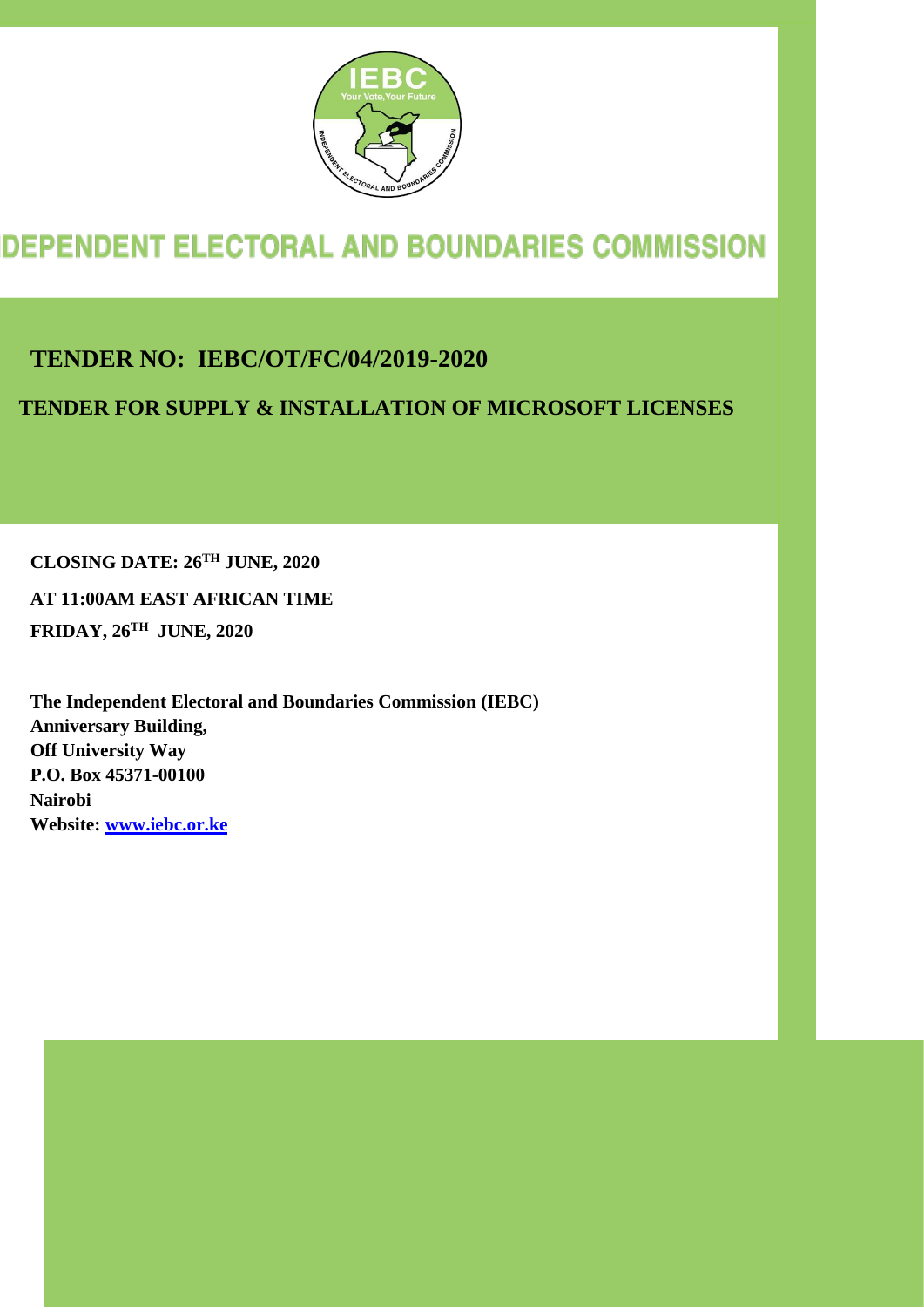#### **TABLE OF CONTENTS**

| 2.4  |  |
|------|--|
| 2.5  |  |
| 2.6  |  |
| 2.7  |  |
| 2.8  |  |
| 2.9  |  |
| 2.10 |  |
| 2.11 |  |
| 2.12 |  |
| 2.13 |  |
| 2.14 |  |
| 2.15 |  |
| 2.16 |  |
| 2.17 |  |
| 2.18 |  |
|      |  |
| 2.20 |  |
| 2.21 |  |
| 2.22 |  |
|      |  |
|      |  |
| 2.25 |  |
| 2.26 |  |
| 2.27 |  |
| 2.28 |  |
|      |  |
|      |  |
| 3.1  |  |
| 3.2  |  |
| 3.3  |  |
| 3.5  |  |
| 3.6  |  |
|      |  |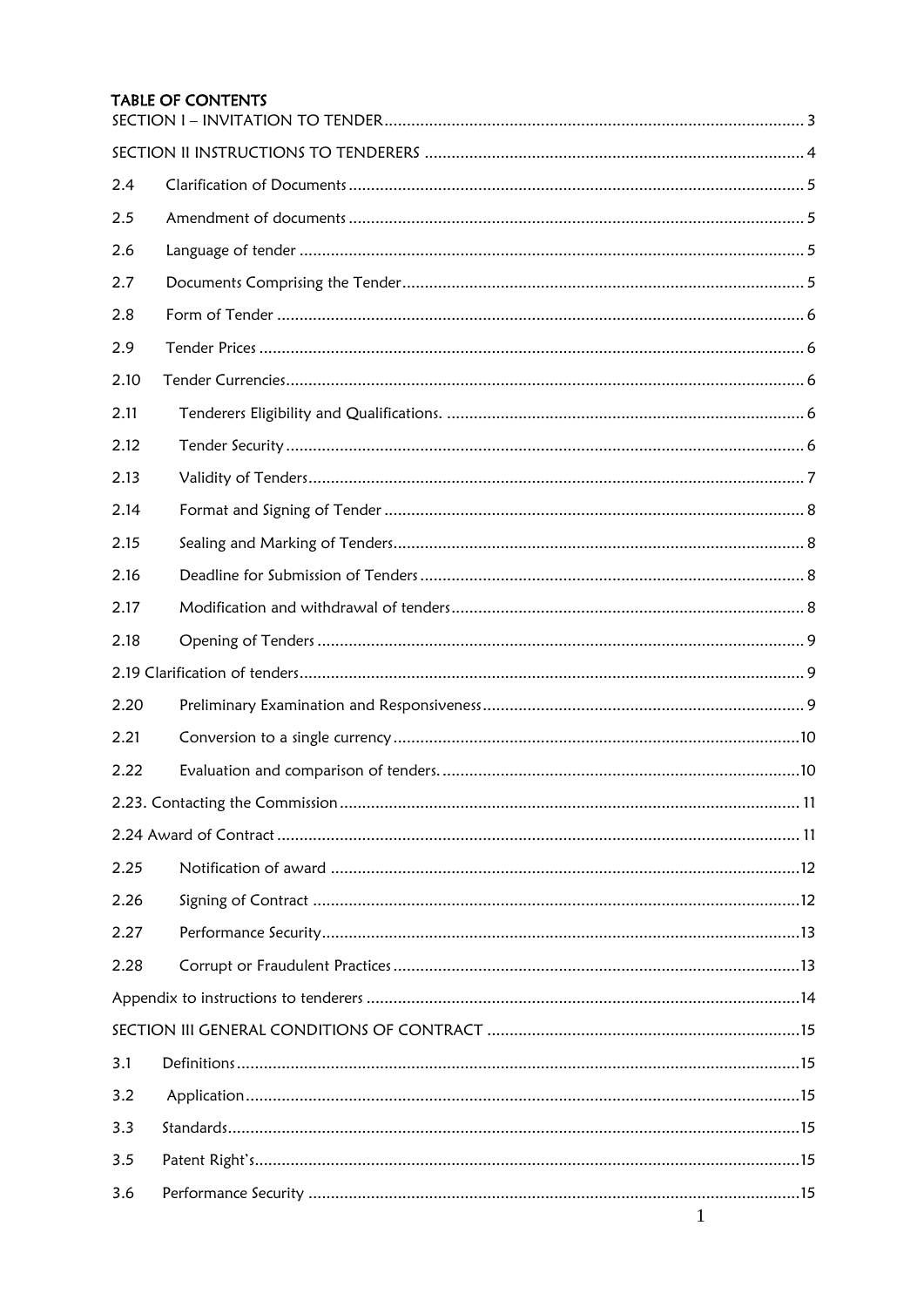<span id="page-2-0"></span>

| 3.7  |  |
|------|--|
| 3.8  |  |
| 3.9  |  |
| 3.10 |  |
| 3.11 |  |
| 3.12 |  |
| 3.13 |  |
| 3.14 |  |
| 3.15 |  |
| 3.16 |  |
| 3.17 |  |
| 3.18 |  |
|      |  |
|      |  |
| a)   |  |
| b)   |  |
| c)   |  |
|      |  |
| 1.   |  |
| 2.   |  |
| 3.   |  |
| 4.   |  |
|      |  |
|      |  |
|      |  |
|      |  |
|      |  |
|      |  |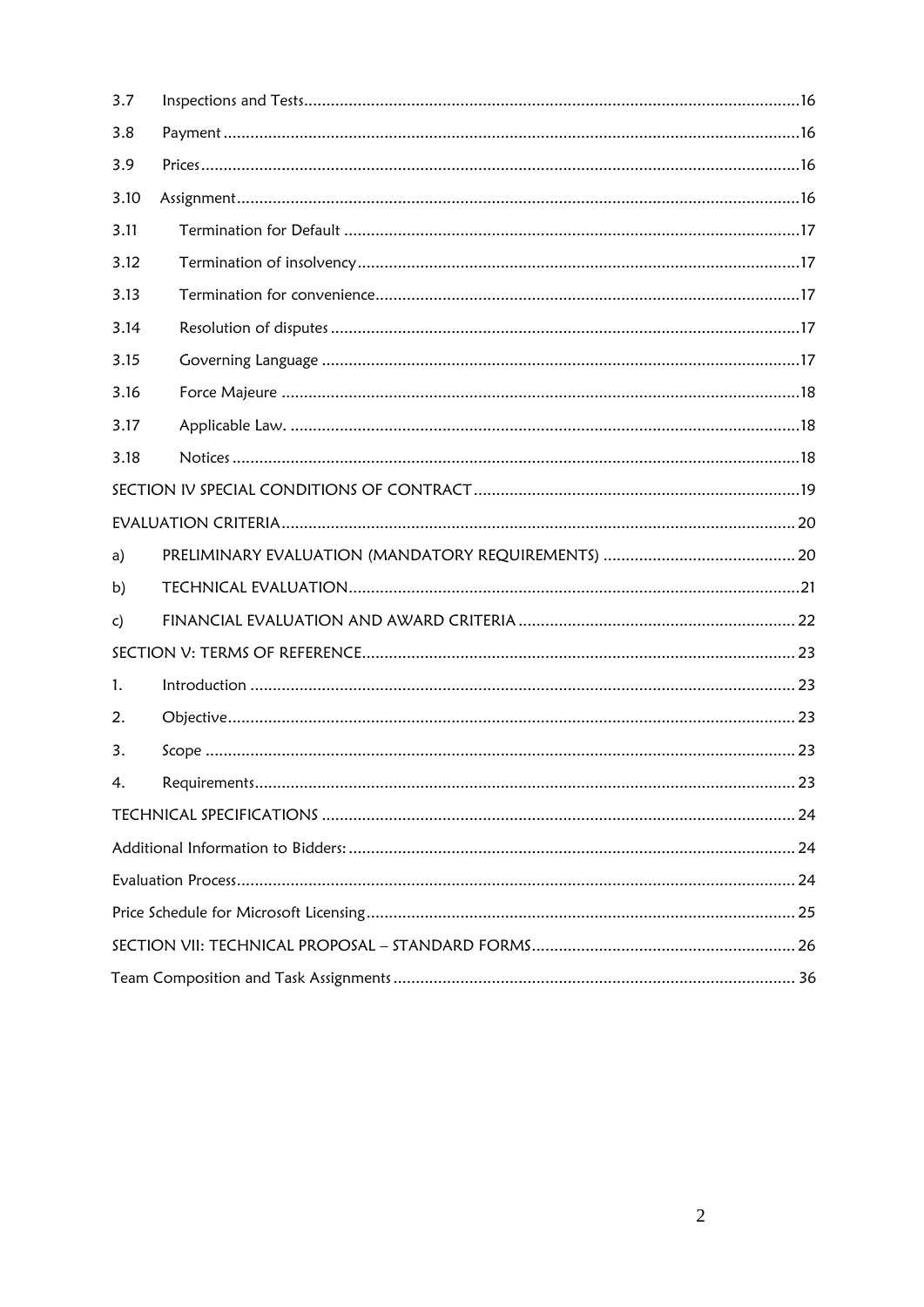#### SECTION I – INVITATION TO TENDER

#### Date: 11th June, 2020 Tender No. IEBC/04/2019-2020

#### TENDER FOR SUPPLY & INSTALLATION OF MICROSOFT LICENSES.

- 1.1 The Commission invites sealed bids from interested candidates for supply & installation of Microsoft licenses.
- 1.2 Interested eligible candidates may obtain further information from and inspect the tender documents at the Supply Chain Office, situated at the IEBC Headquarters on 5 th Floor Anniversary Towers, during normal working hours.
- 1.3 A complete set of tender documents may be downloaded free of charge from the Public Procurement Information Portal [www.tenders.go.ke a](http://www.tenders.go.ke/)nd/ or Independent Electoral & Boundaries Commission's website; [www.iebc.or.ke.](http://www.iebc.or.ke/)
- 1.4 Bidders who download the tender document must register with the Commission via info@iebc.or.ke, giving their email address for the purposes of receiving any further tender clarifications and/or addendums, and also to receive a link to allow them access the opening tender opening proceedings.
- 1.5 Prices quoted should be net inclusive of all taxes and delivery (where applicable) must be in Kenya Shillings or a freely convertible currency in Kenya and shall remain valid for a period of 120 days from the closing date of the tender.
- 1.6 Bidders must sequentially number/paginate/serialize the tender document in all pages including all attachments.
- 1.7 Completed tender documents are to be enclosed in plain sealed envelopes marked with tender reference number and be deposited in the Tender Box at 5th floor, Anniversary Towers or be addressed to:

Ag. Commission Secretary/CEO, Independent Electoral and Boundaries Commission Anniversary Towers P O Box 45371 – 00100, Nairobi, Kenya

so as to be received on or before Friday 26<sup>th</sup> June, 2020 at 11.00a.m. Late submitted tenders shall be rejected.

Tenders will be opened immediately thereafter; the tenderers' representatives may access the tender opening proceedings through electronic means via a link that will be provided to bidders.

#### Ag. Commission Secretary/CEO,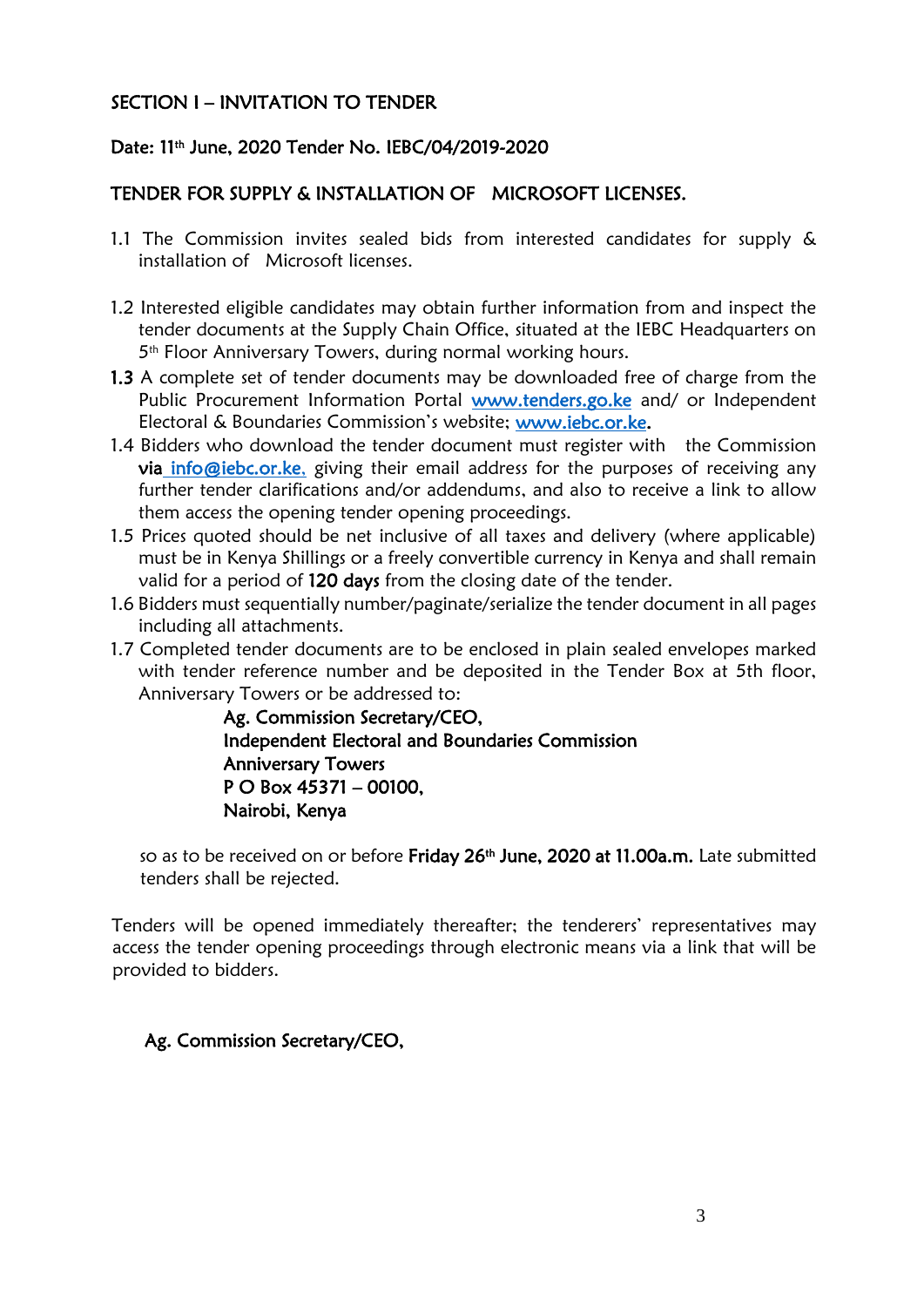## <span id="page-4-0"></span>**SECTION II INSTRUCTIONS TO TENDERERS**

### 2.1 Eligible tenderers

2.1.1. This Invitation to tender is open to all tenderers eligible as described in the instructions to tenderers. Successful tenderers shall provide the services for the stipulated duration from the date of commencement (hereinafter referred to as the term) specified in the tender documents.

2.1.2. The Commission's employees, committee members, board members and their relative (spouse and children) are not eligible to participate in the tender unless where specially allowed under section 131 of the Act.

2.1.3. Tenderers shall provide the qualification information statement that the tenderer (including all members, of a joint venture and subcontractors) is not associated, or have been associated in the past, directly or indirectly, with a firm or any of its affiliates which have been engaged by the Commission to provide consulting services for the preparation of the design, specifications, and other documents to be used for the procurement of the services under this Invitation for tenders.

2.1.4. Tenderers involved in corrupt or fraudulent practices or debarred from participating in public procurement shall not be eligible.

## 2.2 Cost of tendering

2.2.1 The Tenderer shall bear all costs associated with the preparation and submission of its tender, and the Commission, will in no case be responsible or liable for those costs, regardless of the conduct or outcome of the tendering process.

2.2.2 The price to be charged for the tender document shall not exceed Kshs. 5,000/=

2.2.3 The Commission shall allow the tenderer to review the tender document free of charge before purchase.

#### 2.3 Contents of tender documents

2.3.1. The tender document comprises of the documents listed below and addenda issued in accordance with clause 6 of these instructions to tenders

- i Instructions to tenderers
- ii General Conditions of Contract
- iii Special Conditions of Contract
- iv Schedule of Requirements
- v Details of service
- vi Form of tender
- vii Price schedules
- viii Contract form
- ix Confidential business questionnaire form x) Tender security form
- x Performance security form
- xi Principal's or manufacturers authorization form
- xii Declaration form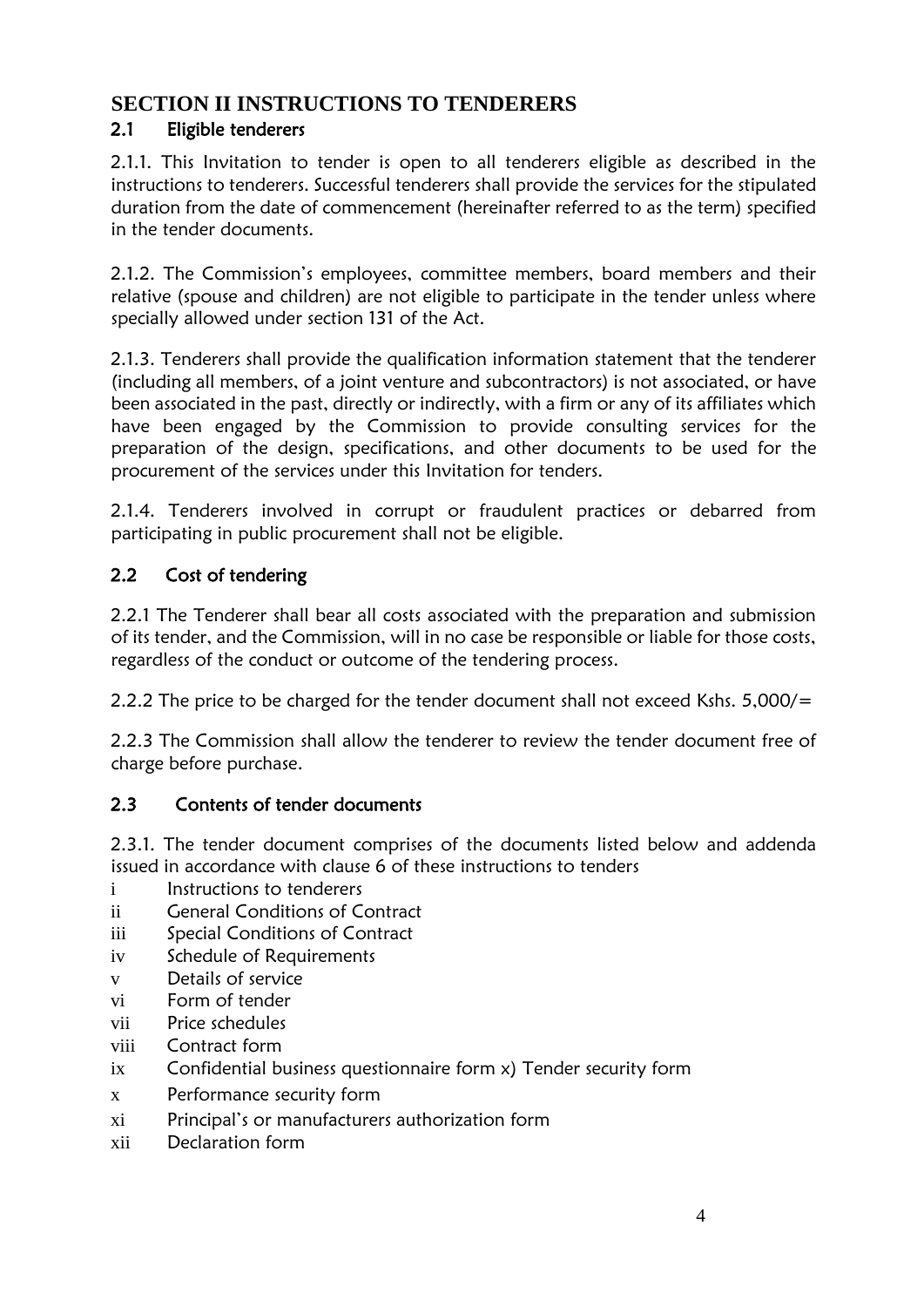2.3.2. The Tenderer is expected to examine all instructions, forms, terms, and specifications in the tender documents. Failure to furnish all information required by the tender documents or to submit a tender not substantially responsive to the tender documents in every respect will be at the tenderers risk and may result in the rejection of its tender.

## <span id="page-5-0"></span>**2.4 Clarification of Documents**

2.4.1. A prospective candidate making inquiries of the tender document may notify the Commission in writing or by post, fax or email at the entity's address indicated in the Invitation for tenders. The Commission will respond in writing to any request for clarification of the tender documents, which it receives no later than seven (7) days prior to the deadline for the submission of tenders, prescribed by the Commission. Written copies of the Procuring entities response (including an explanation of the query but without identifying the source of inquiry) will be sent to all prospective tenderers who have received the tender documents"

2.4.2. The Commission shall reply to any clarifications sought by the tenderer within 3 days of receiving the request to enable the tenderer to make timely submission of its tender

## <span id="page-5-1"></span>**2.5 Amendment of documents**

2.5.1. At any time prior to the deadline for submission of tenders, the Commission, for any reason, whether at its own initiative or in response to a clarification requested by a prospective tenderer, may modify the tender documents by issuing an addendum.

2.5.2. All prospective tenderers who have obtained the tender documents will be notified of the amendment by post, fax or email and such amendment will be binding on them.

2.5.3. In order to allow prospective tenderers reasonable time in which to take the amendment into account in preparing their tenders, the Commission, at its discretion, may extend the deadline for the submission of tenders.

## <span id="page-5-2"></span>**2.6 Language of tender**

2.6.1. The tender prepared by the tenderer, as well as all correspondence and documents relating to the tender exchanged by the tenderer and the Commission, shall be written in English language. Any printed literature furnished by the tenderer may be written in another language provided they are accompanied by an accurate English translation of the relevant passages in which case, for purposes of interpretation of the tender, the English translation shall govern.

## <span id="page-5-3"></span>**2.7 Documents Comprising the Tender**

The tender prepared by the tenderer shall comprise the following components:

(a) A Tender Form and a Price Schedule completed in accordance with paragraph 9, 10 and 11 below.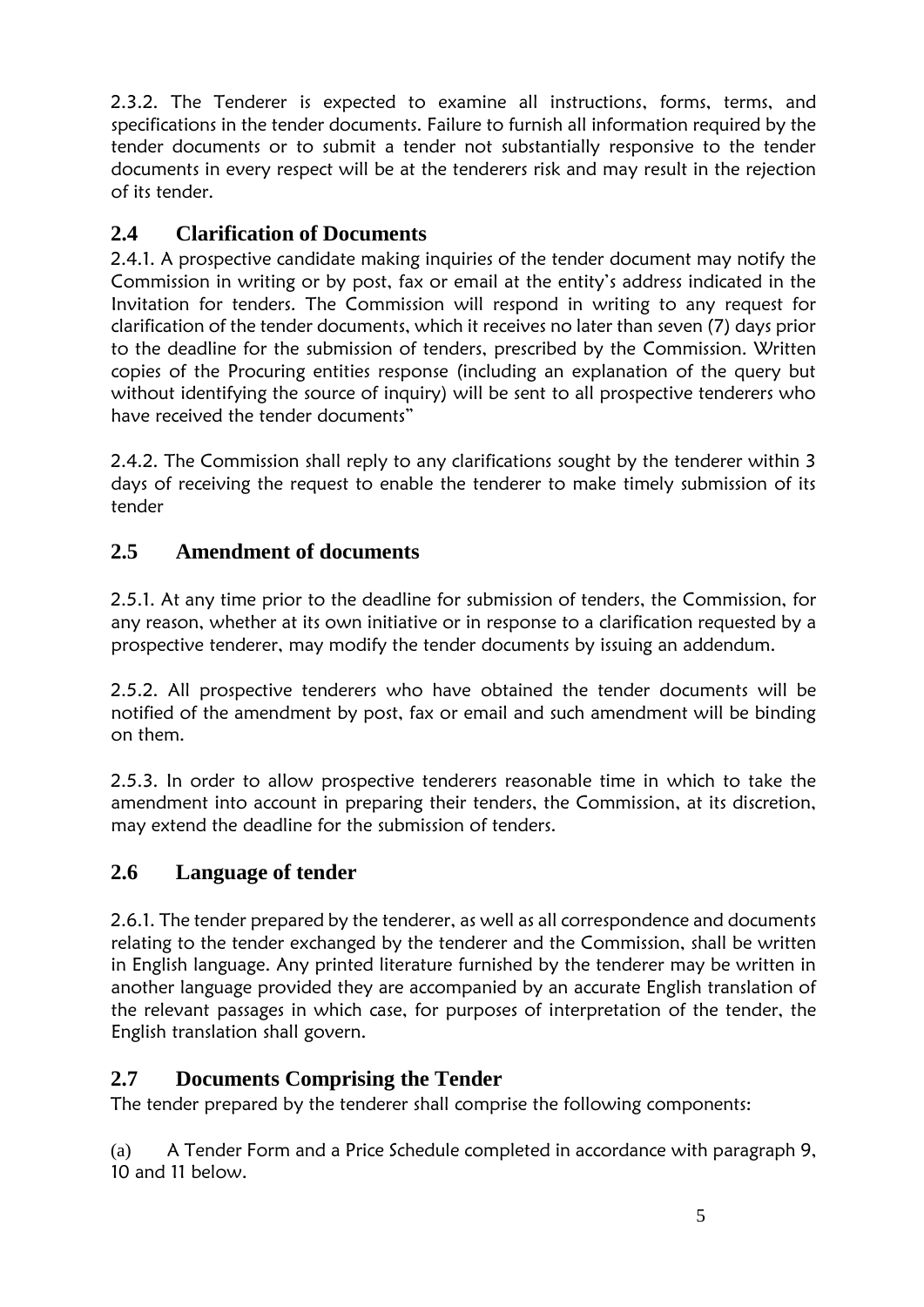(b) Documentary evidence established in accordance with Clause 2.11 that the tenderer is eligible to tender and is qualified to perform the contract if its tender is accepted;

- (c) Tender security furnished is in accordance with Clause 2.12
- (d) Confidential business questionnaire

### <span id="page-6-0"></span>**2.8 Form of Tender**

2.8.1 The tenderers shall complete the Form of Tender and the appropriate Price Schedule furnished in the tender documents, indicating the services to be performed.

#### <span id="page-6-1"></span>**2.9 Tender Prices**

2.9.1 The tenderer shall indicate on the Price schedule the unit prices where applicable and total tender prices of the services it proposes to provide under the contract.

2.9.2 Prices indicated on the Price Schedule shall be the cost of the services quoted including all customs duties and VAT and other taxes payable:

2.9.3 Prices quoted by the tenderer shall remain fixed during the term of the contract unless otherwise agreed by the parties. A tender submitted with an adjustable price quotation will be treated as non-responsive and will be rejected, pursuant to paragraph 2.22.

2.9.4 Contract price variations shall not be allowed for contracts not exceeding one year (12 months)

2.9.5 Where contract price variation is allowed, the variation shall not exceed 10% of the original contract price.

2.9.6 Price variation requests shall be processed by the Commission within 30 days of receiving the request.

#### <span id="page-6-2"></span>**2.10 Tender Currencies**

2.10.1 Prices shall be quoted in Kenya Shillings unless otherwise specified in the appendix to in Instructions to Tenderers

#### <span id="page-6-3"></span>**2.11 Tenderers Eligibility and Qualifications.**

2.11.1 Pursuant to Clause 2.1 the tenderer shall furnish, as part of its tender, documents establishing the tenderers eligibility to tender and its qualifications to perform the contract if its tender is accepted.

2.11.2 The documentary evidence of the tenderers qualifications to perform the contract if its tender is accepted shall establish to the Commission's satisfaction that the tenderer has the financial and technical capability necessary to perform the contract.

#### <span id="page-6-4"></span>**2.12 Tender Security**

2.12.1 The tenderer shall furnish, as part of its tender, a tender security for the amount and form specified in the Invitation to tender.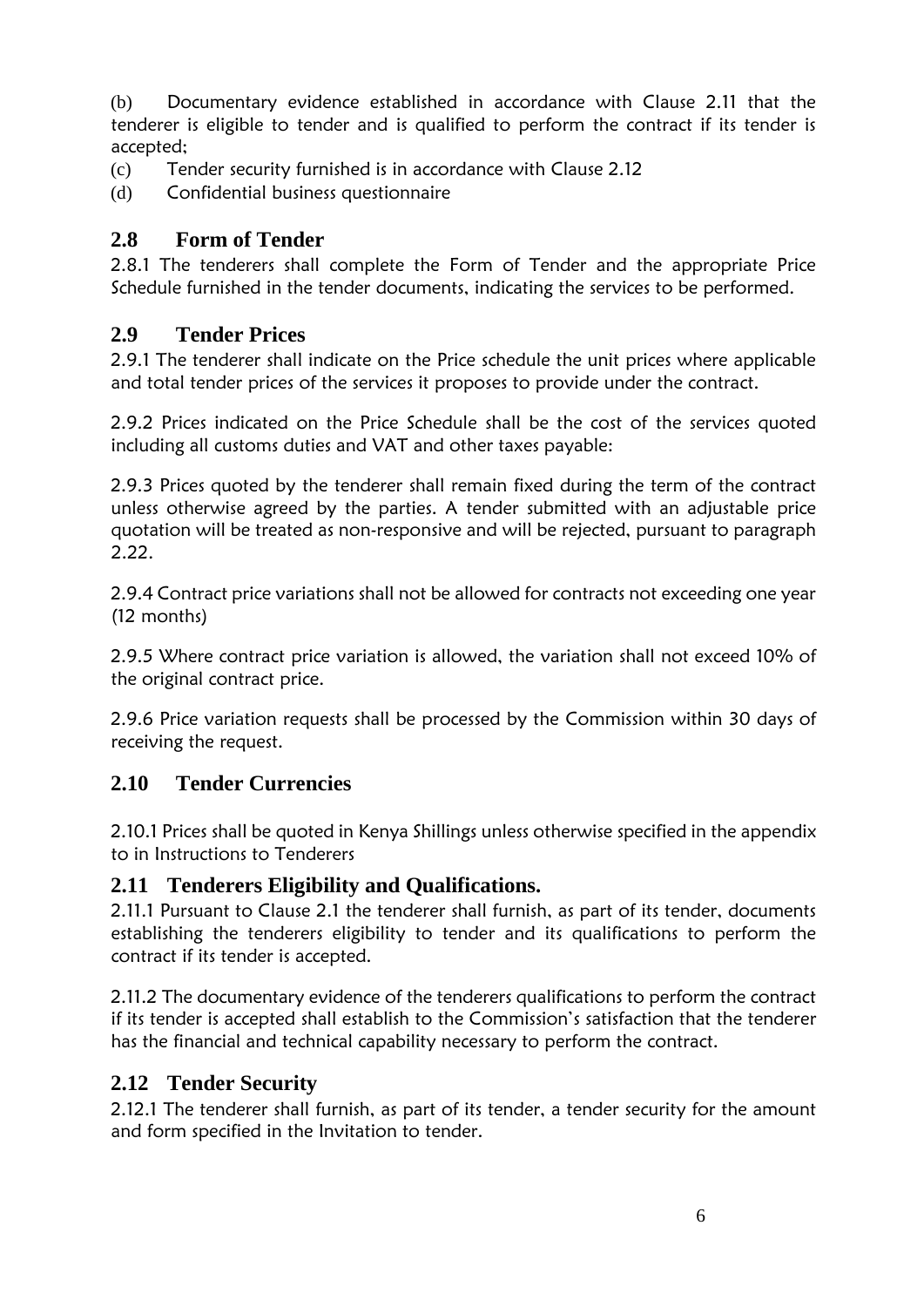2.12.2 The tender security shall be in the amount not exceeding 2 per cent of the tender price.

2.12.2 The tender security is required to protect the Commission against the risk of Tenderer's conduct which would warrant the security's forfeiture, pursuant to paragraph 2.12.7

2.12.3 The tender security shall be denominated in a Kenya Shillings or in another freely convertible currency and shall be in the form of:

- a) A bank guarantee.
- b) Cash.
- c) Such insurance guarantee approved by the Insurance Regulatory Authority.
- d) Letter of credit

2.12.4 Any tender not secured in accordance with paragraph 2.12.1 and 2.12.3 will be rejected by the Commission as non-responsive, pursuant to paragraph 2.20

2.12.5 Unsuccessful tenderer's security will be discharged or returned as promptly as possible as but not later than thirty (30) days after the expiration of the period of tender validity prescribed by the Commission.

2.12.6 The successful tenderer's tender security will be discharged upon the tenderer signing the contract, pursuant to paragraph 2.28, and furnishing the performance security, pursuant to paragraph 2.30.

2.12.7 The tender security may be forfeited:

 $(a)$  If a tenderer withdraws its tender during the period of tender validity specified by the Commission on the

Tender Form; or

(b) In the case of a successful tenderer, if the tenderer fails:

(i) to sign the contract in accordance with paragraph 30 or

(ii) to furnish performance security in accordance with paragraph (c) If the tenderer rejects, correction of an error in the tender.

## <span id="page-7-0"></span>**2.13 Validity of Tenders**

2.13.1 Tenders shall remain valid for 120 days or as specified in the invitation to tender after date of tender opening prescribed by the Commission, pursuant to paragraph 2.18. A tender valid for a shorter period shall be rejected by the Commission as nonresponsive.

2.13.2 In exceptional circumstances, the Commission may solicit the Tenderer's consent to an extension of the period of validity. The request and the responses thereto shall be made in writing. The tender security provided under paragraph 2.12 shall also be suitably extended. A tenderer may refuse the request without forfeiting its tender security. A tenderer granting the request will not be required nor permitted to modify its tender.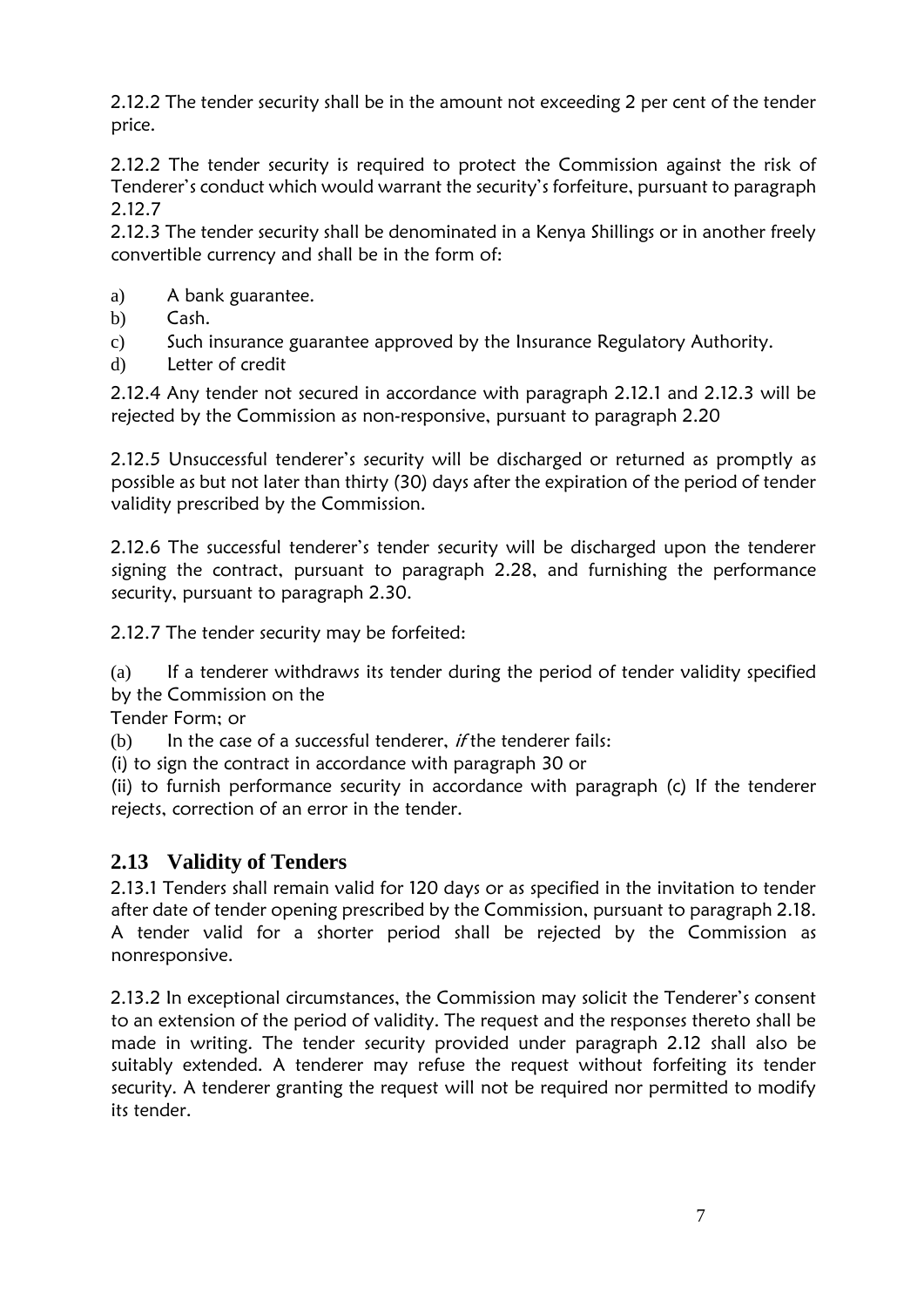### <span id="page-8-0"></span>**2.14 Format and Signing of Tender**

2.14.1 The tenderer shall prepare two copies of the tender, clearly  $\ell$  marking each "ORIGINAL TENDER" and "COPY OF TENDER," as appropriate. In the event of any discrepancy between them, the original shall govern.

2.14.2 The original and all copies of the tender shall be typed or written in indelible ink and shall be signed by the tenderer or a person or persons duly authorized to bind the tenderer to the contract. All pages of the tender, except for unamended printed literature, shall be initialed by the person or persons signing the tender.

2.14.3 The tender shall have no interlineations, erasures, or overwriting except as necessary to correct errors made by the tenderer, in which case such corrections shall be initialed by the person or persons signing the tender.

#### <span id="page-8-1"></span>**2.15 Sealing and Marking of Tenders**

2.15.1 The tenderer shall seal the original and each copy of the tender in separate envelopes, duly marking the envelopes as "ORIGINAL" and "COPY." The envelopes shall then be sealed in an outer envelope. The inner and outer envelopes shall:

(a) be addressed to the Commission at the address given in the invitation to tender

(b) Bear tender number and name in the invitation to tender and the words: "DO NOT OPEN BEFORE Friday 26<sup>th</sup> June, 2020 at 11.00a.m."

2.15.3 The inner envelopes shall also indicate the name and address of the tenderer to enable the tender to be returned unopened in case it is declared "late"

2.15.4 If the outer envelope is not sealed and marked as required by paragraph 2.15.2, the Commission will assume no responsibility for the tender's misplacement or premature opening.

## <span id="page-8-2"></span>**2.16 Deadline for Submission of Tenders**

Tenders must be received by the Commission at the address specified under paragraph 2.15.2 no later than Friday 26<sup>th</sup> June, 2020 at 11.00a.m.

2.16.2 The Commission may, at its discretion, extend this deadline for the submission of tenders by amending the tender documents in accordance with paragraph 6, in which case all rights and obligations of the Commission and candidates previously subject to the deadline will thereafter be subject to the deadline as extended.

2.16.3 Bulky tenders which will not fit in the tender box shall be received by the Commission as provided for in the appendix.

#### <span id="page-8-3"></span>**2.17 Modification and withdrawal of tenders**

2.17.1 The tenderer may modify or withdraw its tender after the tender's submission, provided that written notice of the modification, including substitution or withdrawal of the tender's is received by the Commission prior to the deadline prescribed for the submission of tenders.

2.17.2 The Tenderer's modification or withdrawal notice shall be prepared, sealed, marked, and dispatched in accordance with the provisions of paragraph 2.15. A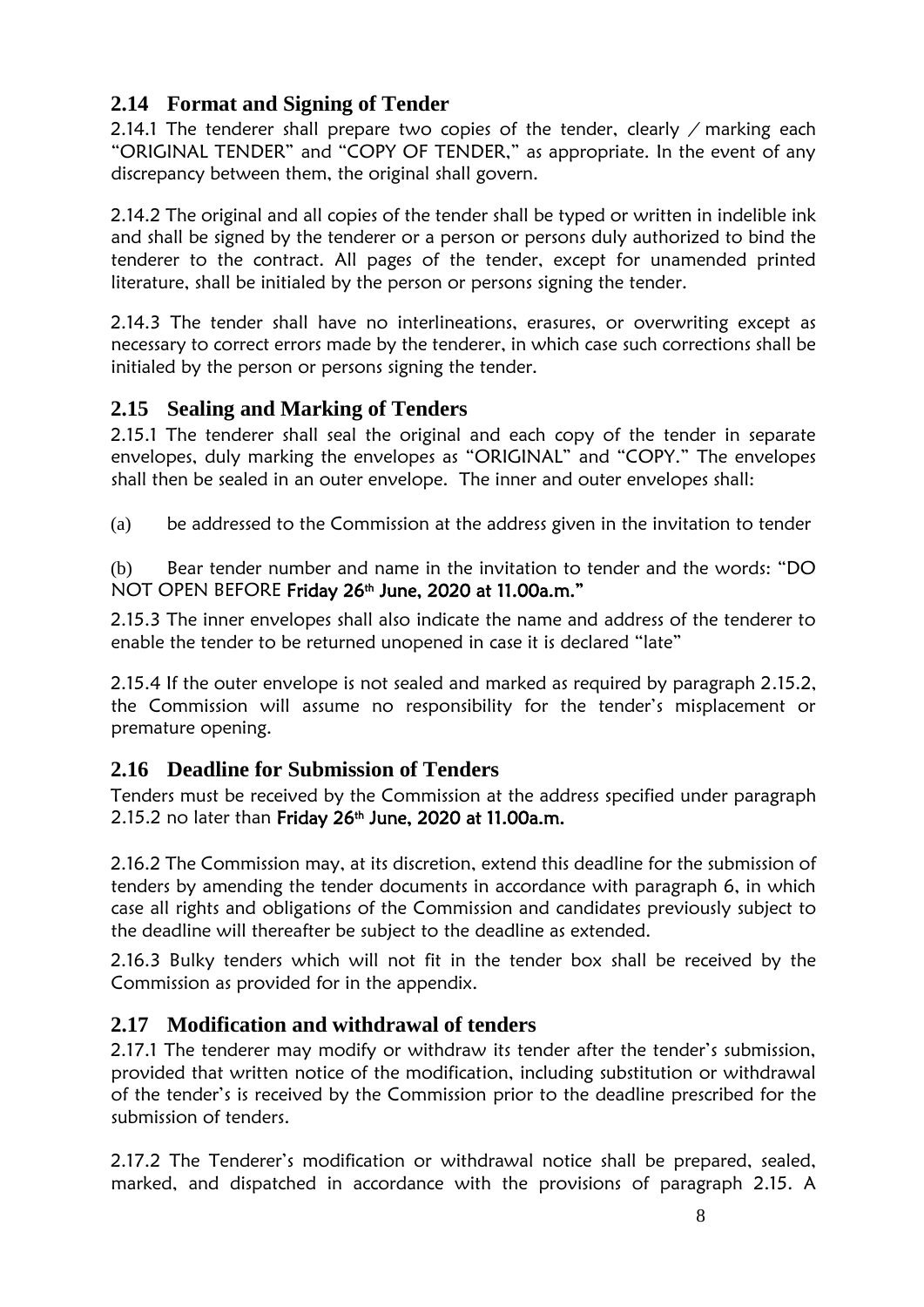withdrawal notice may also be sent by cable, but followed by a signed confirmation copy, postmarked no later than the deadline for submission of tenders.

2.17.3 No tender may be modified after the deadline for submission of tenders.

2.17.4 No tender may be withdrawn in the interval between the deadline for submission of tenders and the expiration of the period of tender validity specified by the tenderer on the Tender Form. Withdrawal of a tender during this interval may result in the Tenderer's forfeiture of its tender security, pursuant to paragraph 2.12.7.

2.17.5 The Commission may at any time terminate procurement proceedings before contract award and shall not be liable to any person for the termination.

2.17.6 The Commission shall give prompt notice of the termination to the tenderers and on request give its reasons for termination within 14 days of receiving the request from any tenderer.

## <span id="page-9-0"></span>**2.18 Opening of Tenders**

2.18.1 The Procuring entity will open all tenders in the presence of tenderers' representatives who choose to attend, at Friday 26<sup>th</sup> June, 2020 at 11.00a.m. and in the location specified in the invitation to tender. The tenderers' representatives may access the tender opening proceedings through electronic means via a link that will be provided to bidders.

2.18.3 The tenderers' names, tender modifications or withdrawals, tender prices, discounts, and the presence or absence of requisite tender security and such other details as the Commission, at its discretion, may consider appropriate, will be announced at the opening.

2.18.4 The Commission will prepare minutes of the tender opening which will be submitted to the tenderers that accessed the tender opening register and will have made the request.

## <span id="page-9-1"></span>**2.19 Clarification of tenders**

2.19.1 To assist in the examination, evaluation and comparison of tenders the Commission may at its discretion, ask the tenderer for a clarification of its tender. The request for clarification and the response shall be in writing, and no change in the prices or substance shall be sought, offered, or permitted.

2.19.2 Any effort by the tenderer to influence the Commission in the Commission's tender evaluation, tender comparison or contract award decisions may result in the rejection of the tenderers tender.

Comparison or contract award decisions may result in the rejection of the tenderers' tender.

#### <span id="page-9-2"></span>**2.20 Preliminary Examination and Responsiveness**

2.20.1 The Commission will examine the tenders to determine whether they are complete, whether any computational errors have been made, whether required securities have been furnished whether the documents have been properly signed, and whether the tenders are generally in order.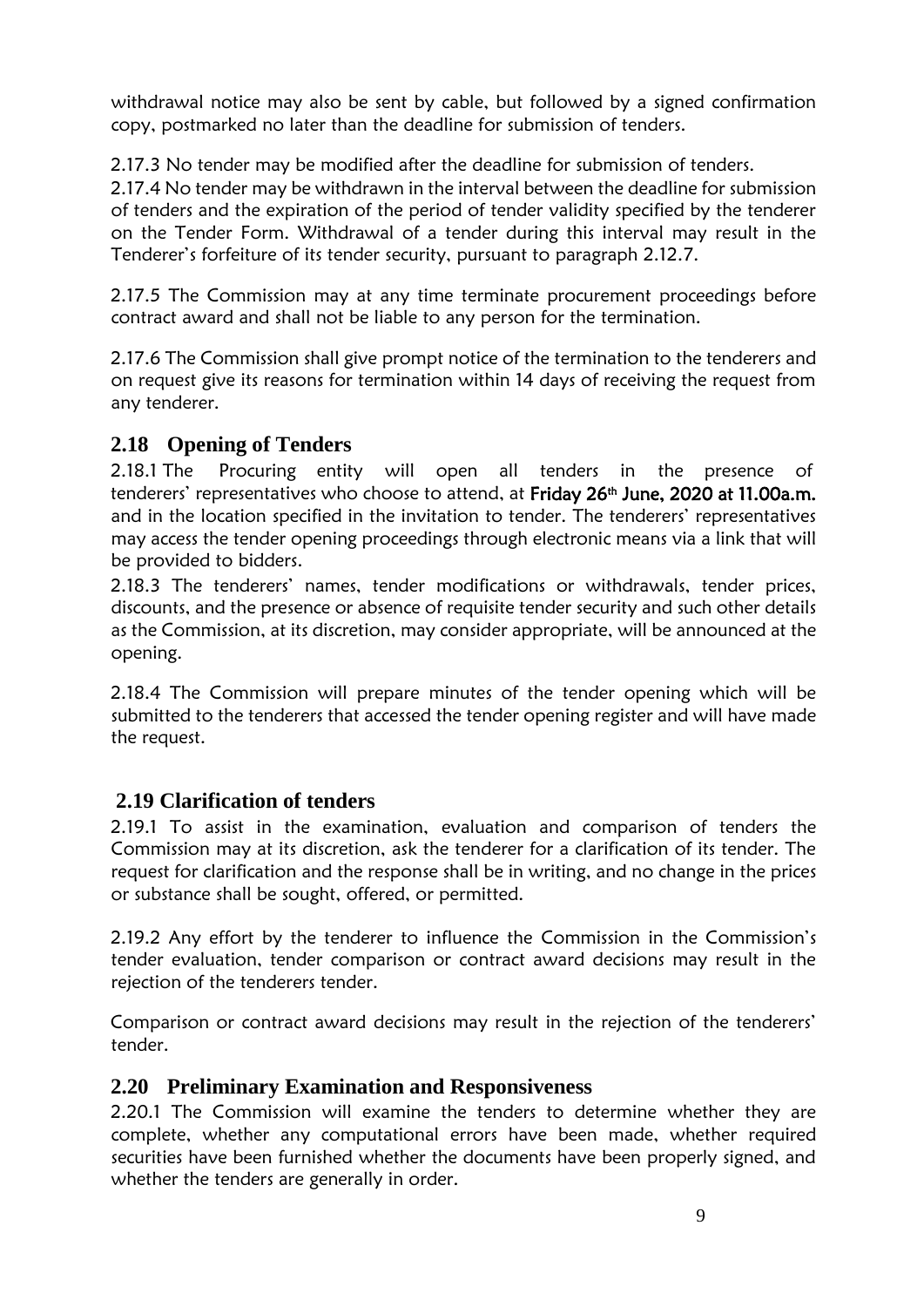2.20.2 Arithmetical errors will be rectified on the following basis. If there is a discrepancy between the unit price and the total price that is obtained by multiplying the unit price and quantity, the unit price shall prevail, and the total price shall be corrected. If the candidate does not accept the correction of the errors, its tender will be rejected, and its tender security may be forfeited. If there is a discrepancy between words and figures, the amount in words will prevail.

2.20.3 The Commission may waive any minor informality or nonconformity or irregularity in a tender which does not constitute a material deviation, provided such waiver does not prejudice or affect the relative ranking of any tenderer.

2.20.4 Prior to the detailed evaluation, pursuant to paragraph 23, the Commission will determine the substantial responsiveness of each tender to the tender documents. For purposes of these paragraphs, a substantially responsive tender is one which conforms to all the terms and conditions of the tender documents without material deviations. The Commission's determination of a tender's responsiveness is to be based on the contents of the tender itself without recourse to extrinsic evidence.

2.20.5 If a tender is not substantially responsive, it will be rejected by the Commission and may not subsequently be made responsive by the tenderer by correction of the nonconformity.

## <span id="page-10-0"></span>**2.21 Conversion to a single currency**

2.21.1 Where other currencies are used, the Commission will convert those currencies to Kenya shillings using the selling exchange rate on the date of tender closing provided by the central bank of Kenya.

#### <span id="page-10-1"></span>**2.22 Evaluation and comparison of tenders.**

2.22.1 The Commission will evaluate and compare the tenders which have been determined to be substantially responsive, pursuant to paragraph 2.20

2.22.2 The comparison shall be of the price including all costs as well as duties and taxes payable on all the materials to be used in the provision of the services.

2.22.3 The Commission's evaluation of a tender will take into account, in addition to the tender price, the following factors, in the manner and to the extent indicated in paragraph 2.22.4 and in the technical specifications:

(a) Operational plan proposed in the tender;

(b) Deviations in payment schedule from that specified in the Special Conditions of Contract;

2.22.4 Pursuant to paragraph 22.3 the following evaluation methods will be applied:

#### (a) Operational Plan.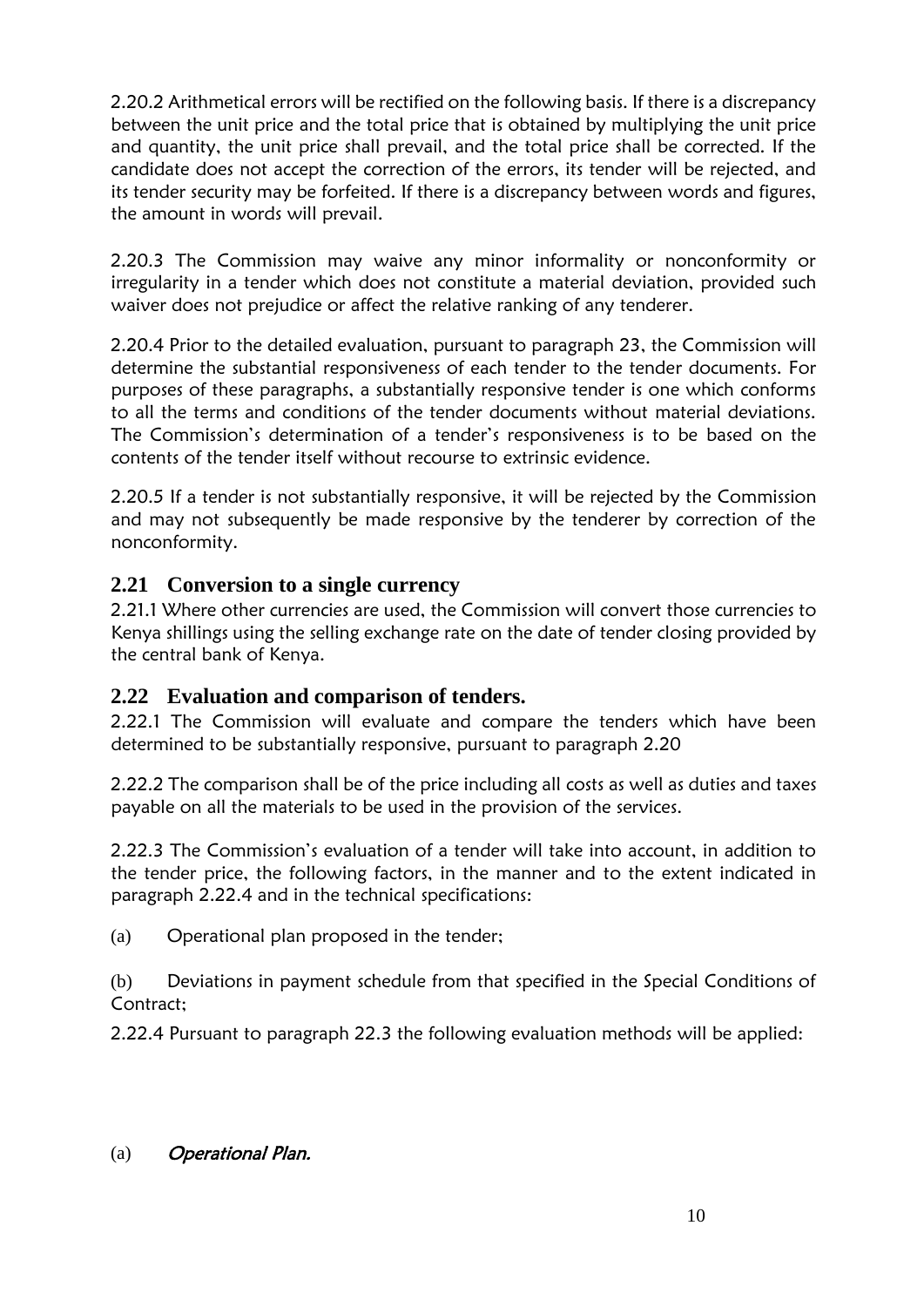The Commission requires that the services under the Invitation for Tenders shall be performed at the time specified in the Schedule of Requirements. Tenders offering to perform longer than the Commission's required delivery time will be treated as nonresponsive and rejected.

#### (b) Deviation in payment schedule.

Tenderers shall state their tender price for the payment on a schedule outlined in the special conditions of contract. Tenders will be evaluated on the basis of this base price. Tenderers are, however, permitted to state an alternative payment schedule and indicate the reduction in tender price they wish to offer for such alternative payment schedule.

The Commission may consider the alternative payment schedule offered by the selected tenderer.

2.22.5 The tender evaluation committee shall evaluate the tender within 30 days from the date of opening the tender.

2.22.6 To qualify for contract awards, the tenderer shall have the following: -

(a) Necessary qualifications, capability experience, services, equipment and facilities to provide what is being procured.

(b) Legal capacity to enter into a contract for procurement

(c) Shall not be insolvent, in receivership, bankrupt or in the process of being wound up and is not the subject of legal proceedings relating to the foregoing

(d) Shall not be debarred from participating in public procurement.

#### <span id="page-11-0"></span>**2.23. Contacting the Commission**

2.23.1 Subject to paragraph 2.19, no tenderer shall contact the Commission on any matter relating to its tender, from the time of the tender opening to the time the contract is awarded.

2.23.2 Any effort by a tenderer to influence the Commission in its decisions on tender evaluation tender comparison or contract award may result in the rejection of the tenderers tender.

#### <span id="page-11-1"></span>**2.24 Award of Contract**  a) Post qualification

2.24.1 In the absence of pre-qualification, the Commission will determine to its satisfaction whether the tenderer that is selected as having submitted the lowest evaluated responsive tender is qualified to perform the contract satisfactorily.

2.24.2 The determination will take into account the tenderer's financial and technical capabilities. It will be based upon an examination of the documentary evidence of the tenderers qualifications submitted by the tenderer, pursuant to paragraph 2.1.2, as well as such other information as the Commission deems necessary and appropriate.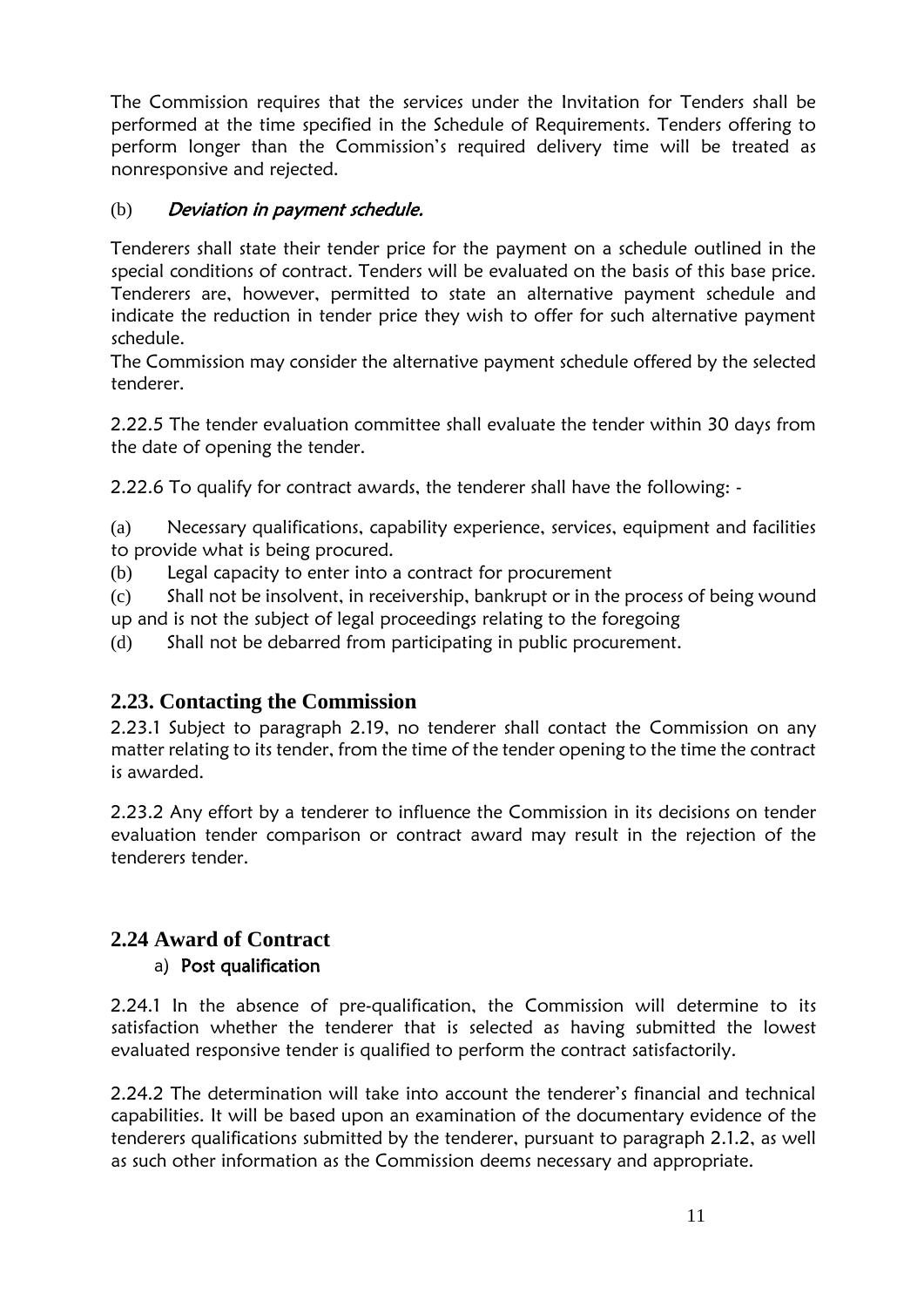2.24.3 An affirmative determination will be a prerequisite for award of the contract to the tenderer. A negative determination will result in rejection of the Tenderer's tender, in which event the Commission will proceed to the next lowest evaluated tender to make a similar determination of that Tenderer's capabilities to perform satisfactorily.

### b) Award Criteria

2.24.3 Subject to paragraph 2.24 the Commission will award the contract to the successful tenderer whose tender has been determined to be substantially responsive and has been determined to be the lowest evaluated tender, provided further that the tenderer is determined to be qualified to perform the contract satisfactorily.

2.24.4 The Commission reserves the right to accept or reject any tender and to annul the tendering process and reject all tenders at any time prior to contract award, without thereby incurring any liability to the affected tenderer or tenderers or any obligation to inform the affected tenderer or tenderers of the grounds for the Commission's action. If the Commission determines that none of the tenderers is responsive; the Commission shall notify each tenderer who submitted a tender.

2.24.5 A tenderer who gives false information in the tender document about its qualification or who refuses to enter into a contract after notification of contract award shall be considered for debarment from participating in future public procurement.

## <span id="page-12-0"></span>**2.25 Notification of award**

2.25.1 Prior to the expiration of the period of tender validity, the Commission will notify the successful tenderer in writing that its tender has been accepted.

2.25.2 The notification of award will signify the formation of the Contract subject to the signing of the contract between the tenderer and the Commission pursuant to clause 2.25. Simultaneously the other tenderers shall be notified that their tenders have not been successful.

2.25.3 Upon the successful Tenderer's furnishing of the performance security pursuant to paragraph 31, the Commission will promptly notify each unsuccessful Tenderer and will discharge its tender security, pursuant to paragraph 2.12

## <span id="page-12-1"></span>**2.26 Signing of Contract**

2.26.1 At the same time as the Commission notifies the successful tenderer that its tender has been accepted, the Commission will simultaneously inform the other tenderers that their tenders have not been successful.

2.26.2 Within fourteen (14) days of receipt of the Contract Form, the successful tenderer shall sign and date the contract and return it to the Commission.

2.26.3 The parties to the contract shall have it signed within 30 days from the date of notification of contract award unless there is an administrative review request.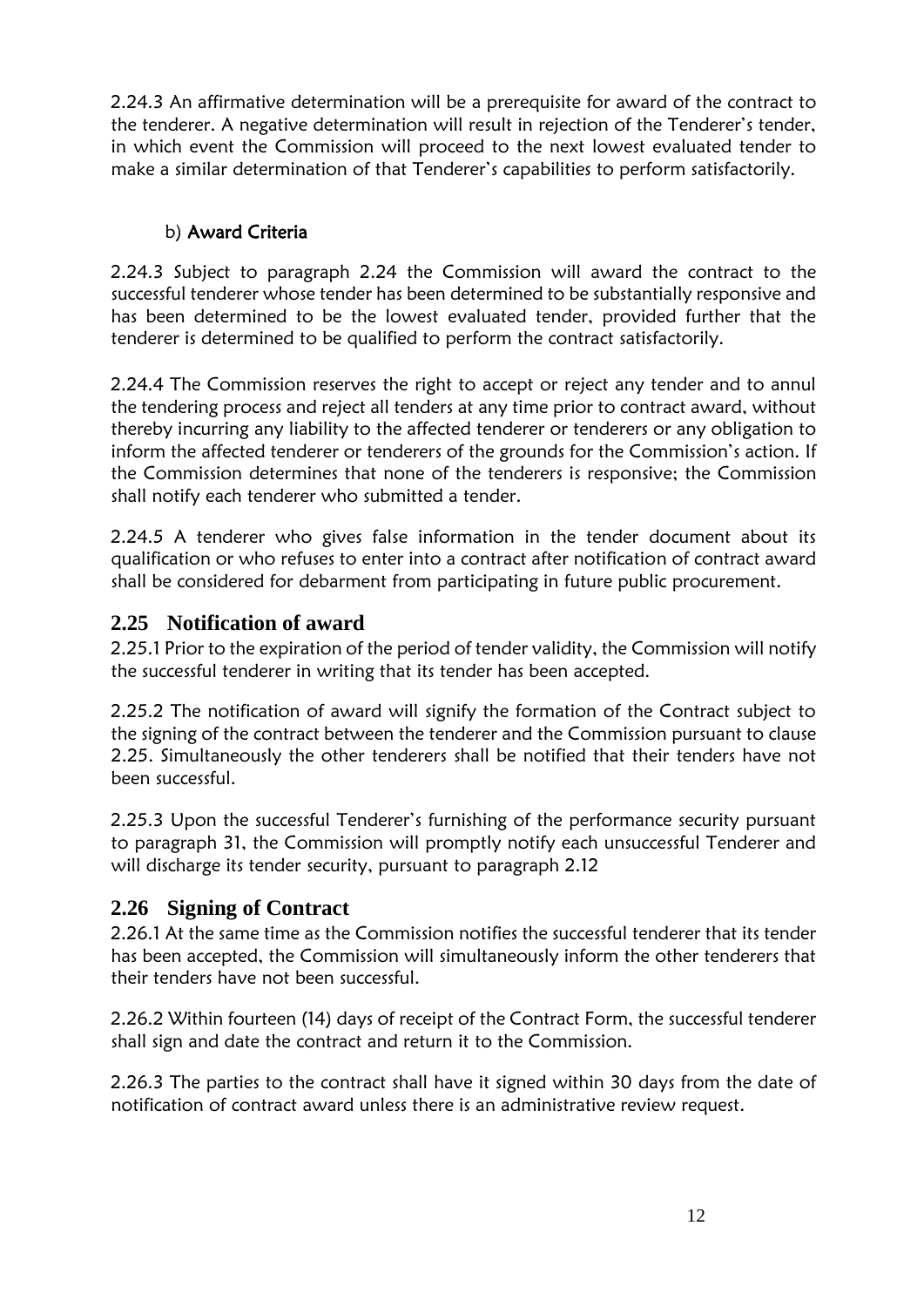## <span id="page-13-0"></span>**2.27 Performance Security**

2.27.1 Within thirty (30) days of the receipt of notification of award from the Commission, the successful tenderer shall furnish the performance security in accordance with the Conditions of Contract, in the Performance Security Form provided in the tender documents, or in another form acceptable to the Commission.

2.27.2 Failure of the successful tenderer to comply with the requirement of paragraph 2.28 or paragraph 2.27.1 shall constitute sufficient grounds for the annulment of the award and forfeiture of the tender security, in which event the Commission may make the award to the next lowest evaluated or call for new tenders.

#### <span id="page-13-1"></span>**2.28 Corrupt or Fraudulent Practices**

2.28.1 The Commission requires that tenderers observe the highest standard of ethics during the procurement process and execution of contracts. A tenderer shall sign a declaration that he has not and will not be involved in corrupt or fraudulent practices.

2.28.2 The Commission will reject a proposal for award if it determines that the tenderer recommended for award has engaged in corrupt or fraudulent practices in competing for the contract in question;

2.28.3 Further, a tenderer who is found to have indulged in corrupt or fraudulent practices risks being debarred from participating in public procurement in Kenya.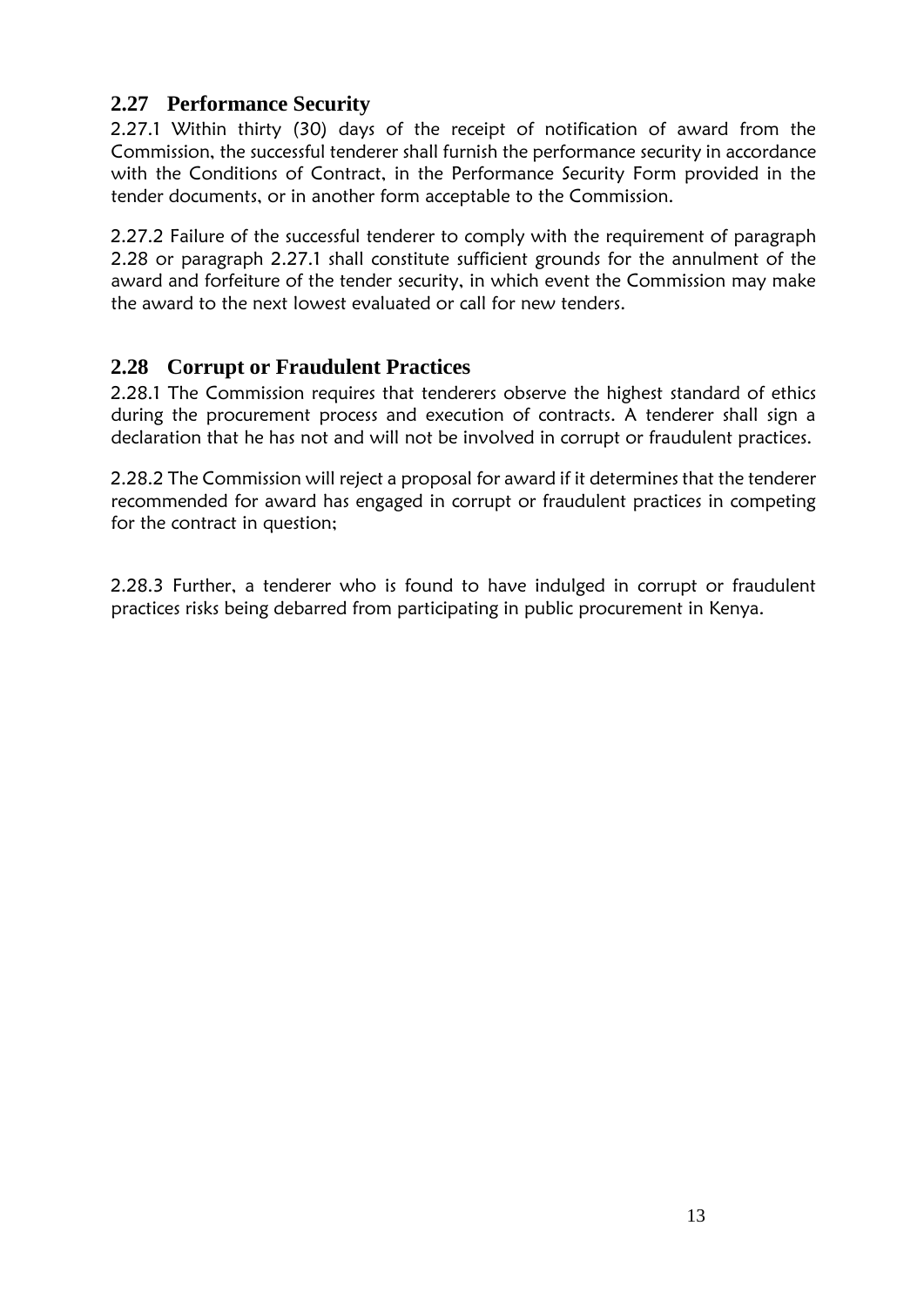## <span id="page-14-0"></span> **Appendix to instructions to tenderers**

The following information for procurement of services shall complement or amend the provisions of the instructions to tenderers. Wherever there is a conflict between the provisions of the instructions to tenderers and the provisions of the appendix, the provisions of the appendix herein shall prevail over those of the instructions to tenderers

| <b>Instructions</b><br>tenderers | to   Particulars of appendix to instructions to tenderers                                                                                                           |
|----------------------------------|---------------------------------------------------------------------------------------------------------------------------------------------------------------------|
| 2.1                              | Authorized Microsoft Licensing solutions Providers                                                                                                                  |
| 2.10                             | Kenya Shillings                                                                                                                                                     |
| 2.11                             | Particulars of eligibility and qualifications documents of<br>evidence required.                                                                                    |
| 2.12                             | N/A                                                                                                                                                                 |
| 2.14.1                           | The bidders must submit one (1) ORIGINAL bid document<br>and one (1) Copy of the bid document                                                                       |
| 2.18                             | Tender will be opened on the same day<br>Friday<br>26th June, 2020 at 11.00 a.m.                                                                                    |
| 2.24                             | Particulars of post – qualification if applicable                                                                                                                   |
| 2.27                             | Performance security (in form of bank guarantee) equivalent<br>to 10% of the tender sum required Within Thirty (30) days<br>of the receipt of notification of award |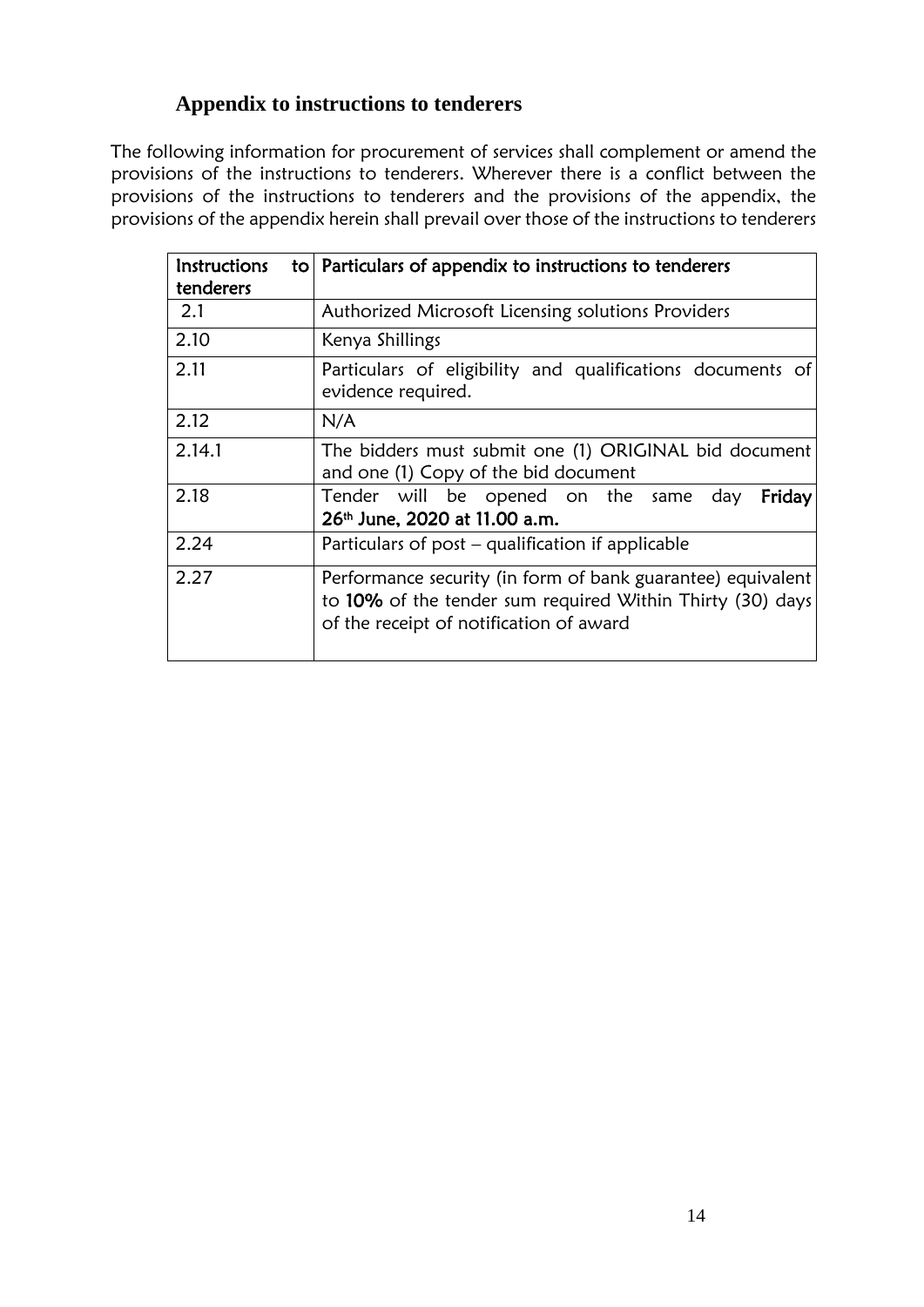## <span id="page-15-0"></span>**SECTION III GENERAL CONDITIONS OF CONTRACT**

## <span id="page-15-1"></span>**3.1 Definitions**

In this contract the following terms shall be interpreted as indicated:

a) "The contract" means the agreement entered into between the Commission and the tenderer as recorded in the Contract Form signed by the parties, including all attachments and appendices thereto and all documents incorporated by reference therein.

b) "The Contract Price" means the price payable to the tenderer under the Contract for the full and proper performance of its contractual obligations.

c) "The services" means services to be provided by the contractor including materials and incidentals which the tenderer is required to provide to the Commission under the Contract.

d) "The Commission" means the organization sourcing for the services under this Contract.

e) "The contractor means the individual or firm providing the services under this Contract.

f) "GCC" means general conditions of contract contained in this section

g) "SCC" means the special conditions of contract

h) "Day" means calendar day

## <span id="page-15-2"></span>**3.2 Application**

These General Conditions shall apply to the extent that they are not superseded by provisions of other part of contract.

## <span id="page-15-3"></span>**3.3 Standards**

3.3.1 The services provided under this Contract shall conform to the 7 standards mentioned in the Schedule of requirements

## <span id="page-15-4"></span>**3.5 Patent Right's**

The tenderer shall indemnify the Commission against all third-party claims of infringement of patent, trademark, or industrial design tights arising from use of the services under the contract or any part thereof.

## <span id="page-15-5"></span>**3.6 Performance Security**

Within Thirty (30) days of receipt of the notification of Contract award, the successful tenderer shall furnish to the Commission the performance security where applicable in the amount specified in Special Conditions of Contract.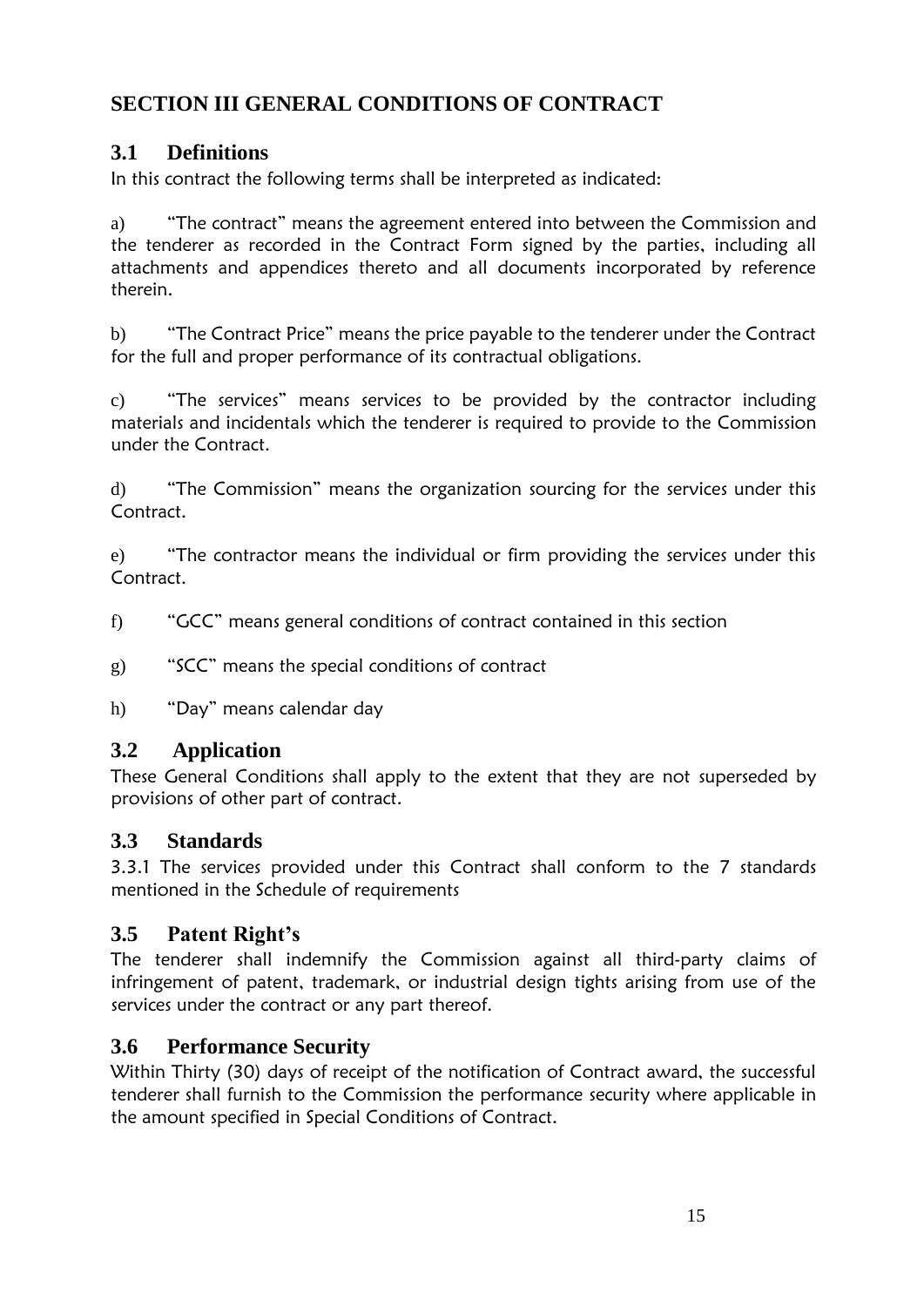3.6.2 The proceeds of the performance security shall be payable to the Commission as compensation for any loss resulting from the Tenderer's failure to complete its obligations under the Contract.

3.6.3 The performance security shall be denominated in the currency of the Contract, or in a freely convertible currency acceptable to the Commission and shall be in the form of:

- a) Cash.
- b) A bank guarantee.
- c) Such insurance guarantee approved by the Commission.
- d) Letter of credit.

3.6.4 The performance security will be discharged by the Commission and returned to the candidate not later than thirty (30) days following the date of completion of the tenderer's performance of obligations under the contract, including any warranty obligations under the contract.

#### <span id="page-16-0"></span>**3.7 Inspections and Tests**

3.7.1 The Commission or its representative shall have the right to inspect and/or to test the services to confirm their conformity to the Contract specifications. The Commission shall notify the tenderer in writing, in a timely manner, of the identity of any representatives retained for these purposes.

3.7.2 The inspections and tests may be conducted on the premises of the tenderer or its subcontractor(s). If conducted on the premises of the tenderer or its subcontractor(s), all reasonable facilities and assistance, including access to drawings and production data, shall be furnished to the inspectors at no charge to the Commission.

3.7.3 Should any inspected or tested services fail to conform to the Specifications, the Commission may reject the services, and the tenderer shall either replace the rejected services or make alterations necessary to meet specification requirements free of cost to the Commission.

3.7.4 Nothing in paragraph 3.7 shall in any way release the tenderer from any warranty or other obligations under this Contract.

#### <span id="page-16-1"></span>**3.8 Payment**

3.8.1 The method and conditions of payment to be made to the tenderer under this Contract shall be specified in SCC

#### <span id="page-16-2"></span>**3.9 Prices**

Prices charged by the contractor for services performed under the Contract shall not, with the exception of any Price adjustments authorized in SCC, vary from the prices by the tenderer in its tender or in the Commission's request for tender validity extension as the case may be. No variation in or modification to the terms of the contract shall be made except by written amendment signed by the parties.

#### <span id="page-16-3"></span>**3.10 Assignment**

The tenderer shall not assign, in whole or in part, its obligations to perform under this contract, except with the Commission's prior written consent.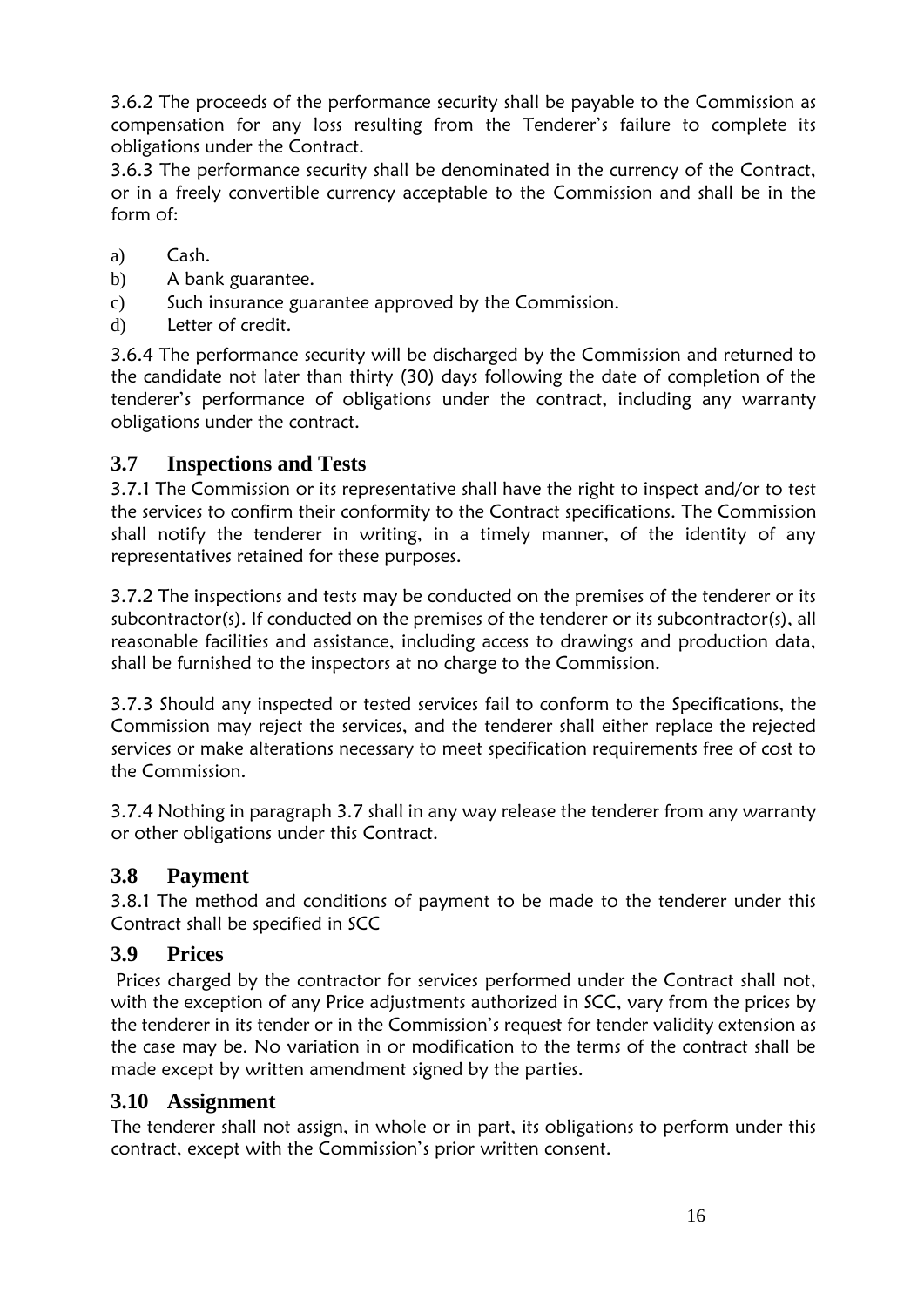## <span id="page-17-0"></span>**3.11 Termination for Default**

The Commission may, without prejudice to any other remedy for breach of Contract, by written notice of default sent to the tenderer, terminate this Contract in whole or in part:

a) if the tenderer fails to provide any or all of the services within the period(s) specified in the Contract, or within any extension thereof granted by the Commission.

b) If the tenderer fails to perform any other obligation(s) under the Contract. if the tenderer, in the judgment of the Commission has engaged in corrupt or fraudulent practices in competing for or in executing the Contract.

In the event the Commission terminates the Contract in whole or in part, it may procure, upon such terms and in such manner as it deems appropriate, services similar to those undelivered, and the tenderer shall be liable to the Commission for any excess costs for such similar services.

## <span id="page-17-1"></span>**3.12 Termination of insolvency**

The Commission may at the anytime terminate the contract by giving written notice to the contractor if the contractor becomes bankrupt or otherwise insolvent. In this event, termination will be without compensation to the contractor, provided that such termination will not produce or affect any right of action or remedy, which has accrued or will accrue thereafter to the Commission.

## <span id="page-17-2"></span>**3.13 Termination for convenience**

3.13.1 The Commission by written notice sent to the contractor may terminate the contract in whole or in part, at any time for its convenience. The notice of termination shall specify that the termination is for the Commission convenience, the extent to which performance of the contractor of the contract is terminated and the date on which such termination becomes effective.

3.13.2 For the remaining part of the contract after termination the Commission may elect to cancel the services and pay to the contractor on agreed amount for partially completed services.

#### <span id="page-17-3"></span>**3.14 Resolution of disputes**

The Commission's and the contractor shall make every effort to resolve amicably by direct informal negotiations any disagreement or dispute arising between them under or in connection with the contract.

If after thirty (30) days from the commencement of such informal negotiations both parties have been unable to resolve amicably a contract dispute either party may require that the dispute be referred for resolution to the formal mechanisms specified in the SCC.

## <span id="page-17-4"></span>**3.15 Governing Language**

The contract shall be written in the English language. All correspondence and other documents pertaining to the contract, which are exchanged by the parties, shall be written in the same language.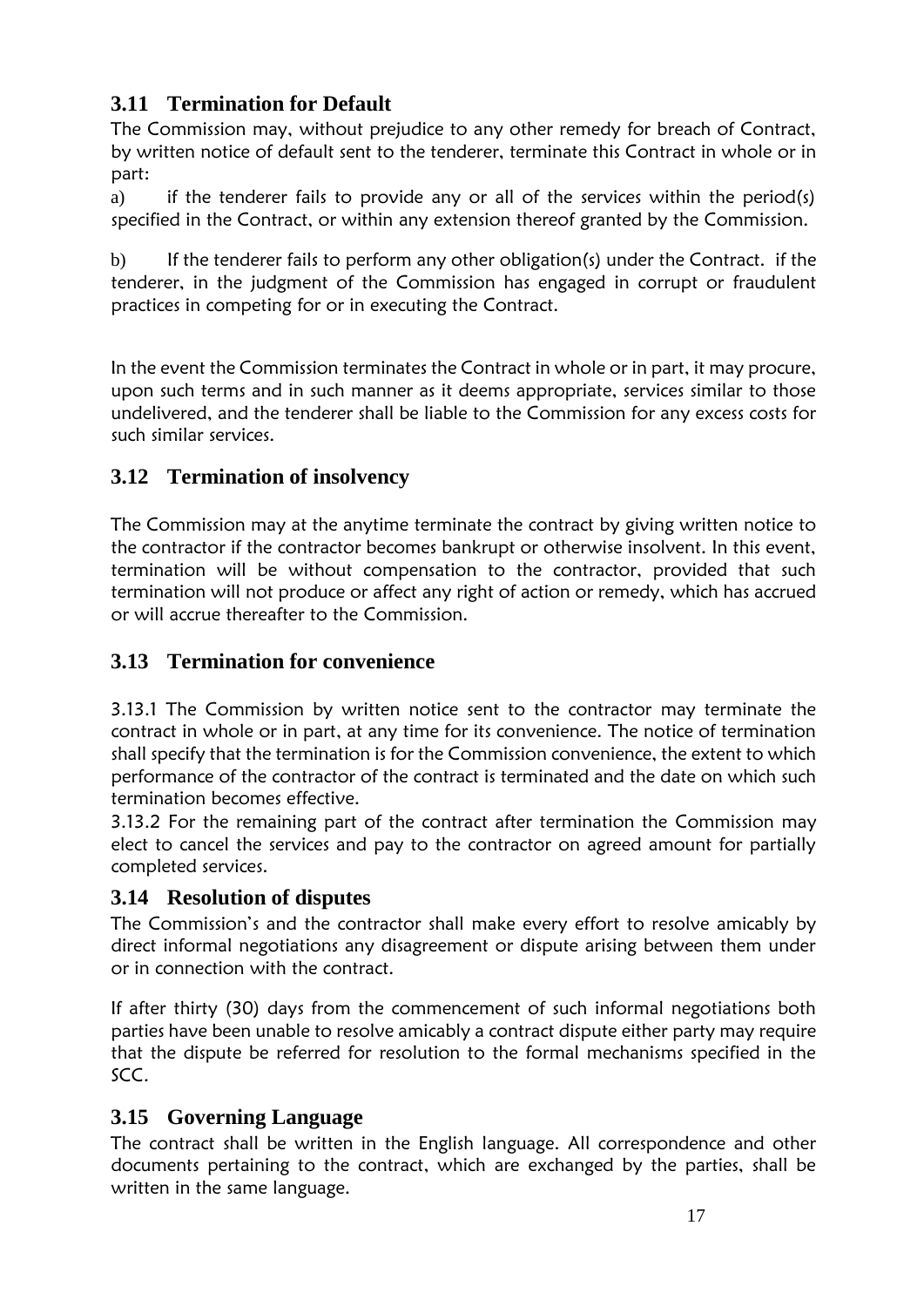## <span id="page-18-0"></span>**3.16 Force Majeure**

The contractor shall not be liable for forfeiture of its performance security, or termination for default if and to the extent that it's delay in performance or other failure to perform its obligations under the Contract is the result of an event of Force Majeure.

## <span id="page-18-1"></span>**3.17 Applicable Law.**

The contract shall be interpreted in accordance with the laws of Kenya unless otherwise specified in the SCC

### <span id="page-18-2"></span>**3.18 Notices**

Any notices given by one party to the other pursuant to this contract shall be sent to the other party by post or by fax or E-mail and confirmed in writing to the other party's address specified in the SCC

<span id="page-18-3"></span>A notice shall be effective when delivered or on the notices effective date, whichever is later.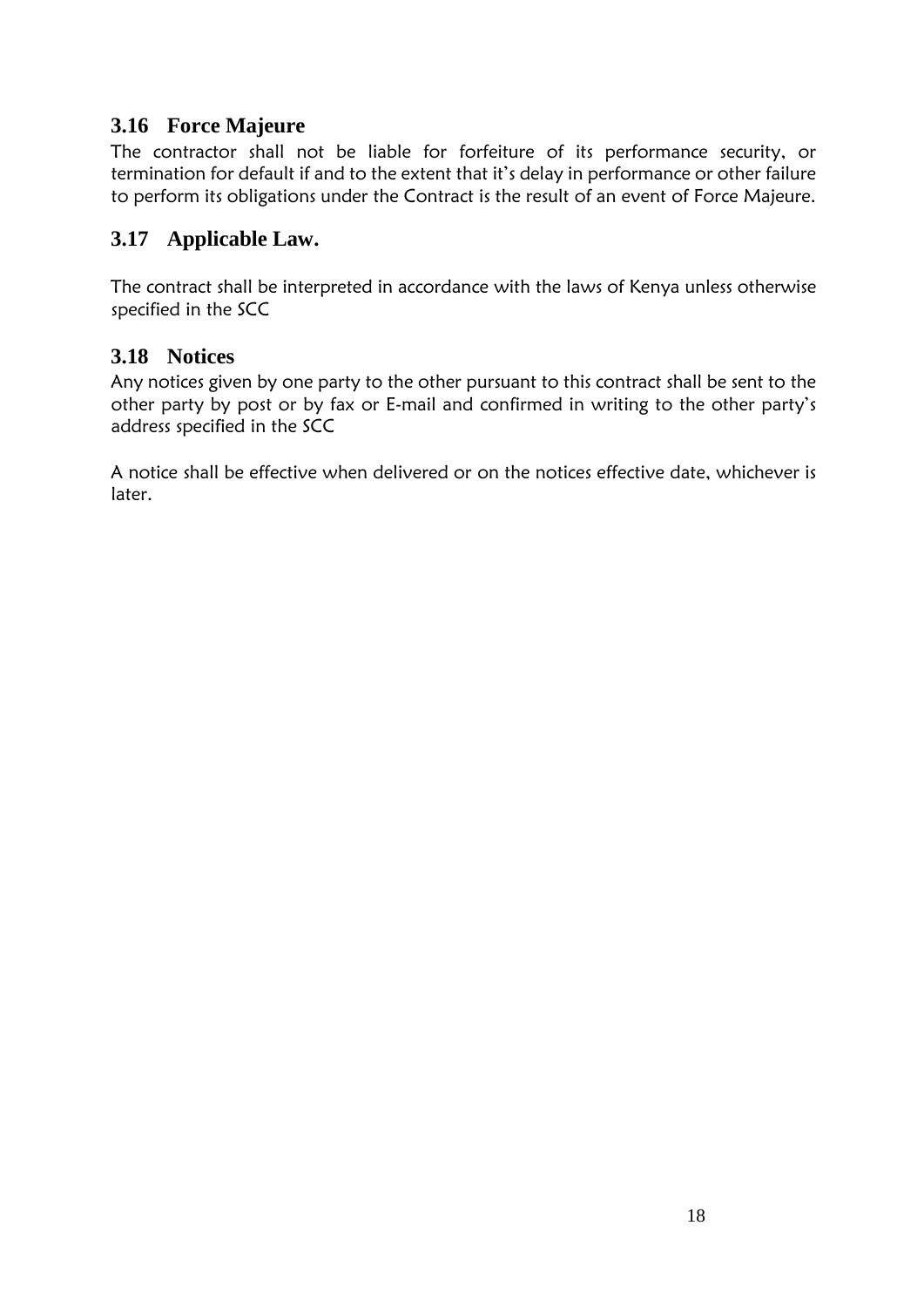## **SECTION IV SPECIAL CONDITIONS OF CONTRACT**

4.1 Special conditions of contract shall supplement the general conditions of contract, wherever there is a conflict between the GCC and the SCC, the provisions of the SCC herein shall prevail over those in the GCC.

| contract reference | General conditions of Special conditions of contract                                                                                                                                                                                                                                                                                                                                                                                                                                                                    |
|--------------------|-------------------------------------------------------------------------------------------------------------------------------------------------------------------------------------------------------------------------------------------------------------------------------------------------------------------------------------------------------------------------------------------------------------------------------------------------------------------------------------------------------------------------|
| 3.6                | 10% of tender sum                                                                                                                                                                                                                                                                                                                                                                                                                                                                                                       |
| 3.6.3              | A bank guarantee or Such insurance guarantee as approved<br>by the PPRA.                                                                                                                                                                                                                                                                                                                                                                                                                                                |
| 3.8                | Payment shall be made after successful completion of the<br>assignment and within 30 days after submitting all required<br>documentation to support payment. The documentation<br>includes, Invoice and reports                                                                                                                                                                                                                                                                                                         |
| 3.9                | No price adjustments allowed                                                                                                                                                                                                                                                                                                                                                                                                                                                                                            |
| 3.14               | In case of a dispute between the service provider and the<br>employer, the same shall be resolved amicably between the<br>parties in the first instance failure to which the dispute shall<br>be referred for arbitration as per provisions of the<br>Arbitration Act of 1995 before a single arbitrator to be<br>agreed on by the parties and in failure of such an agreement<br>by the Chairperson for the time being of the chartered<br>institute of Arbitrators Kenya branch and any award given<br>shall be final |
| 3.17               | Laws of Kenya                                                                                                                                                                                                                                                                                                                                                                                                                                                                                                           |
| 3.18               | Commission Secretary/CEO<br>Independent Electoral & Boundaries Commission<br>P.O Box 47371-00100<br>Nairobi                                                                                                                                                                                                                                                                                                                                                                                                             |

4.2 Special conditions of contract with reference to the general conditions of contract.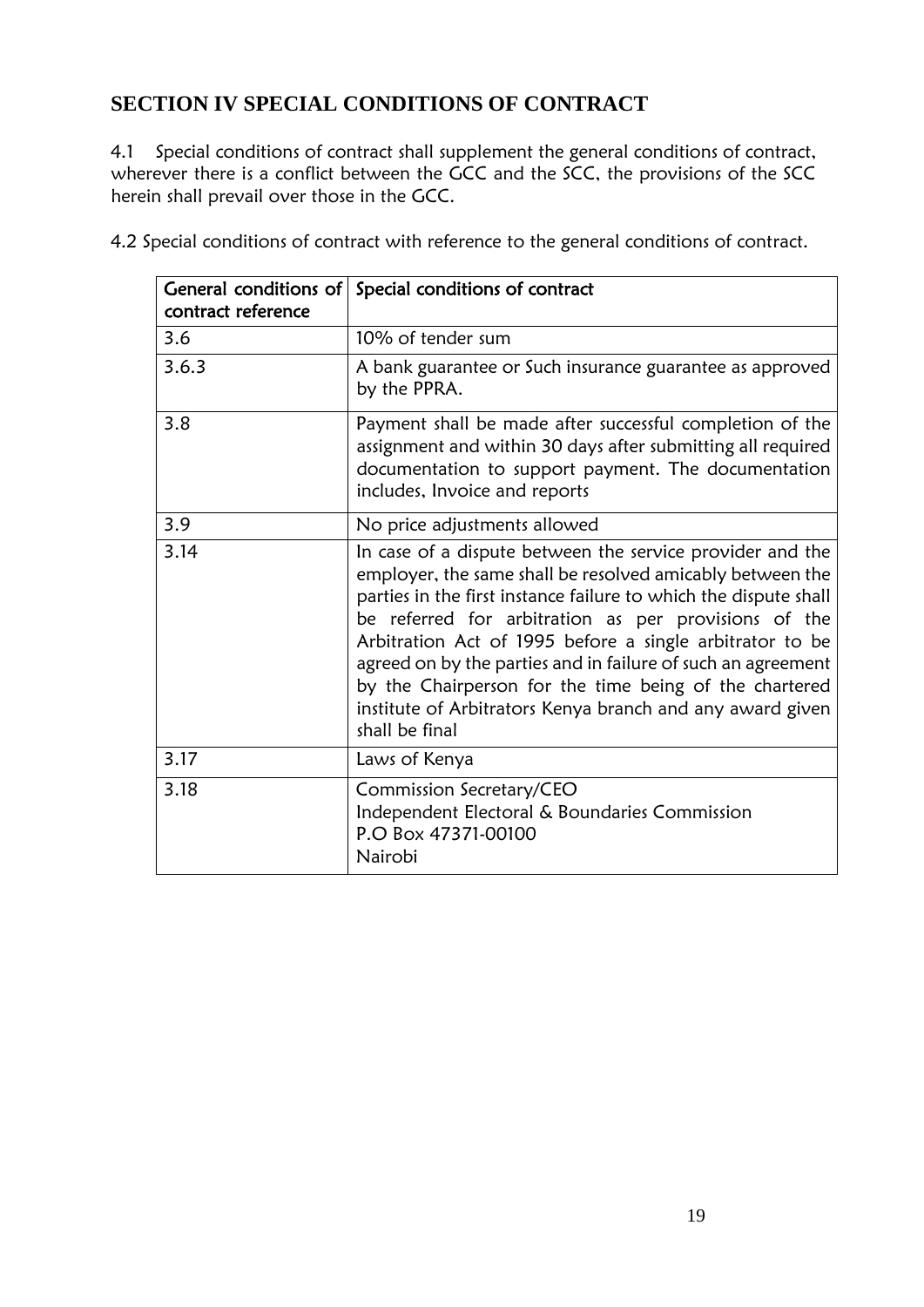## <span id="page-20-0"></span>**EVALUATION CRITERIA**

## <span id="page-20-1"></span>**a) PRELIMINARY EVALUATION (MANDATORY REQUIREMENTS)**

|     | No. Criteria                                                                                                                       | Yes/No |
|-----|------------------------------------------------------------------------------------------------------------------------------------|--------|
| h.  | Copy of certificate of incorporation/Registration                                                                                  |        |
| 2.  | Copy of a valid tax compliance certificate                                                                                         |        |
| 4.  | A copy of CR12 for limited company and for Sole proprietor $\&$<br>Partnership companies to provide copies of directors I.D)       |        |
| 5.  | Duly filled, signed and stamped form of tender                                                                                     |        |
| 6.  | A valid Single business permit                                                                                                     |        |
| 8.  | Dully filled, signed and stamped Confidential Business Questionnaire                                                               |        |
| 9.  | Duly filled, signed and stamped Self Declaration Form                                                                              |        |
| 10. | Duly filled, signed and stamped Anti-Corruption Declaration form                                                                   |        |
| 11. | Must Fill, sign and stamp the Price Schedule in the format provided.                                                               |        |
| 12. | Audited accounts for the latest two years (2017 & 2018)                                                                            |        |
| 13. | Must attach a manufacturer's authorization letter from Microsoft as<br>evidence of Microsoft licensing solutions provider.         |        |
| 14  | Must be a Local Microsoft Authorized Enterprise Direct Advisor or<br>Licensing Solutions Provider. Attach partnership certificate. |        |
| 15. | Tender document MUST be sequentially Paginated/serialized on each<br>page including all the attachments.                           |        |

At this stage, the tenderer's submission will either be responsive or non-responsive. The non-responsive submission in any of the above mandatory requirements will be eliminated and will not be considered further evaluation.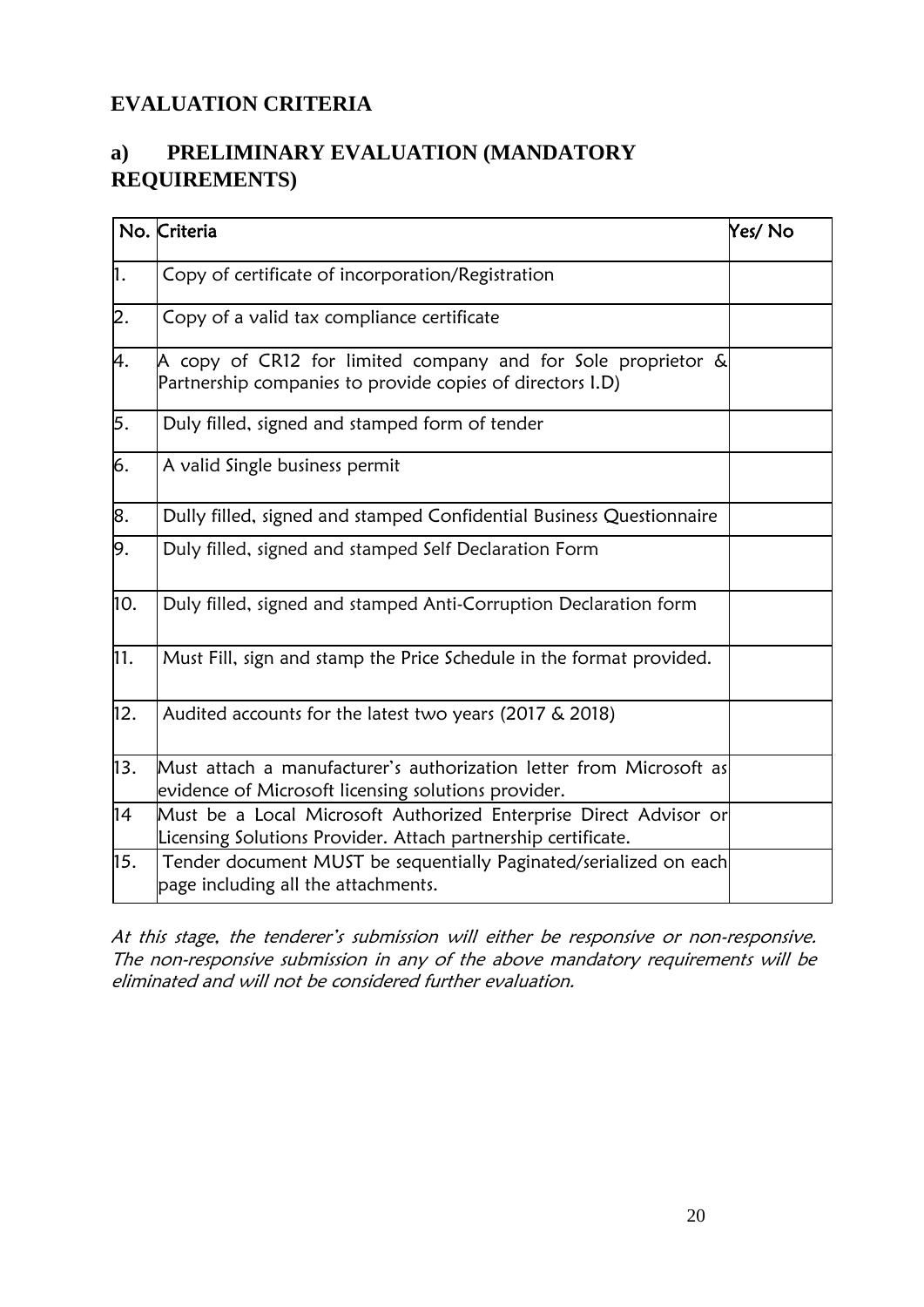## <span id="page-21-0"></span>**b) TECHNICAL EVALUATION**

## B. Technical Evaluation

|                | Evaluation<br>Criteria/           | Specifications/Requirements                                                                                                                                                                                                                                                                                                                                                                                                                                                                                                                                                                                                                                                                                                                                                                                                                                                                                                                                                                                                                                                                                                                                                                 | Maximum<br>Scores |
|----------------|-----------------------------------|---------------------------------------------------------------------------------------------------------------------------------------------------------------------------------------------------------------------------------------------------------------------------------------------------------------------------------------------------------------------------------------------------------------------------------------------------------------------------------------------------------------------------------------------------------------------------------------------------------------------------------------------------------------------------------------------------------------------------------------------------------------------------------------------------------------------------------------------------------------------------------------------------------------------------------------------------------------------------------------------------------------------------------------------------------------------------------------------------------------------------------------------------------------------------------------------|-------------------|
| R1             | <b>Technical</b><br>Specification | 40                                                                                                                                                                                                                                                                                                                                                                                                                                                                                                                                                                                                                                                                                                                                                                                                                                                                                                                                                                                                                                                                                                                                                                                          |                   |
|                |                                   | Technical Support and maintenance services. - 10 marks                                                                                                                                                                                                                                                                                                                                                                                                                                                                                                                                                                                                                                                                                                                                                                                                                                                                                                                                                                                                                                                                                                                                      |                   |
| R <sub>2</sub> | Firms<br><b>Experience</b>        | Provide proof of firm's existence in providing Microsoft<br>products<br>5-10 years -4 marks<br>1-5 years-2marks                                                                                                                                                                                                                                                                                                                                                                                                                                                                                                                                                                                                                                                                                                                                                                                                                                                                                                                                                                                                                                                                             | 4                 |
| R <sub>3</sub> | Technical<br>support Staff        | Number of technical staff available including their<br>Academic, Professional qualifications and experience<br>(Attach CV's and certificates)<br>Team leader-(Max Scores 5)<br>1.<br>Academic in any related ICT related field<br>a)<br>$(1$ marks)<br>Professional qualification in<br>b)<br>Microsoft<br>Certifications at least PRINCE2 practitioner certification<br>and a minimum 2 ITIL certifications.<br>(2)<br>marks)<br>Experience in installing of Microsoft licenses<br>C)<br>(2 marks per each year)<br>2.<br>Project Manager-(Max Scores 5)<br>Academic in any related ICT related field<br>a)<br>(1 marks)<br>Professional qualification in Microsoft<br>b)<br>Certifications at least PRINCE2 practitioner certification<br>and a minimum 2 ITIL certifications. . (2 marks)<br>Experience in installing of Microsoft licenses<br>$\mathcal{C}$<br>(2 marks per each year)<br>At least 3 other Technical support-personnel:<br>3.<br>Max scores-10<br>Academic in any related ICT related field<br>a)<br>(1 marks per staff)<br>Professional qualification in Microsoft<br>b)<br>Certifications. (1 marks per year)<br>Experience in installing of Microsoft licenses<br>c) | 20                |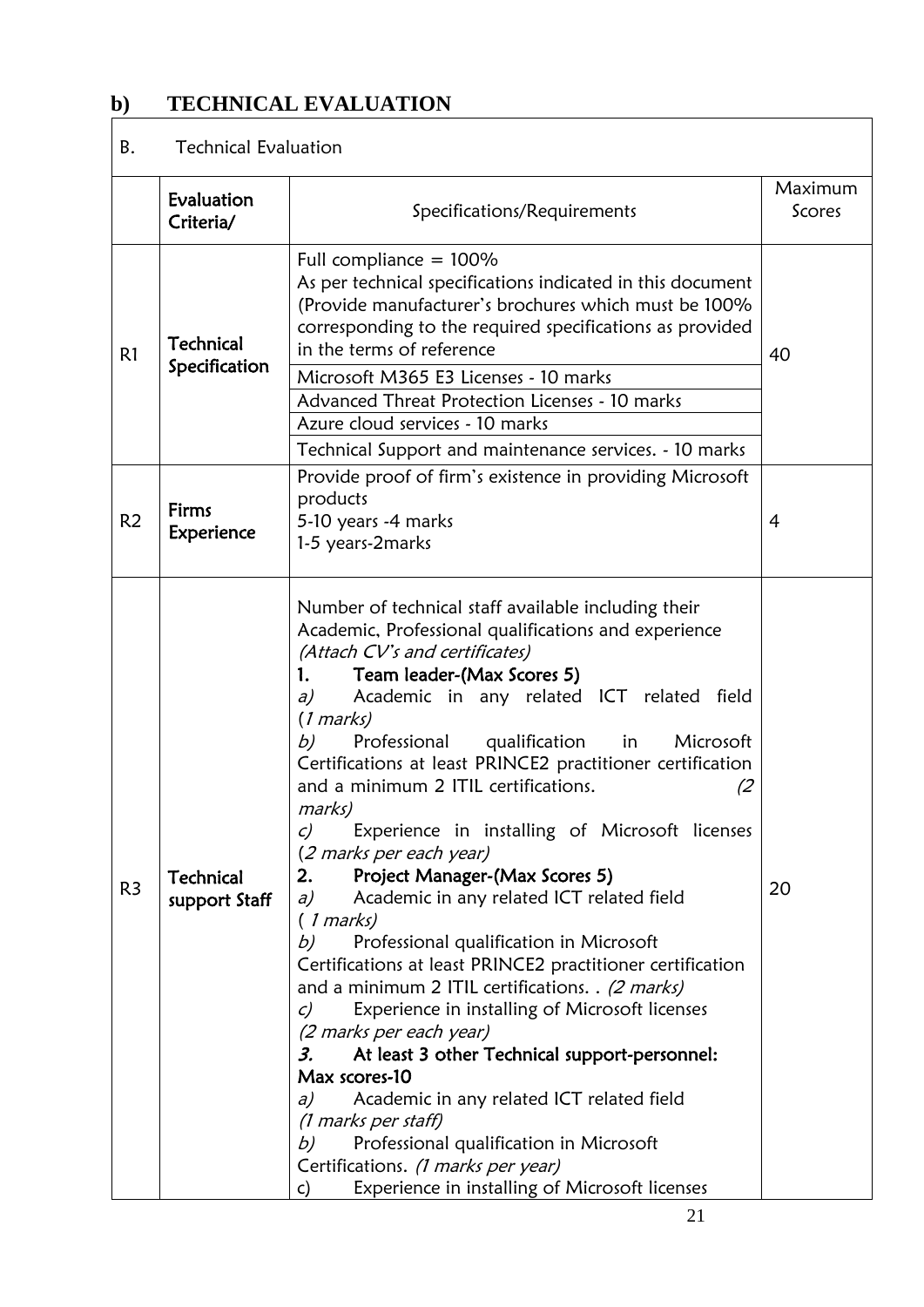|                |                                                           | (4 marks)                                                                                                                                                                                                                                                                                     |                |
|----------------|-----------------------------------------------------------|-----------------------------------------------------------------------------------------------------------------------------------------------------------------------------------------------------------------------------------------------------------------------------------------------|----------------|
| R <sub>4</sub> | Past<br>Performance                                       | Provide a list of 3 major customers/Clients<br>1.<br>where similar assignment has been successfully<br>undertaken detailing the nature of assignment 2 marks<br>per client/customer                                                                                                           | 6              |
|                |                                                           | 2.<br>Provide 3 LPO/or award letter/or contract for<br>the organization where similar assignment has been<br>successfully undertaken -2 marks for each                                                                                                                                        | 6              |
|                |                                                           | 3.<br>Provide 4 reference/or recommendation letters<br>for the organization in which similar assignment has<br>been undertaken -2 marks per letter                                                                                                                                            | 8              |
| R <sub>5</sub> | Financial<br>Capacity                                     | Liquidity ratio:<br>2:1 ratio $Max - 4$ points for each year<br>1:1 ratio $Max - 2$ points for each year<br>Less $-$ 0 point                                                                                                                                                                  | 4              |
| R <sub>6</sub> | <b>Training and</b><br><b>Testing</b>                     | The bidder MUST:<br>Provide a letter from Microsoft authorizing/appointing<br>to be a training center.<br>(4 Marks).<br>(Tenderers/bidders with no training facility should<br>provide a letter from a training partner duly authorized<br>by Microsoft and signed by both parties/partners.) | $\overline{4}$ |
| R7             | Adequacy of<br>the proposed<br>Work Plan &<br>Methodology | Tenderers/bidders to provide his proposed work plans<br>and methodology to reflect the following:<br>Provide Execution Plan, test plan, support plan,<br>migration plan, etc. 1 mark per plan                                                                                                 | 4              |
|                | <b>Total Scores</b>                                       |                                                                                                                                                                                                                                                                                               | 100            |
|                | considered for further evaluation.                        | Only those bidders who attain 80% and above will proceed to the financial evaluation<br>stage. Those who score below 80% will be eliminated at this stage and will not be                                                                                                                     |                |

## <span id="page-22-0"></span>**c) FINANCIAL EVALUATION AND AWARD CRITERIA**

The Bidder who shall be determined as the lowest evaluated bidder after surpassing the minimum technical score shall be considered and recommended for award.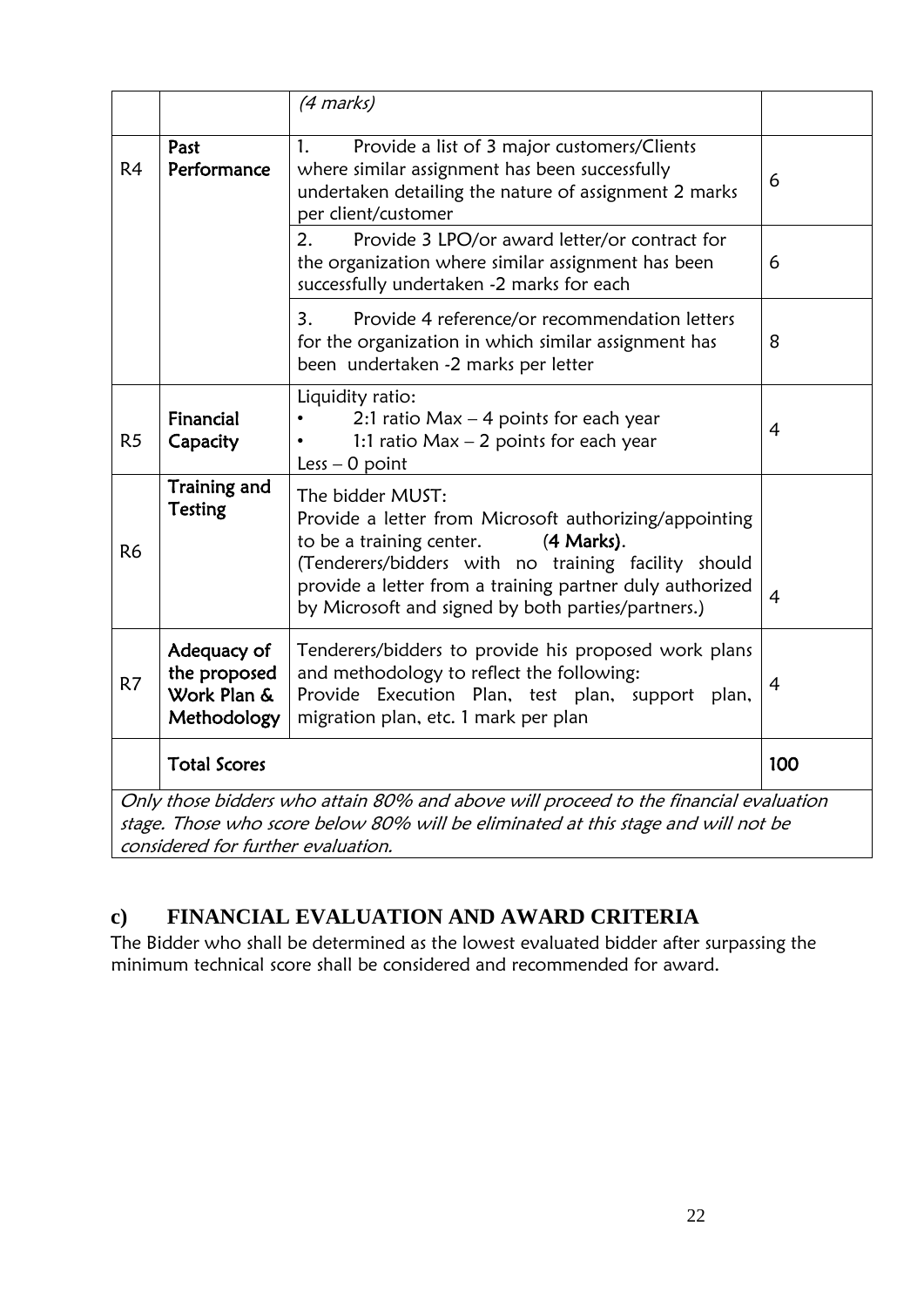## <span id="page-23-0"></span>**SECTION V: TERMS OF REFERENCE**

Indicated below are the product specifications of items to be supplied. The software installations will be done by the successful bidder supervised by Commission ICT staff.

### <span id="page-23-1"></span>**1. Introduction**

The Commission utilizes Microsoft products in the management of data, office documents, Communication, collaboration and automation of office operations across the organization. The Commission uses Microsoft [office and server product suite](https://en.wikipedia.org/wiki/Office_suite) for daily administrative correspondences. These products are licensed by the manufacturer (M/s Microsoft) through an enterprise agreement that provides a volume licensing. Compliance with Software product licensing is a legal and regulatory requirement.

## <span id="page-23-2"></span>**2. Objective**

The Microsoft Enterprise Agreement aims to:

- i.Ensure Compliance with Licensing requirements as a corporate.
- ii.Standardize Licenses across the organization.
- iii.Provide the agility to add software licenses and online services.
- iv.Provide software assurance to ensure access to latest products in the market
- v.Ensure the Commissions systems are covered through a support and maintenance contract.
- vi.To ensure the Commission benefits from the associated volume discounts and public sector negotiated benefits for new Microsoft software purchased.

### <span id="page-23-3"></span>**3. Scope**

The scope of the Microsoft Enterprise Agreement volume licensing shall cover the following:

- i.Desktop computer software licensing for Microsoft Windows Operating Systems, Microsoft Office and Client Access Licenses.
- ii.Server software Licensing for Microsoft Windows Server Exchange, SharePoint and SQL Server database

iii.Cloud Enterprise solutions such as Office 365 and Azure public cloud.

## <span id="page-23-4"></span>**4. Requirements**

The Commission requires the following Microsoft Licenses:

- i) Microsoft M365 E3 for 300 users.
- ii) Advanced threat protection for user mailboxes 300 users.
- iii) Azure Cloud services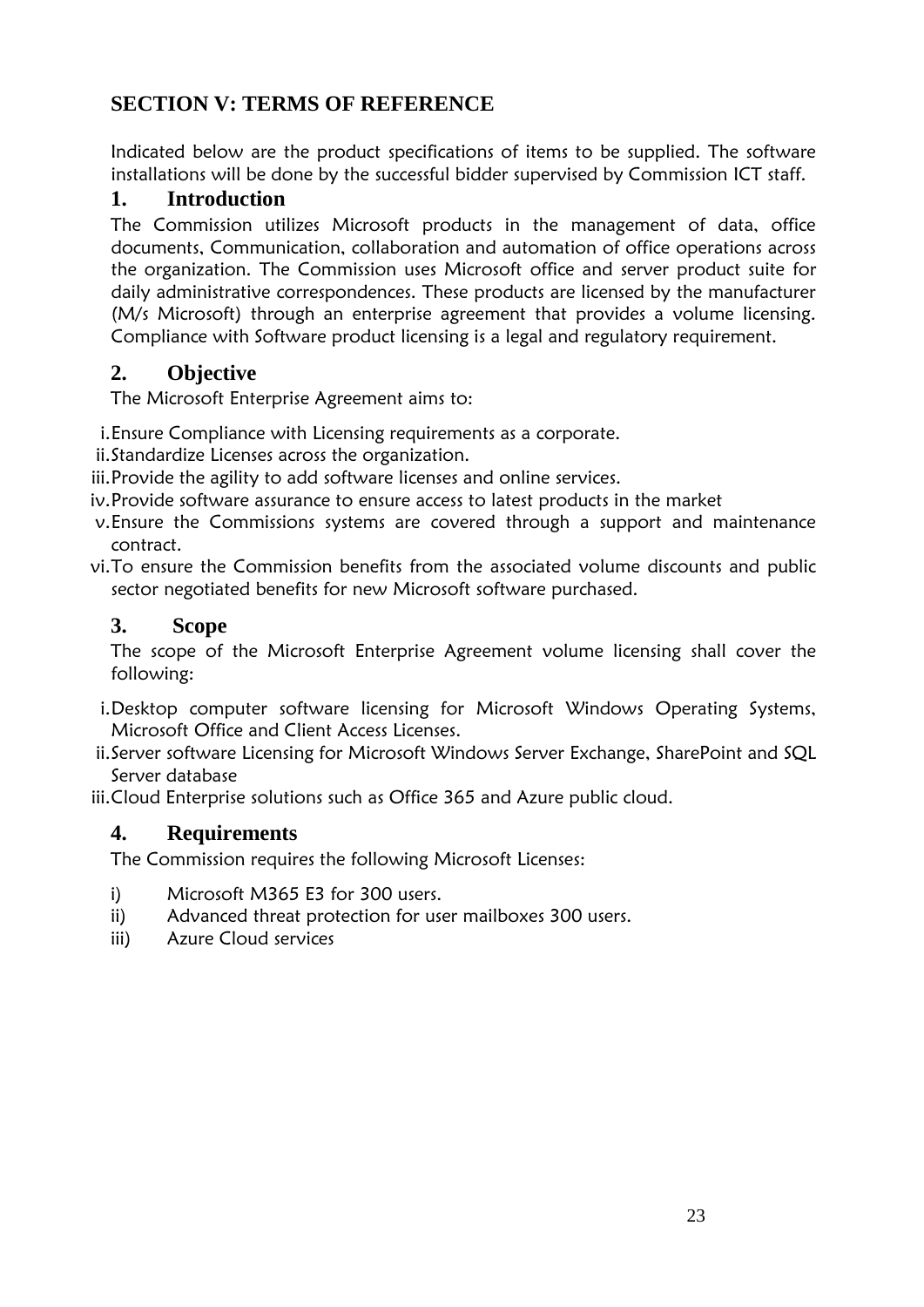## <span id="page-24-0"></span>**TECHNICAL SPECIFICATIONS**

| No. | Requirement                                                                                                                          | <b>Product Description</b>                                                                                                                                                                                                                                                                                                                                                                             | Qty |
|-----|--------------------------------------------------------------------------------------------------------------------------------------|--------------------------------------------------------------------------------------------------------------------------------------------------------------------------------------------------------------------------------------------------------------------------------------------------------------------------------------------------------------------------------------------------------|-----|
| 1.  | Microsoft M365 E3<br>Licenses<br>License No:<br>M365 E3 ShrdSvr<br><b>ALNG SubsVL MVL</b><br>PerUsr (Original)                       | Microsoft 365 Suite Applications including:<br>Windows Enterprise E3 Operating System per<br>user; Office apps i.e. Outlook, Word, Excel,<br>PowerPoint, OneNote, Access, Exchange Online,<br>OneDrive, SharePoint, Skype for Business,<br>Microsoft Teams, Yammer etc -<br>Access to Office apps online & Offline and<br>Enterprise<br>Mobility Suite with Advanced Threat Analytics for<br>all users | 300 |
| 2.  | Advanced<br>Threat<br><b>Protection Licenses</b><br>License No:<br>O365AdvThrtPrtctnPln1<br>ShrdSvr ALNG SubsVL<br><b>MVL PerUsr</b> | Microsoft Office 365 Advanced Threat Protection<br>(ATP) a cloud-based email filtering service that<br>helps protect against unknown malware and<br>viruses by providing robust zero-day protection,<br>safeguard from harmful links in real time.<br>ATP has rich reporting and URL trace capabilities<br>that give administrators insight into the kind of<br>attacks.                               | 300 |
| 3.  | Azure cloud services                                                                                                                 | Robust Scalable Virtual Machine solution that<br>supports Multiple versions windows and<br>Linux/Unix operating system Environments                                                                                                                                                                                                                                                                    | 1   |
| 4.  | Technical Support and<br>maintenance services.                                                                                       | Provide the first line of support to Microsoft<br>products.<br>Advise on changes on Microsoft products.                                                                                                                                                                                                                                                                                                | lot |

#### <span id="page-24-1"></span>**Additional Information to Bidders:**

The license suppliers shall:

- i Provide the first line of support to Microsoft products.
- ii Advise on changes on Microsoft products.

#### <span id="page-24-2"></span>**Evaluation Process**

Evaluation shall be conducted in three stages: that is: Preliminary, technical and financial. The Bidder should possess the requisite experience, resources and capabilities in providing the services necessary to meet the requirements, as described in the tender document.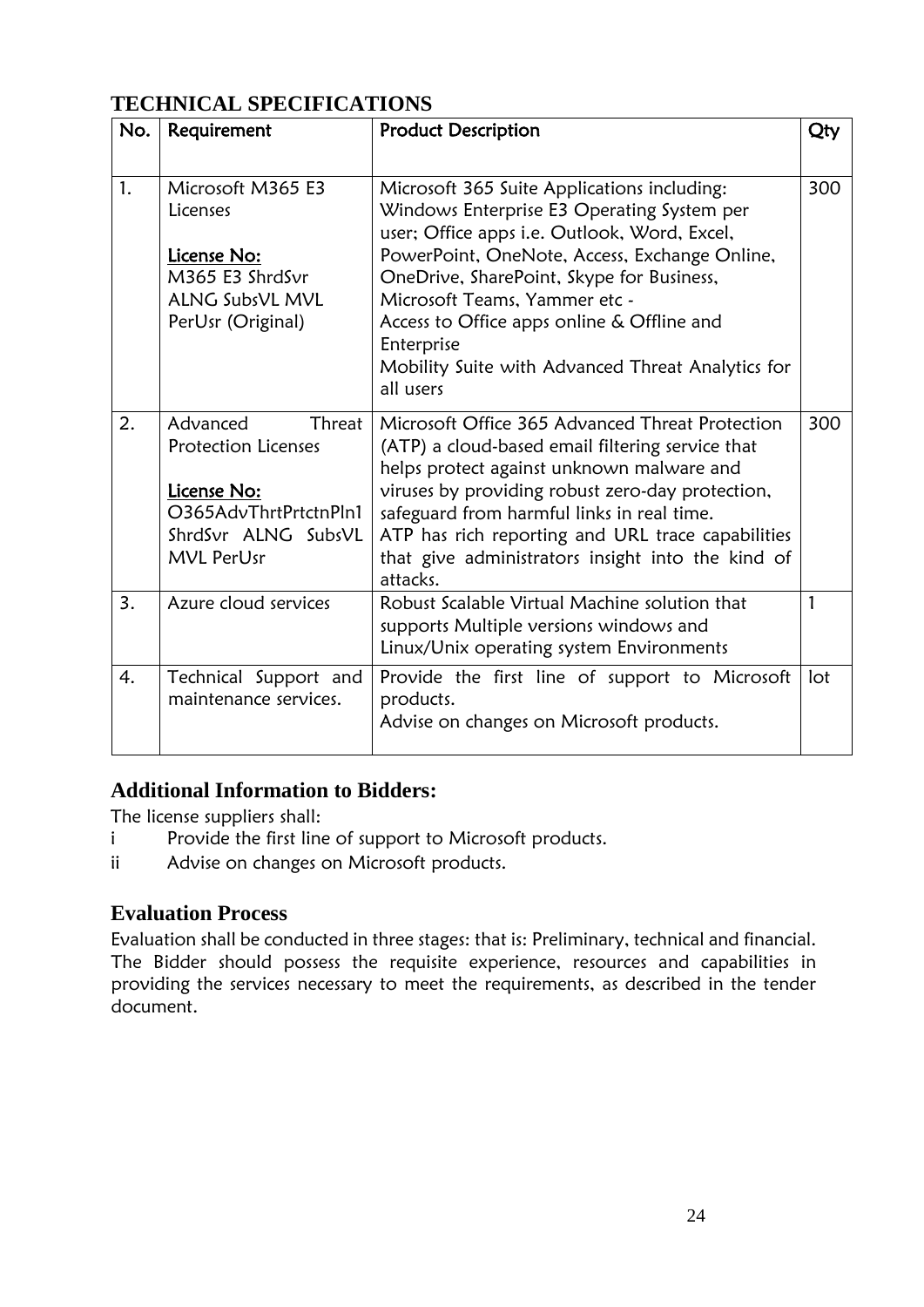## <span id="page-25-0"></span>**Price Schedule for Microsoft Licensing**

| No. | License                                                                                                                                                                                                                                                                                                                             | Qty | Unit<br>Price | Total<br>Amount |
|-----|-------------------------------------------------------------------------------------------------------------------------------------------------------------------------------------------------------------------------------------------------------------------------------------------------------------------------------------|-----|---------------|-----------------|
| 1.  | M365 E3 Volume Licensing Per User<br>(Original)                                                                                                                                                                                                                                                                                     | 300 |               |                 |
| 2.  | O365Advanced Threat Protection Per User<br>(Original)                                                                                                                                                                                                                                                                               | 300 |               |                 |
| 3.  | Azure cloud services<br>4 D4 v3 (4 vCPU(s), 16 GB RAM); Windows<br>- (OS Only); 1 year reserved; 2 managed OS<br>disks - \$20, 200 transaction units<br>Zone 1: North America, Europe, 20 GB<br>VPN Gateways, Basic VPN tier, 732 gateway<br>hours, 10 S2S tunnels, 128 P2S tunnels, 10 GB,<br>Inter-VNET outbound VPN gateway type | 1   |               |                 |
| 4.  | Technical Support and maintenance<br>services.                                                                                                                                                                                                                                                                                      | Lot |               |                 |
|     | Total                                                                                                                                                                                                                                                                                                                               |     |               |                 |
|     | <b>VAT</b>                                                                                                                                                                                                                                                                                                                          |     |               |                 |
|     | Total Price (Inclusive of VAT) transferred to the Form of tender                                                                                                                                                                                                                                                                    |     |               |                 |

#### **No correction of arithmetic errors.**

The tender sum as submitted and read out during the tender opening shall be absolute and final and shall not be the subject of correction, adjustment or amendment in any way by any person or entity.

### Tenderer's Name (Company) and the state of the state of the state of the state of the state of the state of the state of the state of the state of the state of the state of the state of the state of the state of the state

Signature & Rubber stamp: \_\_\_\_\_\_\_\_\_\_\_\_\_\_\_\_\_\_\_\_\_\_\_\_\_\_\_\_\_\_\_\_\_\_\_\_\_\_\_\_\_\_\_\_\_\_\_

Date: \_\_\_\_\_\_\_\_\_\_\_\_\_\_\_\_\_\_\_\_\_\_\_\_\_\_\_\_\_\_\_\_\_\_\_\_\_\_\_\_\_\_\_\_\_\_\_\_\_\_\_\_\_\_\_\_\_\_\_\_\_\_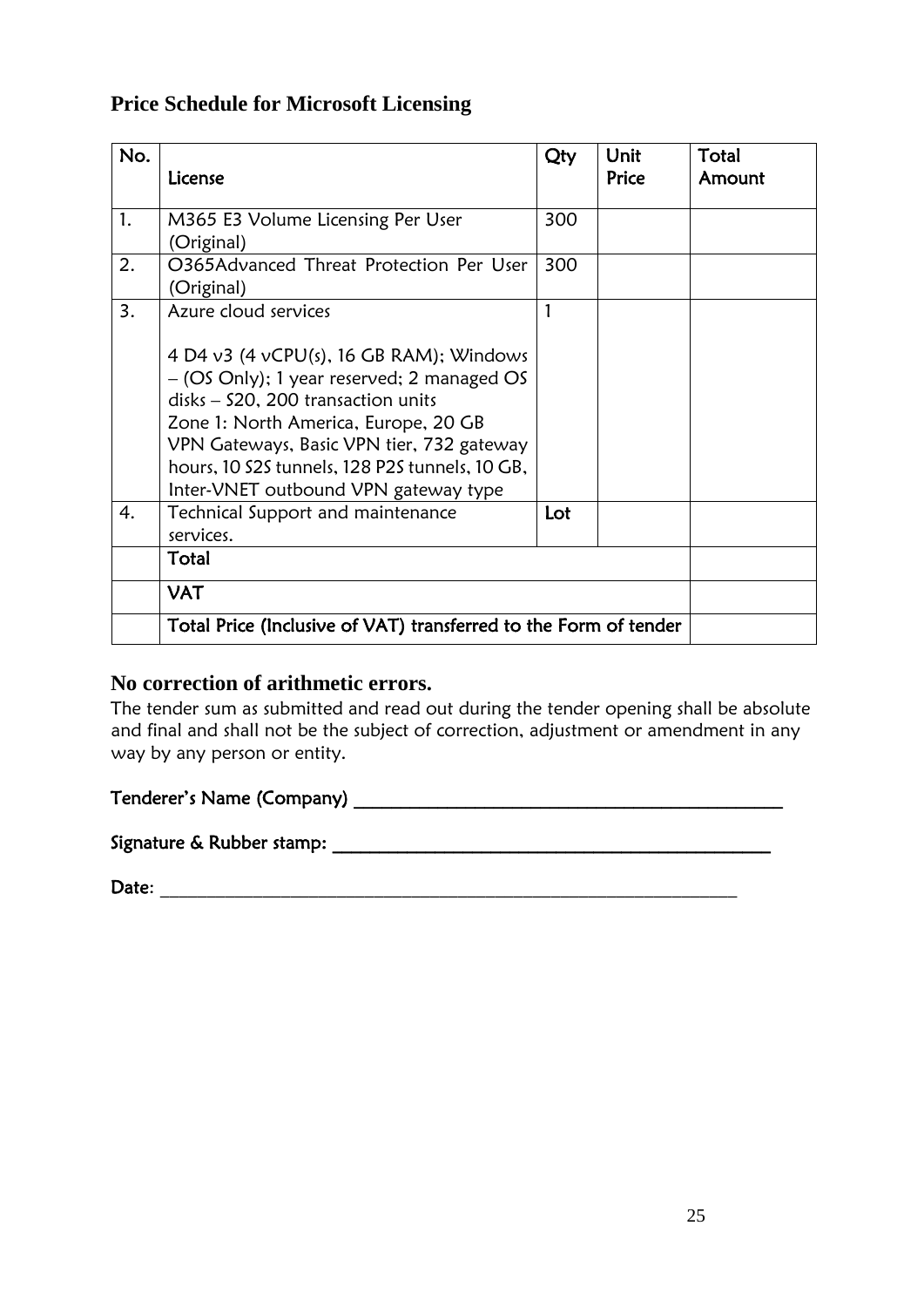## <span id="page-26-0"></span>**SECTION VII: TECHNICAL PROPOSAL – STANDARD FORMS**

- 1. Form of Tender
- 2. Firm's references
- 3. Comments and suggestions of service provider on the Terms of Reference.
- 4. Team composition and task assignments
- 5. Format of curriculum vitae (CV) for proposed professional staff
- 6. Time schedule for professional personnel
- 7. Activity (work schedule)

All firms must submit the above forms. Where necessary, firms may make additional copies of the forms and use additional sheets of paper to enable them give complete information.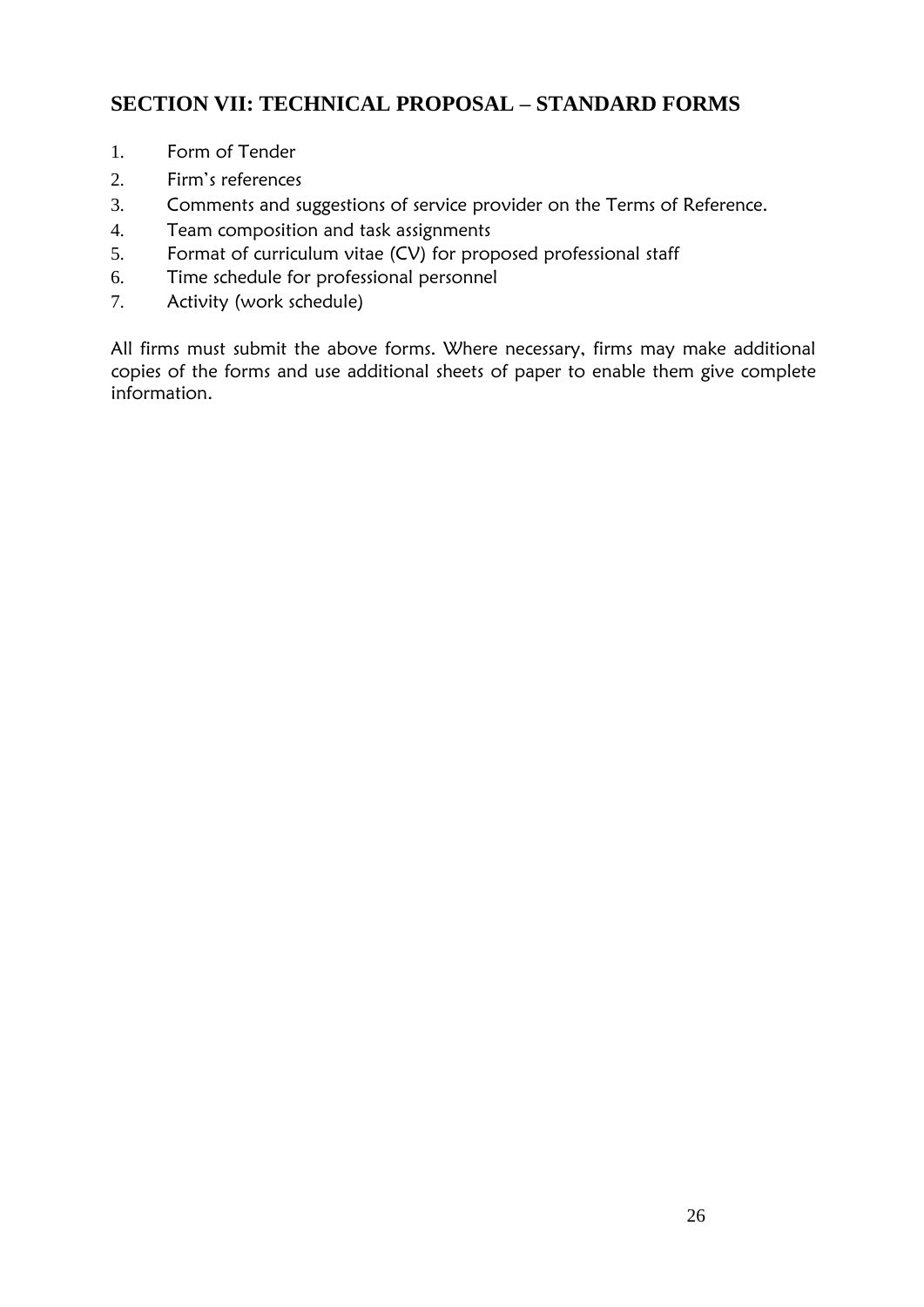### FORM OF TENDER

Date\_\_\_\_\_\_\_\_\_\_\_\_\_\_\_\_\_\_\_

Tender No.\_\_\_\_\_\_\_\_\_\_\_\_\_\_\_\_\_

To……………………..

…………………………………

[Name and address of Commission]

Gentlemen and/or Ladies:

1. Having examined the tender documents including Addenda Nos.. *[insert numbers]* the of which is hereby duly acknowledged, we, the undersigned, offer to provide. ………………………………………………………………………………..........................

………………………………………………………………………………....[description of services] in conformity with the said tender documents for the sum of …………………………………………………………………………………………………

… ……………………………………………. [total tender amount in words and figures] or

such other sums as may be ascertained in accordance with the Schedule of Prices attached herewith and made part of this Tender.

2. We undertake, if our Tender is accepted, to provide the services in accordance with the services schedule specified in the Schedule of Requirements.

3. If our Tender is accepted, we will obtain the tender guarantee in a sum equivalent to percent of the Contract Price for the due performance of the Contract, in the form prescribed by (Commission).

4. We agree to abide by this Tender for a period of *[number]* days from the date fixed for tender opening of the Instructions to tenderers, and it shall remain binding upon us and may be accepted at any time before the expiration of that period.

5. Until a formal Contract is prepared and executed, this Tender, together with your written acceptance thereof and your notification of award, shall constitute a binding Contract between us.

| Dated this |                                                     | day of               | 2019 |
|------------|-----------------------------------------------------|----------------------|------|
|            | [signature]                                         | [In the capacity of] |      |
|            | Duly authorized to sign tender for and on behalf of |                      |      |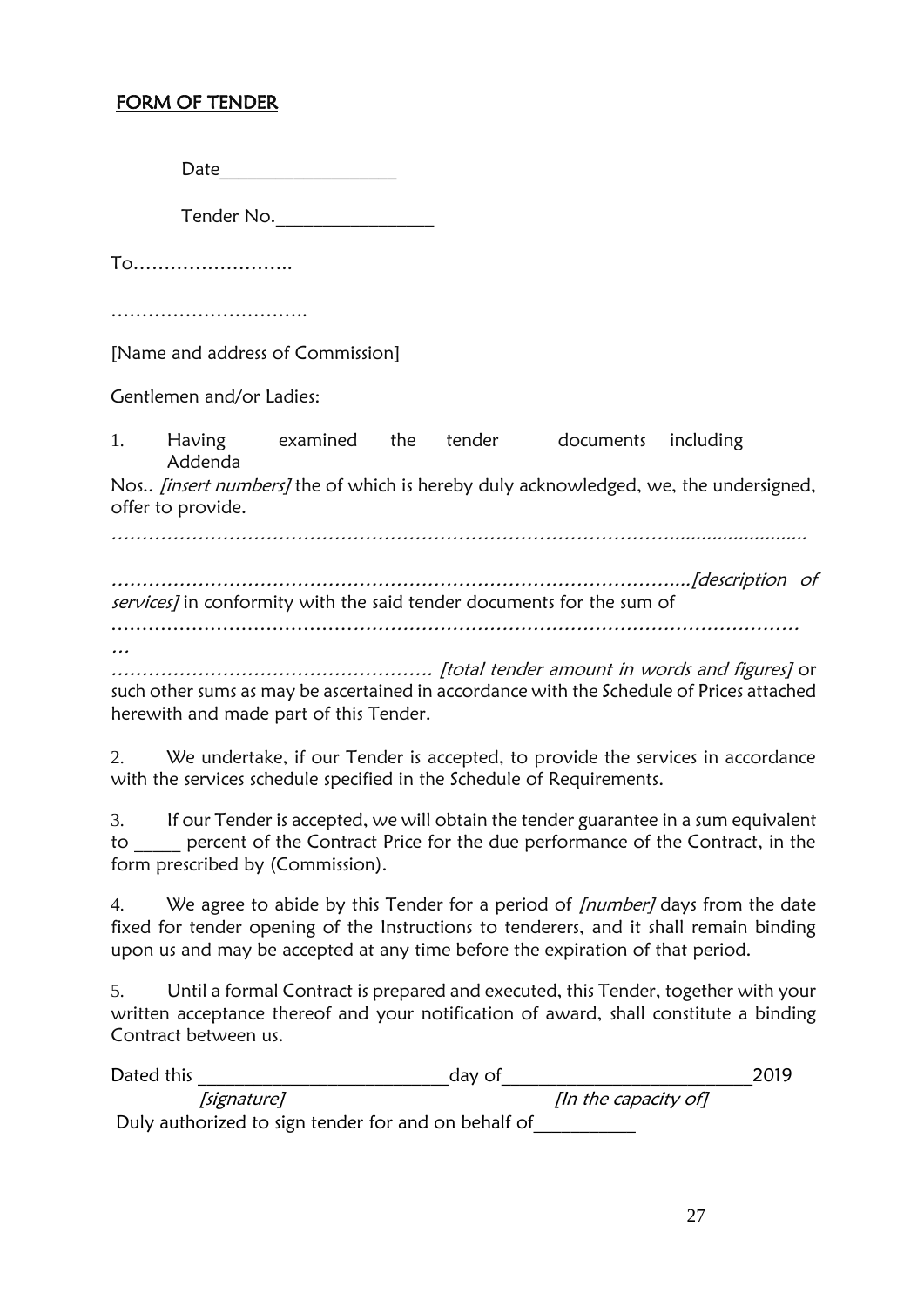#### BRIEF DESCRIPTION OF FIRM'S ABILITY TO CARRY OUT ASSIGNMENT; INCLUDING TECHNICAL CAPABILITIES AND RESOURCES AND EXPERIENCE

#### a) FIRM'S REFERENCES

Using the format below, provide information on each assignment for which your firm either individually, as a corporate entity or in association, was legally contracted.

| Assignment Name: |                                         |       |                                                                      | Country of assignment                                           |      |         |                                          |
|------------------|-----------------------------------------|-------|----------------------------------------------------------------------|-----------------------------------------------------------------|------|---------|------------------------------------------|
|                  | Year of assignment:                     |       |                                                                      |                                                                 |      |         |                                          |
|                  | Location within country:                |       |                                                                      | Professional staff provided by your firm/<br>entity (profiles): |      |         |                                          |
|                  | Name of client:                         |       |                                                                      | Number of staff:                                                |      |         |                                          |
| Address:         |                                         |       |                                                                      | Duration of assignment                                          |      |         |                                          |
| Start date:      |                                         |       |                                                                      |                                                                 |      |         | Approximate value of services (Kshs.) or |
| Completion date: |                                         |       | other currency                                                       |                                                                 |      |         |                                          |
|                  | Name of Associated Consultants if any:  |       |                                                                      |                                                                 |      |         |                                          |
|                  |                                         |       | Name of Senior Staff involved in consultancy and functions performed |                                                                 |      |         |                                          |
|                  | Description of actual services provided |       |                                                                      |                                                                 |      |         |                                          |
| Firm's<br>out):  | Name                                    | (for  | which                                                                | survey                                                          | was  | carried |                                          |
| Name             | and                                     | title | of<br>signatory                                                      | (of                                                             | that | firm)   |                                          |

#### CONFIDENTIAL BUSINESS QUESTIONNAIRE FORM

\_\_\_\_\_\_\_\_\_\_\_\_\_\_\_\_\_\_\_\_\_\_\_\_\_\_\_\_\_\_\_\_\_\_\_\_\_\_\_\_

You are requested to give the particulars indicated in Part 1; either Part 2(a), 2(b) or 2 (c) whichever applies to your type of business; and Part3. You are advised that it is a serious offence to give false information on this form.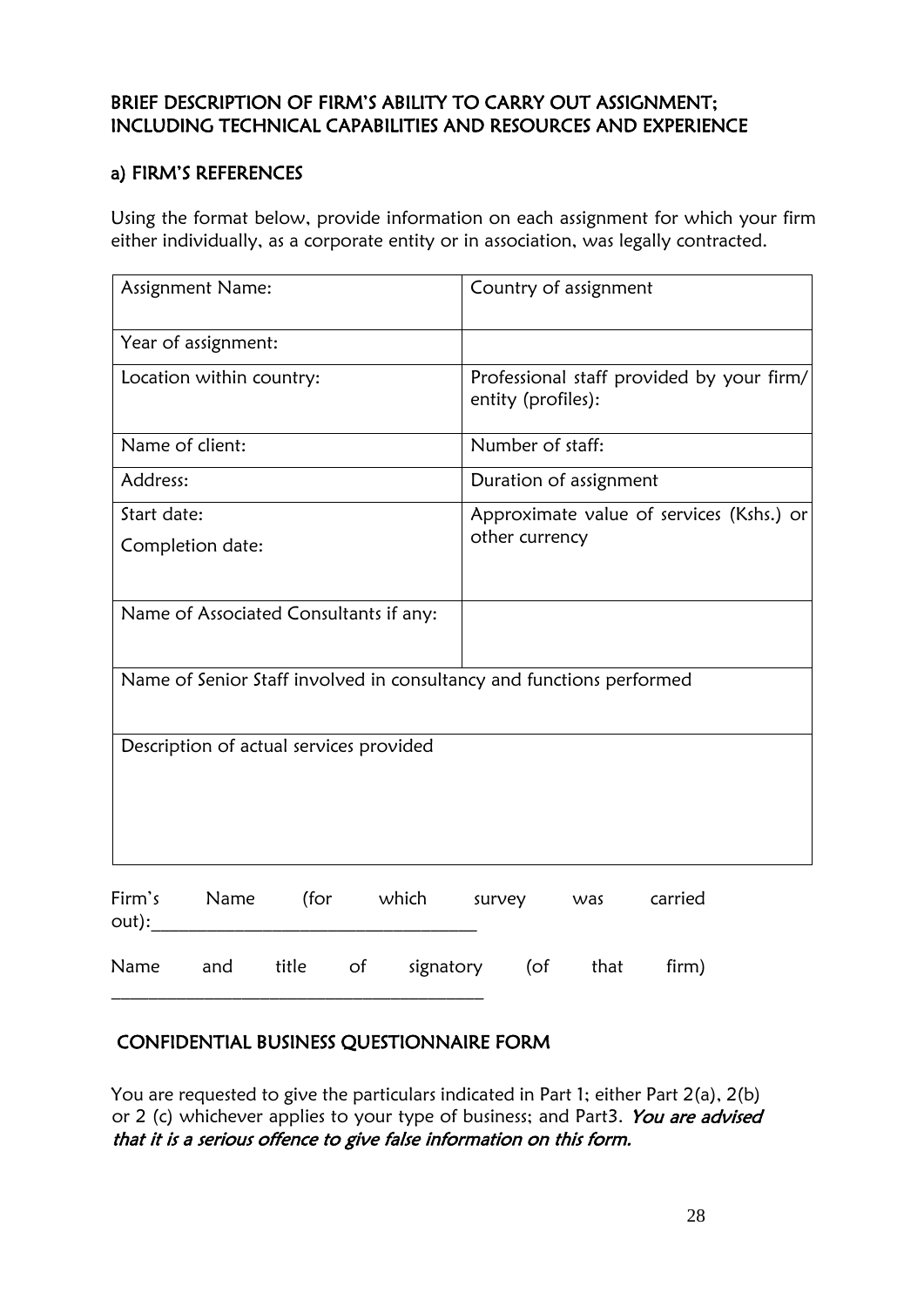|     | Part 1-General                                                                                                         |  |  |  |  |  |
|-----|------------------------------------------------------------------------------------------------------------------------|--|--|--|--|--|
|     |                                                                                                                        |  |  |  |  |  |
| 1.1 | <b>Business Name</b>                                                                                                   |  |  |  |  |  |
|     |                                                                                                                        |  |  |  |  |  |
|     |                                                                                                                        |  |  |  |  |  |
| 1.2 | Location of Business Premises.                                                                                         |  |  |  |  |  |
|     |                                                                                                                        |  |  |  |  |  |
| 1.3 | <u> 1989 - Johann Stoff, deutscher Stoffen und der Stoffen und der Stoffen und der Stoffen und der Stoffen und der</u> |  |  |  |  |  |
|     |                                                                                                                        |  |  |  |  |  |
|     | Postal Address                                                                                                         |  |  |  |  |  |
|     |                                                                                                                        |  |  |  |  |  |
|     |                                                                                                                        |  |  |  |  |  |
|     |                                                                                                                        |  |  |  |  |  |
| 1.4 |                                                                                                                        |  |  |  |  |  |
| 1.5 |                                                                                                                        |  |  |  |  |  |
| 1.6 | Maximum Value of Business which you can handle at any one time -Kshs                                                   |  |  |  |  |  |
| 1.7 |                                                                                                                        |  |  |  |  |  |
|     |                                                                                                                        |  |  |  |  |  |
|     |                                                                                                                        |  |  |  |  |  |
|     | Part 2 (a) $-$ Sole Proprietor                                                                                         |  |  |  |  |  |
|     |                                                                                                                        |  |  |  |  |  |
|     | Age <u></u>                                                                                                            |  |  |  |  |  |
|     |                                                                                                                        |  |  |  |  |  |
|     |                                                                                                                        |  |  |  |  |  |
|     |                                                                                                                        |  |  |  |  |  |
|     | ∟                                                                                                                      |  |  |  |  |  |
|     |                                                                                                                        |  |  |  |  |  |
|     | Part 2 (b) Partnership                                                                                                 |  |  |  |  |  |
|     | 2b.1 Given details of Partners as follows:                                                                             |  |  |  |  |  |
|     | 2b.2 Name<br>Shares                                                                                                    |  |  |  |  |  |
|     | Nationality<br>Citizenship Details                                                                                     |  |  |  |  |  |
|     |                                                                                                                        |  |  |  |  |  |
|     |                                                                                                                        |  |  |  |  |  |
|     |                                                                                                                        |  |  |  |  |  |
|     |                                                                                                                        |  |  |  |  |  |
|     |                                                                                                                        |  |  |  |  |  |
|     |                                                                                                                        |  |  |  |  |  |
|     |                                                                                                                        |  |  |  |  |  |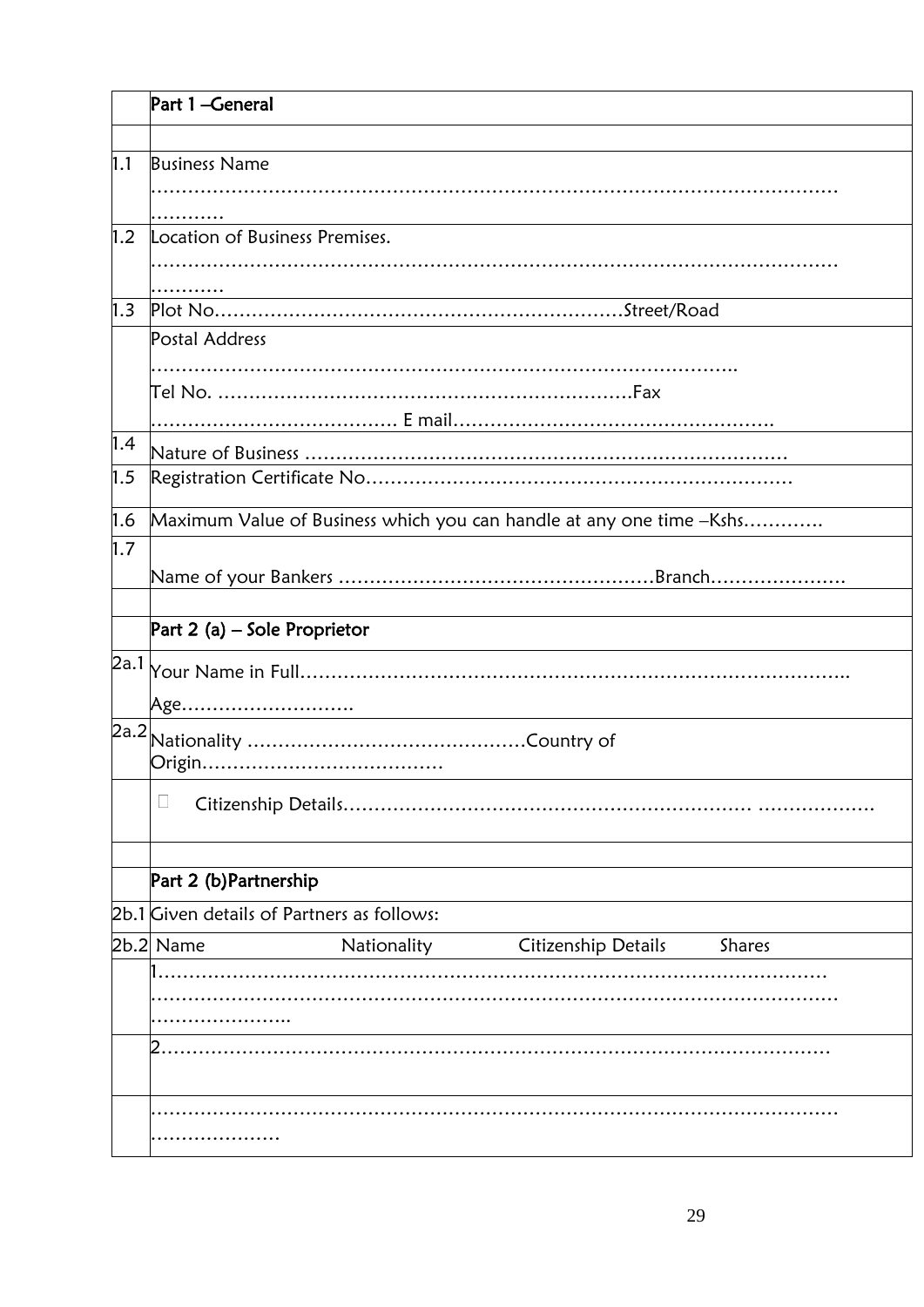| 3                                                     |   |                                        |  |
|-------------------------------------------------------|---|----------------------------------------|--|
|                                                       |   |                                        |  |
|                                                       |   |                                        |  |
| 4                                                     |   |                                        |  |
|                                                       |   |                                        |  |
|                                                       |   |                                        |  |
| Part 2 (c) - Registered Company                       |   |                                        |  |
| 2c.1 Private or Public                                |   |                                        |  |
|                                                       |   |                                        |  |
|                                                       |   |                                        |  |
| 2c.2 State the Nominal and Issued Capital of Company- |   |                                        |  |
|                                                       |   |                                        |  |
|                                                       |   |                                        |  |
|                                                       |   |                                        |  |
| 2c.3 Given details of all Directors as follows        |   |                                        |  |
| Name                                                  |   | Nationality Citizenship Details Shares |  |
|                                                       |   |                                        |  |
|                                                       |   |                                        |  |
|                                                       |   |                                        |  |
| $\overline{2}$                                        |   |                                        |  |
|                                                       |   |                                        |  |
| 3.                                                    |   |                                        |  |
|                                                       |   |                                        |  |
| 4.                                                    |   |                                        |  |
|                                                       |   |                                        |  |
|                                                       |   |                                        |  |
|                                                       |   |                                        |  |
|                                                       |   |                                        |  |
|                                                       | . |                                        |  |

|     | <b>Part 3</b> - Eligibility Status                                                  |
|-----|-------------------------------------------------------------------------------------|
|     |                                                                                     |
| 3.1 | Are you related to an Employee, Committee Member or Board Member of IEBC? Yes<br>No |
|     | $ 3.2 $  If answer in '3.1' is YES give the relationship.                           |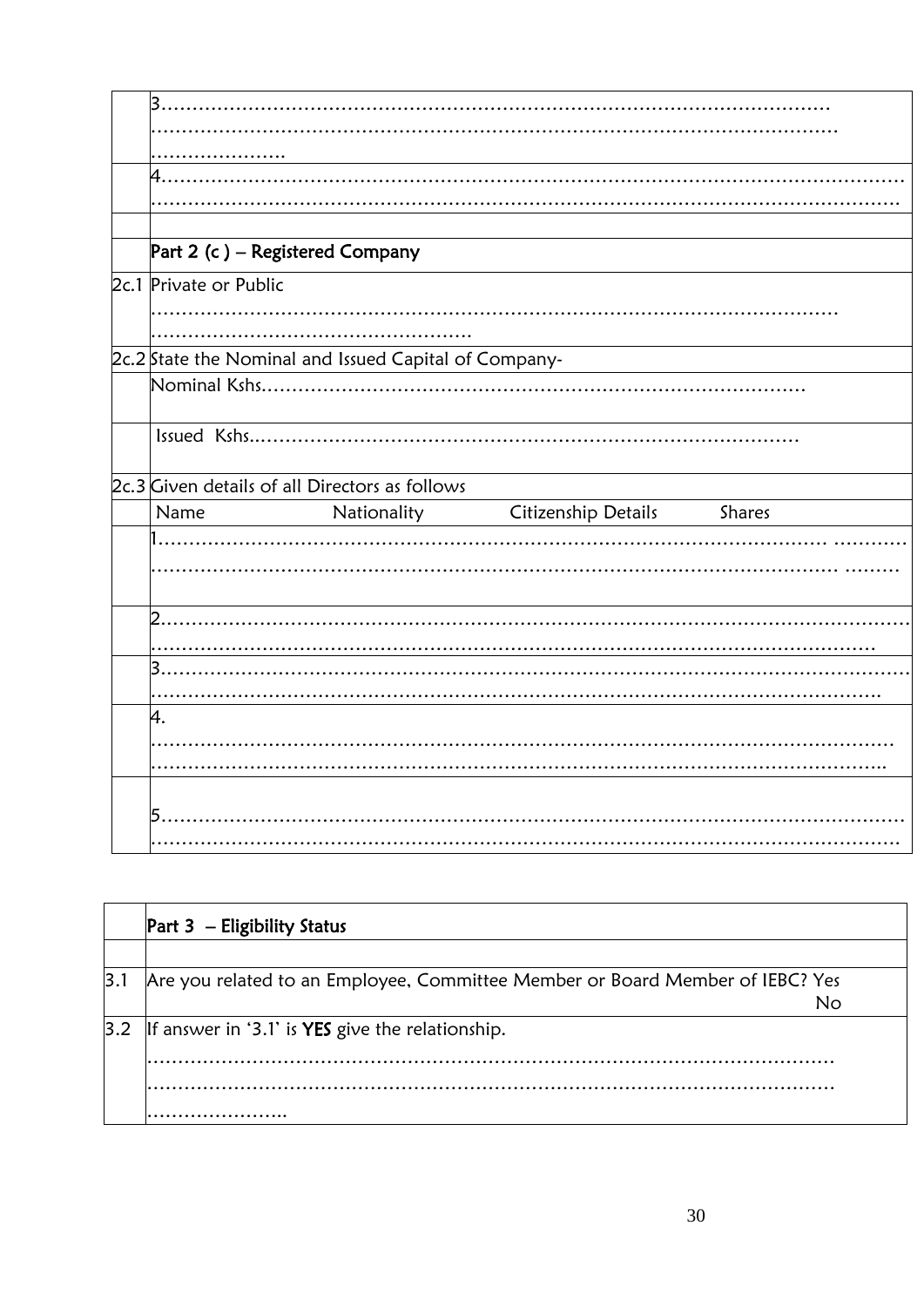| 3.3 | Does an Employee, Committee Member, and Board Member of IEBC sit in the Board of<br>Directors or Management of your Organization, Subsidiaries or Joint Ventures? Yes No                                                                                                                                                                                                |
|-----|-------------------------------------------------------------------------------------------------------------------------------------------------------------------------------------------------------------------------------------------------------------------------------------------------------------------------------------------------------------------------|
|     | $3.4$  If answer in '3.3' above is <b>YES</b> give details.                                                                                                                                                                                                                                                                                                             |
|     |                                                                                                                                                                                                                                                                                                                                                                         |
|     |                                                                                                                                                                                                                                                                                                                                                                         |
|     |                                                                                                                                                                                                                                                                                                                                                                         |
|     |                                                                                                                                                                                                                                                                                                                                                                         |
|     | 3.5 Has your Organization, Subsidiary Joint Venture or Sub-contractor been involved in the past<br>directly or indirectly with a firm or any of it's affiliates that have been engaged by IEBC to<br>provide consulting services for preparation of design, specifications and other documents to<br>be used for procurement of the goods under this invitation? Yes No |
|     | 3.6 If answer in '3.5' above is <b>YES</b> give details.                                                                                                                                                                                                                                                                                                                |
|     |                                                                                                                                                                                                                                                                                                                                                                         |
|     |                                                                                                                                                                                                                                                                                                                                                                         |
|     |                                                                                                                                                                                                                                                                                                                                                                         |
|     |                                                                                                                                                                                                                                                                                                                                                                         |
|     | 3.7 Are you under a declaration of ineligibility for corrupt and fraudulent practices? $YES$ $\sim$ No                                                                                                                                                                                                                                                                  |
|     |                                                                                                                                                                                                                                                                                                                                                                         |
|     | 3.8 If answer in '3.7' above is <b>YES</b> give details:                                                                                                                                                                                                                                                                                                                |
|     |                                                                                                                                                                                                                                                                                                                                                                         |
|     |                                                                                                                                                                                                                                                                                                                                                                         |
|     |                                                                                                                                                                                                                                                                                                                                                                         |
|     | 3.9 Have you offered or given anything of value to influence the procurement process? Yes No                                                                                                                                                                                                                                                                            |
|     | $3.10$  If answer in '18' above is YES give details                                                                                                                                                                                                                                                                                                                     |
|     |                                                                                                                                                                                                                                                                                                                                                                         |
|     | I DECLARE that the information given on this form is correct to the best of my knowledge and<br>belief.                                                                                                                                                                                                                                                                 |
|     |                                                                                                                                                                                                                                                                                                                                                                         |
|     |                                                                                                                                                                                                                                                                                                                                                                         |
|     |                                                                                                                                                                                                                                                                                                                                                                         |

 If a Kenya Citizen, indicate under "Citizenship Details" whether by Birth, Naturalization or registration.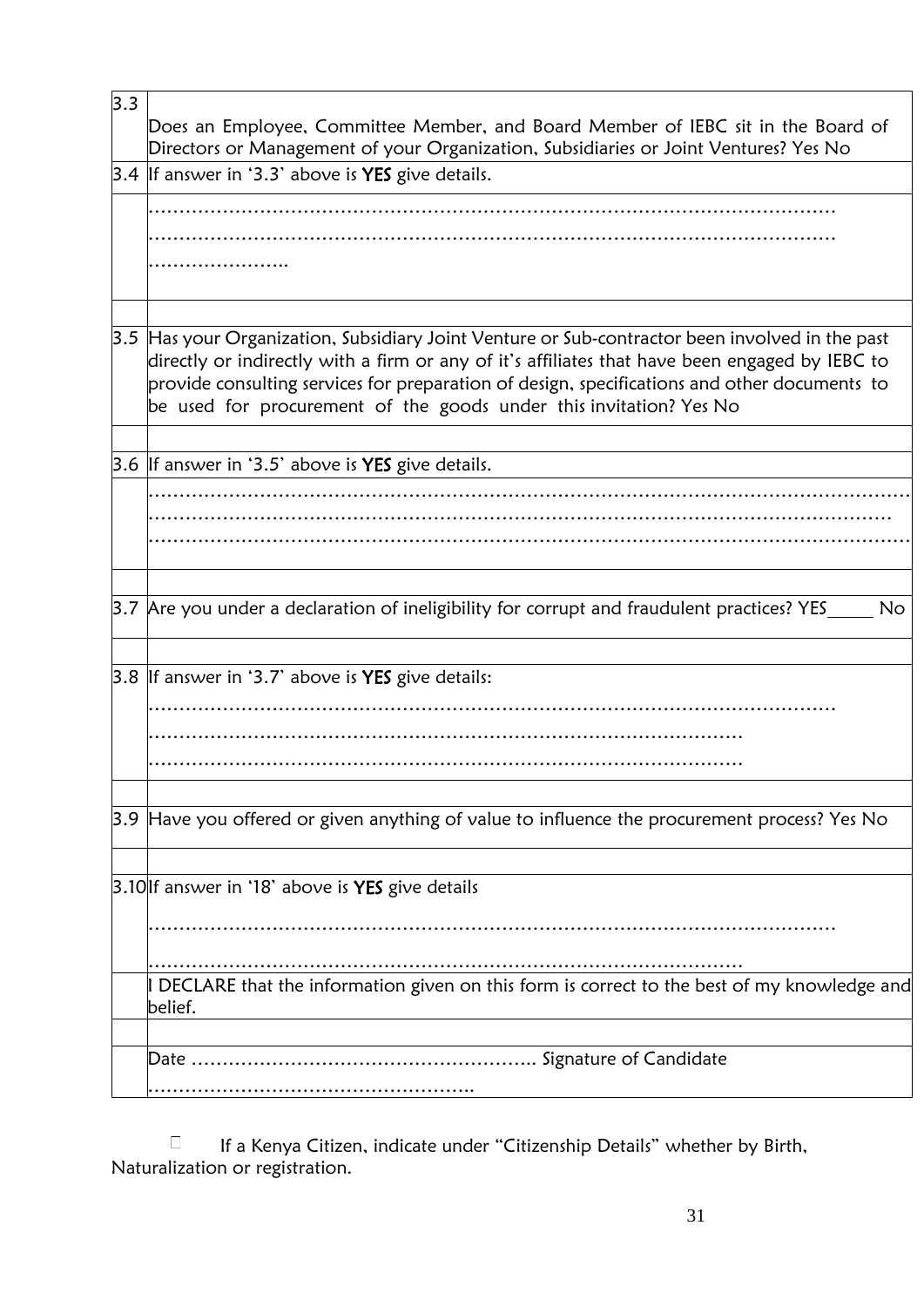#### TENDER SECURING DECLARATION FORM

[The Bidder shall fill in this Form in accordance with the instructions indicated.]

Date: ............................ [Of Bid Submission]

Tender No………………………………………………………………

To: Independent Electoral & Boundaries Commission

We, the undersigned, declare that:

1. We understand that, according to your conditions, bids must be supported by a Tender Securing Declaration.

2. We accept that we will automatically be suspended from being eligible for bidding in any contract with the Purchaser for the period of time of One year starting on the date of this tender Opening if we are in breach of our obligation(s) under the bid conditions, because we:

- (a) have withdrawn our Bid during the period of bid validity specified by us in the Bidding Data Sheet; or
- (b) having been notified of the acceptance of our Bid by the Purchaser during the period of bid validity, (i) fail or refuse to execute the Contract, if required, or (ii) fail or refuse to furnish the Performance Security, in accordance with the Instructions to Tenderers.

3. We understand this Tender Securing Declaration shall expire if we are not the successful Bidder, upon the earlier of (i) our receipt of a copy of your notification of the name of the successful Bidder; or (ii) twentyeight days after the expiration of our Bid.

4. We understand that if we are a Joint Venture, the Tender Securing Declaration must be in the name of the Joint Venture that submits the bid. If the Joint Venture has not been legally constituted at the time of bidding, the Tender Securing Declaration shall be in the names of all future partners as named in the letter of intent.

Signed: ……………………………………………………. [Insert signature of person whose name and capacity are shown] in the capacity of *[insert legal* capacity of person signing the Bid Securing Declaration]

 Name: ……………………………………………… [Insert complete name of person signing the Tender Securing Declaration]

Duly authorized to sign the bid for and on behalf of: *[insert complete name of Bidder]* 

| Dated on    | dav o' | <i>Tinsert date</i> |
|-------------|--------|---------------------|
| of signing] |        |                     |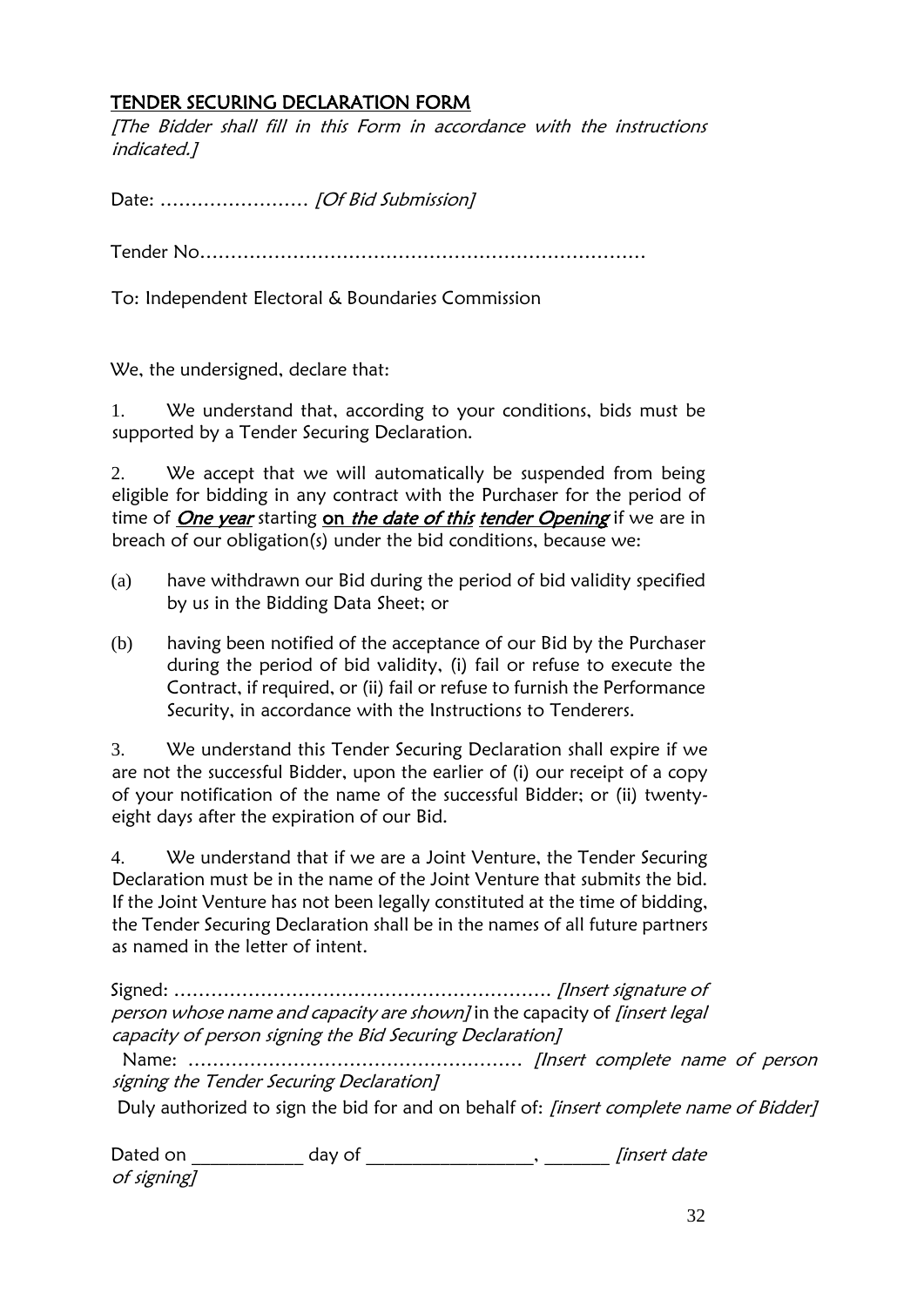#### Service Provider's Organization and Experience A - Service Provider's Organization

[Provide here a brief description of the background and organization of your firm/entity and each associate for this assignment.]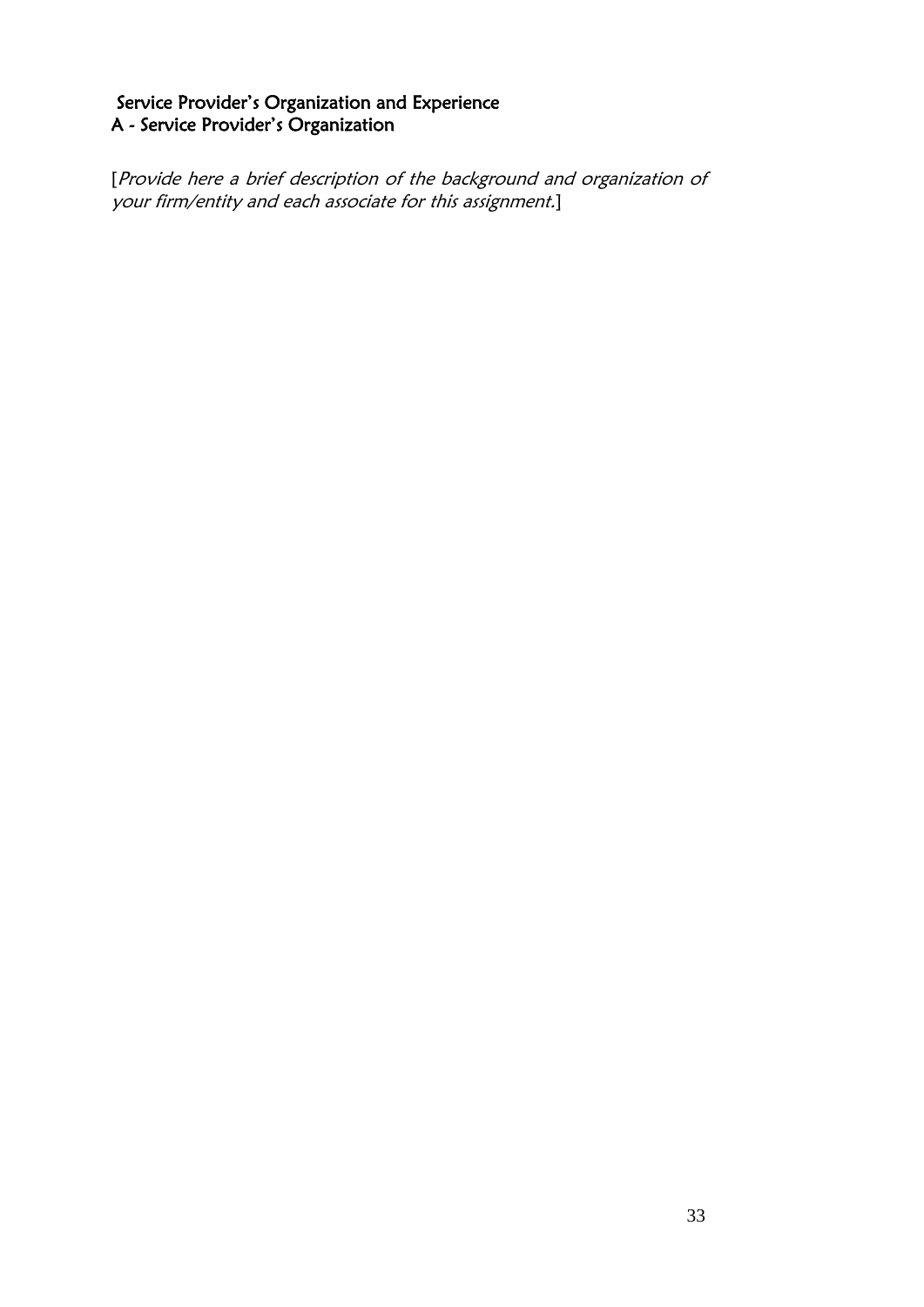#### B - Service Provider's Experience

#### Relevant Assignments Carried Out in the Last Three Years That Best Illustrate Qualifications

[Using the format below, provide information on each assignment for which your firm, and each associate for this assignment, was legally contracted either individually as a corporate entity or as one of the major companies within an association, for carrying out system implementation services similar to the ones requested under this assignment (Attach letters of awards and completion certificates as proof of evidence)]

| Assignment name:                                          | Approx. value of the contract (in KShs.):                                                                                                                                                    |
|-----------------------------------------------------------|----------------------------------------------------------------------------------------------------------------------------------------------------------------------------------------------|
| Country:<br>Location within country:                      | Duration of assignment (months):                                                                                                                                                             |
| Name of Client:                                           | Total $N°$ of staff-months of the assignment:                                                                                                                                                |
| Address:                                                  | Approx. value of the services provided by<br>your firm under the contract (in current<br>US\$ or Euro):                                                                                      |
| Start date (month/year):<br>Completion date (month/year): | $N°$ of professional staff-months provided<br>by associated Consultants:                                                                                                                     |
| Name of associated Consultants, if any:                   | Name of senior professional staff of your<br>firm involved and functions performed<br>(indicate most<br>significant<br>profiles such<br>Project<br>as<br>Director/Coordinator, Team Leader): |
| Narrative description of Project:                         |                                                                                                                                                                                              |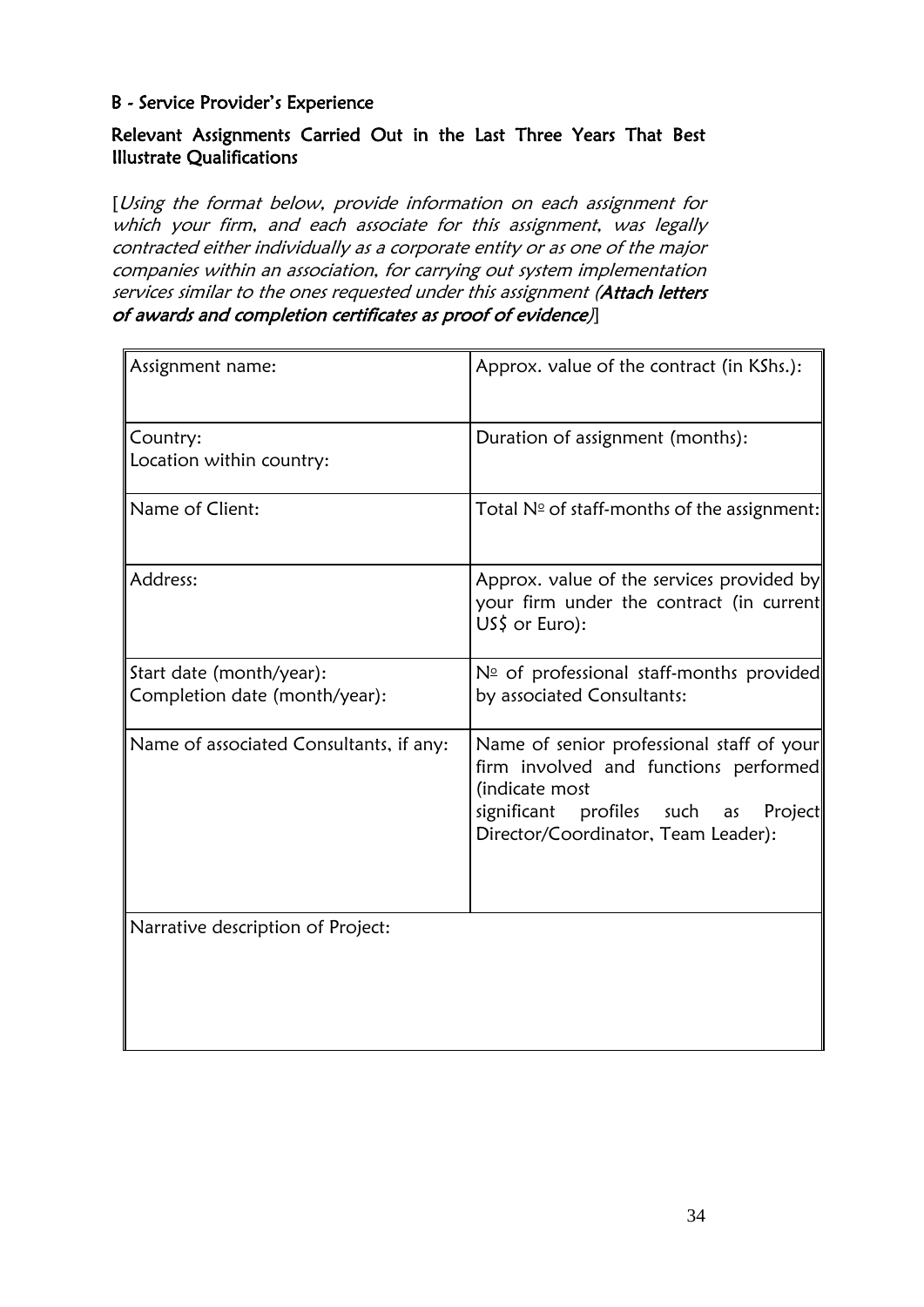Description of actual services provided by your staff within the assignment:

Firm's Name:

Name and Title of Signatory:

 Comments and Suggestions on the Terms of Reference and on data, services and Facilities to be provided by the Client

### A - On the Terms of Reference

[Present and justify here any modifications or improvement to the Terms of Reference you are proposing to improve performance in carrying out the assignment (such as deleting some activity you consider unnecessary, or adding another, or proposing a different phasing of the activities). Such suggestions should be concise and to the point, and incorporated in your Proposal.]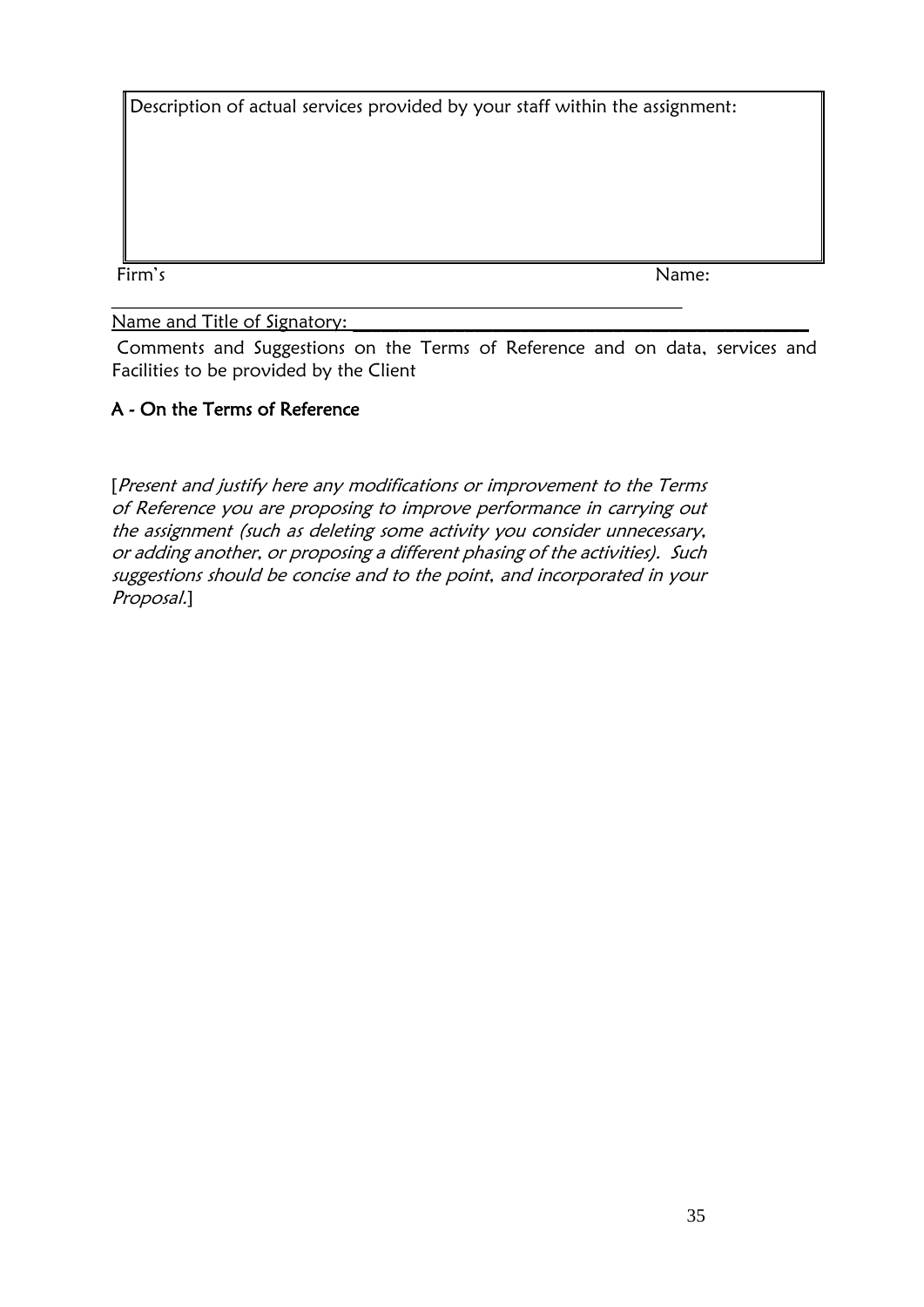## <span id="page-36-0"></span>Team Composition and Task Assignments

| <b>Professional Staff</b> |      |                                |                      |                      |  |
|---------------------------|------|--------------------------------|----------------------|----------------------|--|
| Name of Staff             | Firm | $\circ$ f<br>Area<br>Expertise | Position<br>Assigned | <b>Task Assigned</b> |  |
|                           |      |                                |                      |                      |  |
|                           |      |                                |                      |                      |  |
|                           |      |                                |                      |                      |  |
|                           |      |                                |                      |                      |  |
|                           |      |                                |                      |                      |  |
|                           |      |                                |                      |                      |  |
|                           |      |                                |                      |                      |  |

| <b>Support Staff</b> |      |                   |                           |                      |
|----------------------|------|-------------------|---------------------------|----------------------|
| Name of Staff        | Firm | Area<br>Expertise | of   Position<br>Assigned | <b>Task Assigned</b> |
|                      |      |                   |                           |                      |
|                      |      |                   |                           |                      |
|                      |      |                   |                           |                      |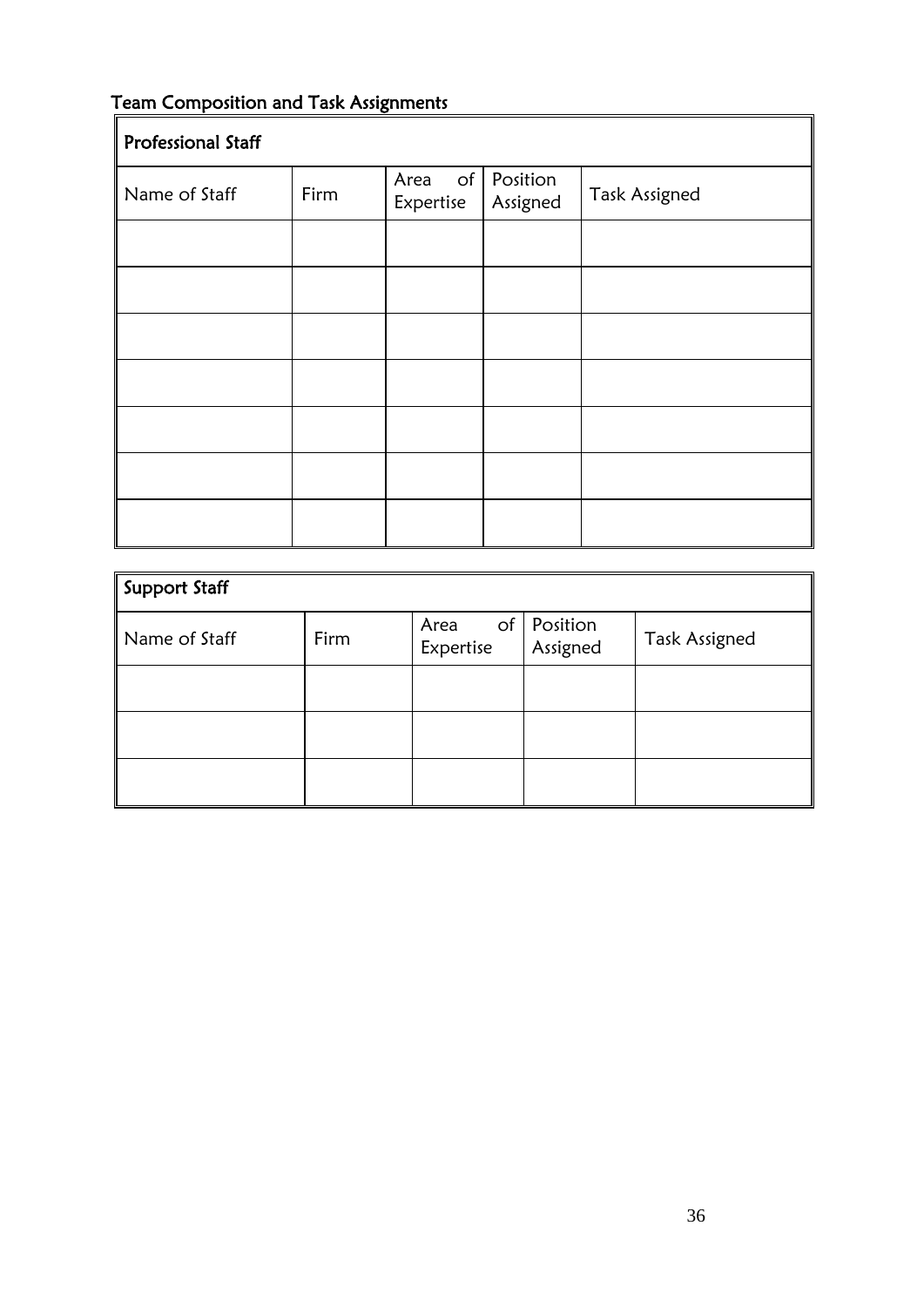#### Format of Curriculum Vitae (CV) for Proposed Professional Staff

- **1.** Proposed Position [only one candidate shall be nominated for each position]:
- 2. Name of Firm [Insert name of firm proposing the staff]:
- **3.** Name of Staff [Insert full name]: \_\_\_\_
- **4.** Date of Birth: Nationality:
- **5.** Education [Indicate college/university and other specialized education of staff member, giving names of institutions, degrees obtained, and dates of obtainment]:
- **6.** Membership of Professional Associations:
- 7. Other Training [*Indicate significant training since degrees under 5 -*Education were obtained]:
- **8.** Countries of Work Experience: [List countries where staff has worked in the last ten years]:
- **9.** Languages [For each language indicate proficiency: good, fair, or poor in speaking, reading, and writing]:
- **10.** Employment Record [Starting with present position, list in reverse order every employment held by staff member since graduation, giving for each employment (see format here below): dates of employment, name of employing organization, positions held.]:

From  $[Year]:$  To  $[Year]:$ 

Employer: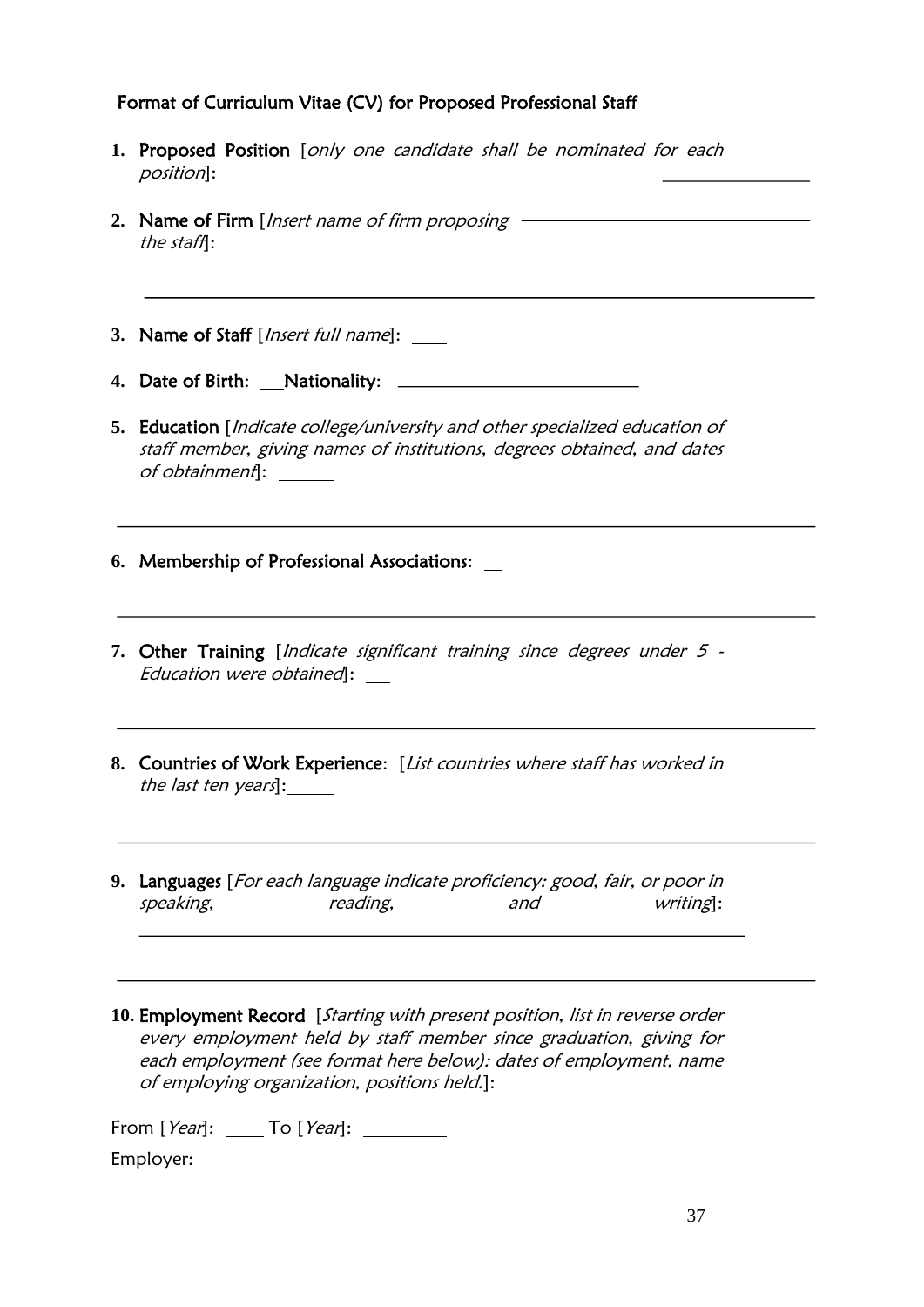Positions held:

| 11. Detailed Tasks Assigned        | 12. Work Undertaken that Best Illustrates Capability to<br>Handle the Tasks Assigned                                                                                                                                                           |
|------------------------------------|------------------------------------------------------------------------------------------------------------------------------------------------------------------------------------------------------------------------------------------------|
| performed under this<br>assignment | [List all tasks to be $\vert$ [Among the assignments in which the staff has been<br>involved, indicate the following information for those<br>assignments that best illustrate staff capability to<br>handle the tasks listed under point 11.] |
|                                    | Name of assignment or project: _____                                                                                                                                                                                                           |
|                                    |                                                                                                                                                                                                                                                |
|                                    |                                                                                                                                                                                                                                                |
|                                    |                                                                                                                                                                                                                                                |
|                                    |                                                                                                                                                                                                                                                |
|                                    |                                                                                                                                                                                                                                                |
|                                    |                                                                                                                                                                                                                                                |
|                                    |                                                                                                                                                                                                                                                |
|                                    |                                                                                                                                                                                                                                                |

#### 13. Certification:

I, the undersigned, certify that to the best of my knowledge and belief, this CV correctly describes myself, my qualifications, and my experience. I understand that any wilful misstatement described herein may lead to my disqualification or dismissal, if engaged.

| Date:                                                                                |  |
|--------------------------------------------------------------------------------------|--|
| [Signature of staff member or authorized representative of the staff] Day/Month/Year |  |

| Full name of authorized representative: |  |
|-----------------------------------------|--|
|                                         |  |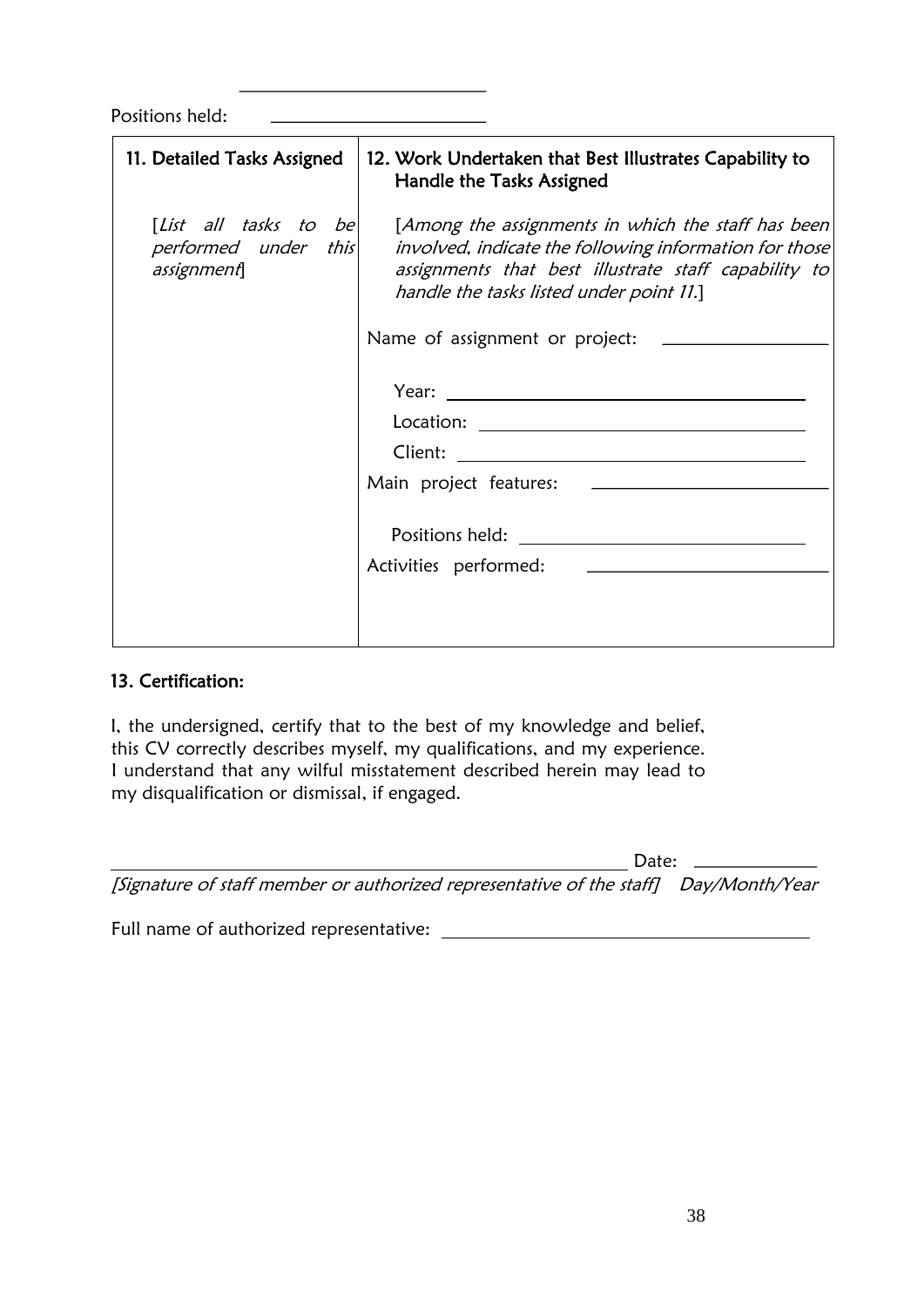#### SELF-DECLARATION FORM

Date

To:

The Commission Secretary/CEO, Independent Electoral & Boundaries Commission P.O. Box 45371-00100 Nairobi

The tenderer i.e. (name and address) declare the following:

- a) Has not been debarred from participating in public procurement.
- b) Has not been involved in and will not be involved in corrupt and fraudulent practices

regarding public procurement.

| $\cdots$ |  |
|----------|--|
|          |  |
|          |  |
|          |  |
|          |  |

(To be signed by authorized representative and officially stamped)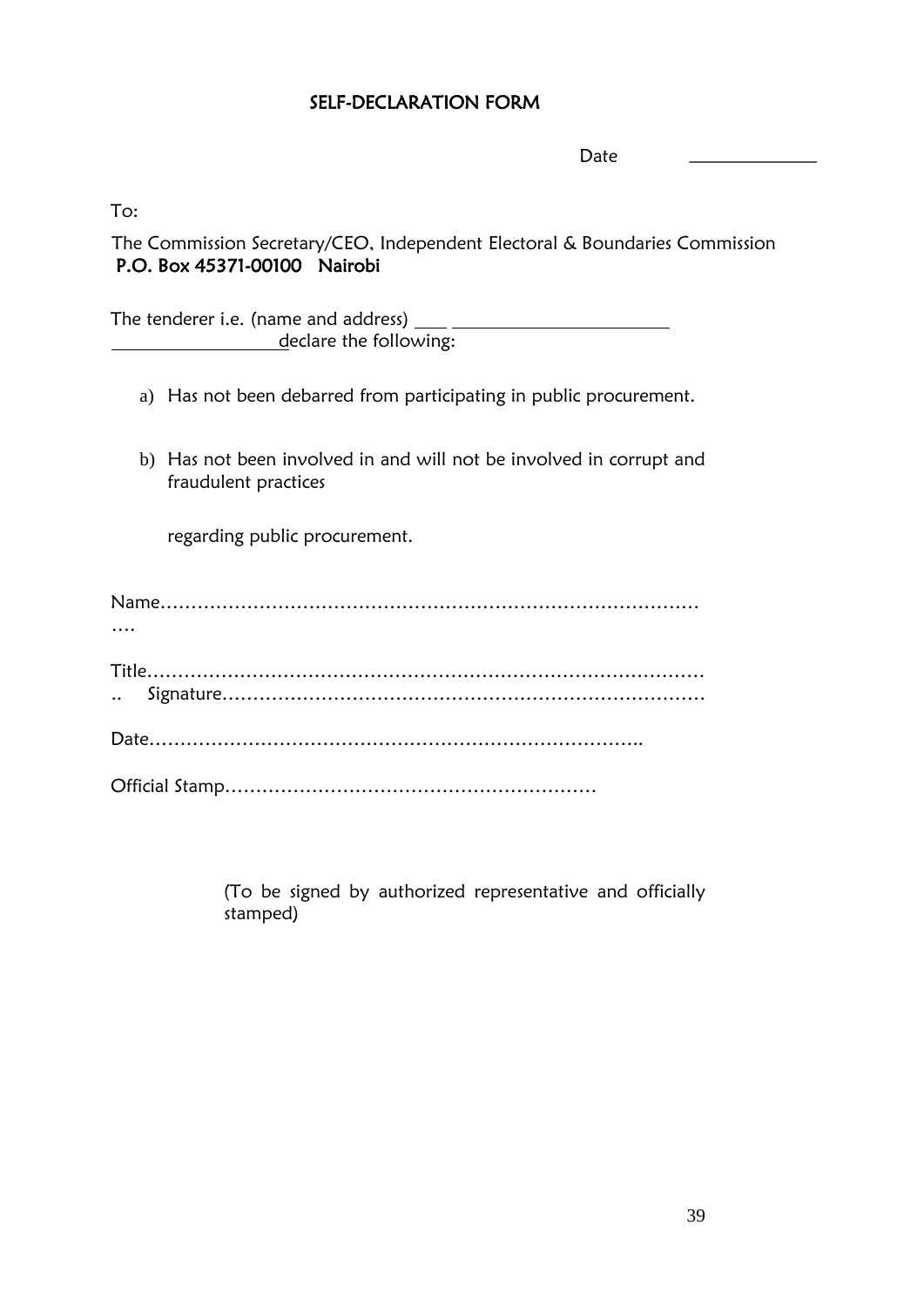#### ANTI-CORRUPTION DECLARATION FORM

## (Sections 62 of the PPDA, 2015)

| $\circ$ f       | Street,                        | Building,                                                                                                                                              | P | O         |  |
|-----------------|--------------------------------|--------------------------------------------------------------------------------------------------------------------------------------------------------|---|-----------|--|
|                 |                                |                                                                                                                                                        |   |           |  |
|                 |                                |                                                                                                                                                        |   |           |  |
| Contact/Phone/E |                                |                                                                                                                                                        |   |           |  |
|                 |                                | declare that Public Procurement is based on a free and fair competitive<br>Tendering process which should not be open to abuse.                        |   |           |  |
| I/We            |                                |                                                                                                                                                        |   |           |  |
|                 |                                |                                                                                                                                                        |   |           |  |
|                 | associates, in connection with | declare that I/We will not offer or facilitate, directly or indirectly, any<br>inducement or reward to any public officer, their relations or business |   |           |  |
| Tender/Tender   |                                |                                                                                                                                                        |   | No        |  |
|                 |                                |                                                                                                                                                        |   |           |  |
| successful.     |                                | for or in the subsequent performance of the contract if I/We am/are                                                                                    |   |           |  |
|                 |                                |                                                                                                                                                        |   |           |  |
| Name            |                                |                                                                                                                                                        |   | of        |  |
| Title           |                                | of                                                                                                                                                     |   | Signatory |  |
| Official        |                                |                                                                                                                                                        |   |           |  |
|                 |                                |                                                                                                                                                        |   |           |  |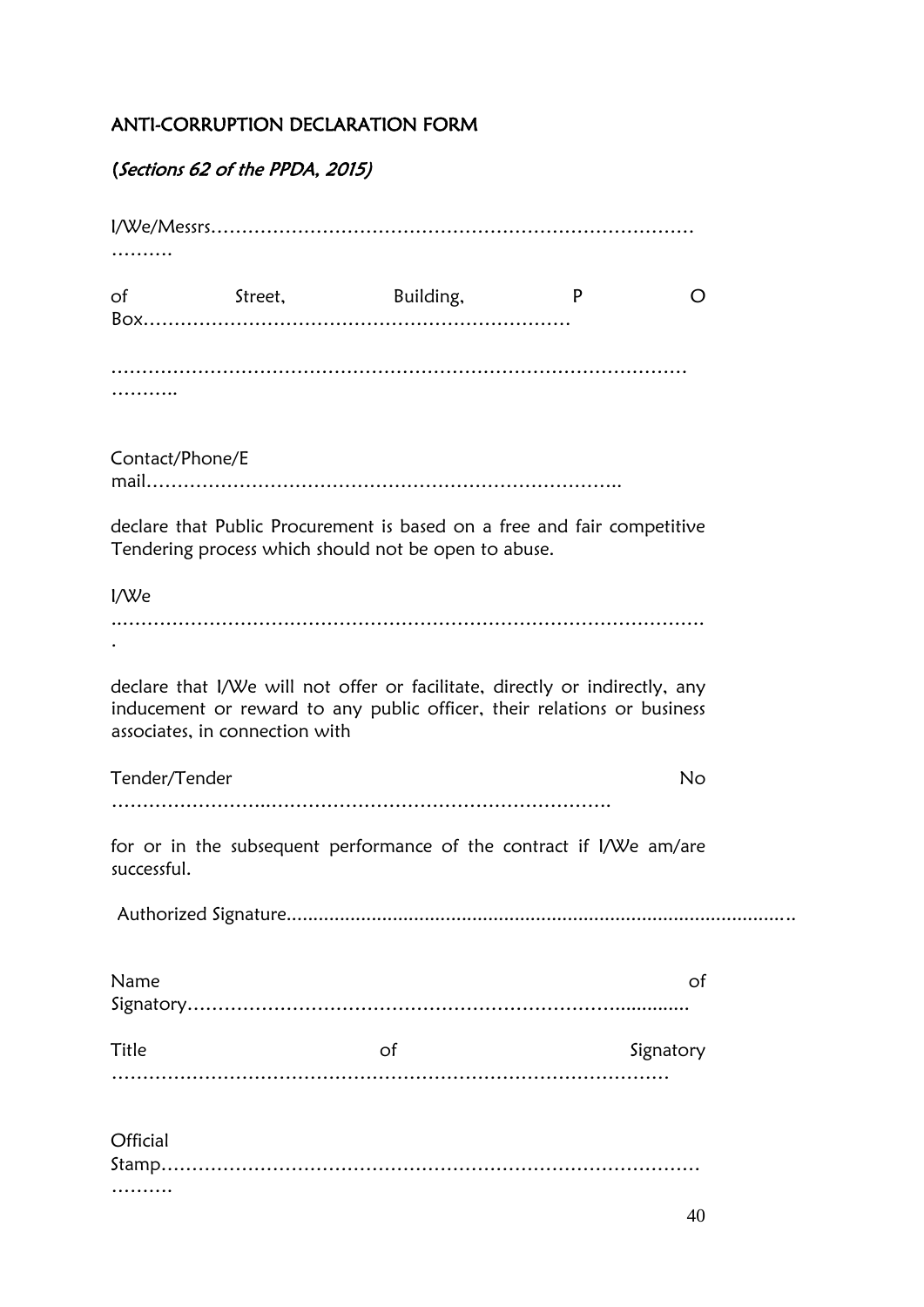#### TENDER SECURITY FORM

Whereas ………………………………………..[name of the tenderer]

(hereinafter called "the tenderer")has submitted its tender dated………………..[date of submission of tender ] for the provision of ………………………………………………..

[name and/or description of the services]

(hereinafter called "the Tenderer")……………………………………………………..

KNOW ALL PEOPLE by these presents that WE………………………………………

Of……………………………………………having registered office at

[name of Commission](hereinafter called "the Bank") are bound unto……………… [name of Commission](hereinafter called "the Commission") in the sum of ………..

for which payment well and truly to be made to the said Commission, the Bank binds itself, its successors, and assigns by these presents. Sealed with the Common Seal of the said Bank this The Solay of 20 and Seal of the said Bank this

THE CONDITIONS of this obligation are: 1. If the tenderer withdraws its Tender during the period of tender validity specified by the tenderer on the Tender Form; or

2. If the tenderer, having been notified of the acceptance of its Tender by the Commission during the period of tender validity:

(a) fails or refuses to execute the Contract Form, if required; or (b) fails or refuses to furnish the performance security, in accordance with the instructions to tenderers;

we undertake to pay to the Commission up to the above amount upon receipt of its first written demand, without the Commission having to substantiate its demand, provided that in its demand the Commission will note that the amount claimed by it is due to it, owing to the occurrence of one or both of the two conditions, specifying the occurred condition or conditions.

This guarantee will remain in force up to and including thirty (30) days after the period of tender validity, and any demand in respect thereof should reach the Bank not later than the above date.

[signature of the bank]

(Amend accordingly if provided by Insurance Company)

\_\_\_\_\_\_\_\_\_\_\_\_\_\_\_\_\_\_\_\_\_\_\_\_\_\_\_\_\_\_\_\_\_\_\_\_\_\_\_\_\_\_\_\_\_\_\_\_\_\_\_\_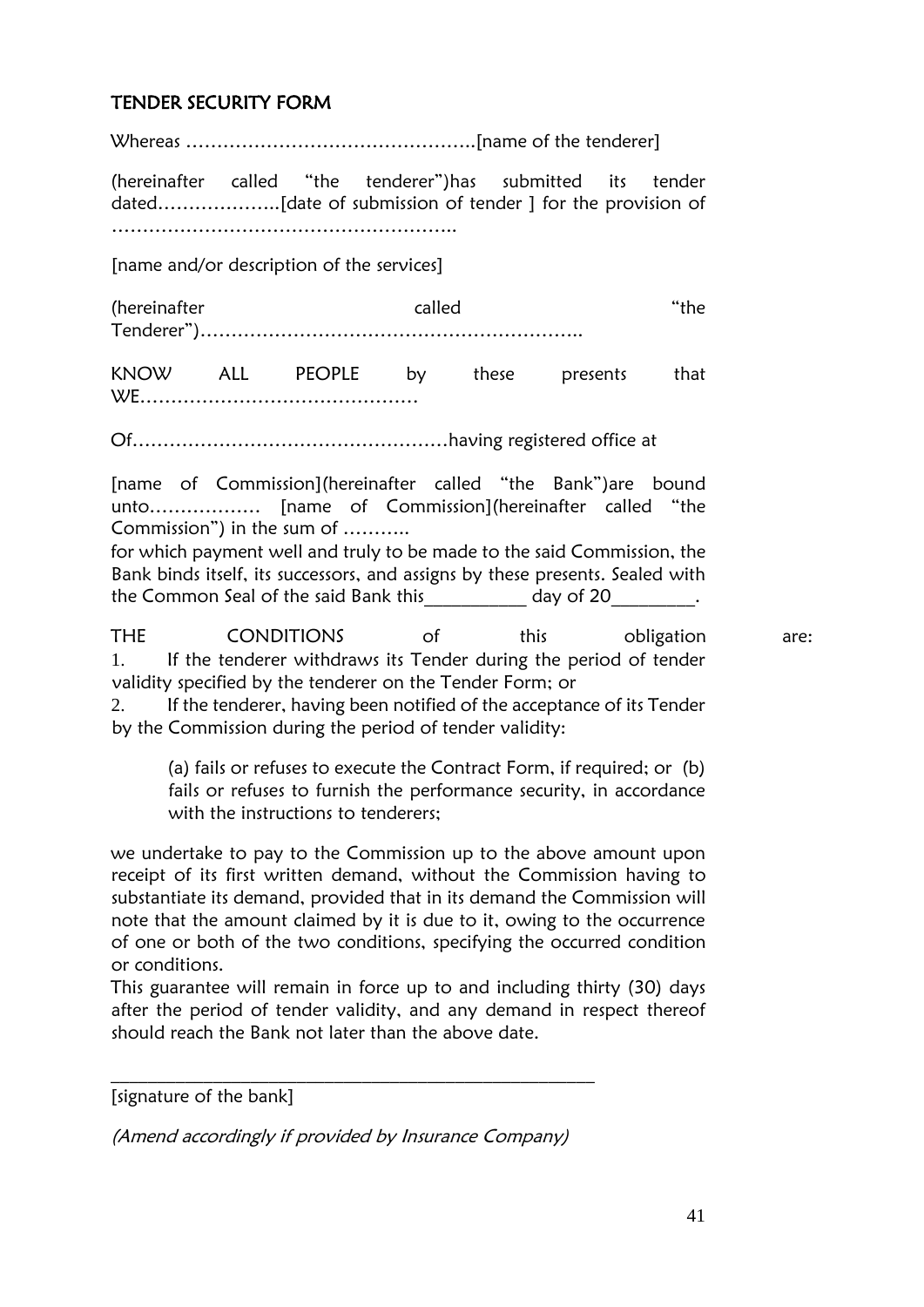#### PERFORMANCE SECURITY FORM

| Tor:                                                                                                                               |
|------------------------------------------------------------------------------------------------------------------------------------|
|                                                                                                                                    |
| [name of the Commission]                                                                                                           |
|                                                                                                                                    |
| (hereinafter called "the tenderer") has undertaken, in pursuance of<br>Contract No. [reference number of the contract] dated<br>20 |
| tο                                                                                                                                 |

supply……………………………………………………………………………

[Description services](Hereinafter called "the contract")

AND WHEREAS it bas been stipulated by you in the said Contract that the tenderer shall furnish you with  $a$  bank guarantee by a reputable bank for the sum specified therein as security for compliance with the Tenderer's performance obligations in accordance with the Contract.

AND WHEREAS we have agreed to give the tenderer a guarantee: THEREFORE WE hereby affirm that we are Guarantors and responsible to you, on behalf of the tenderer, up to a total of ……………………………………………………. [amount of the guarantee in words and figures],

and we undertake to pay you, upon your first written demand declaring the tenderer to be in default under the Contract and without cavil or argument, any sum or sums within the limits of

………………………………

[amount of guarantee] as aforesaid, without your needing to prove or to show grounds or reasons for your demand or the sum specified therein.

\_\_\_\_\_\_\_\_\_\_\_\_\_\_\_\_\_\_\_\_\_\_\_\_\_\_\_\_\_\_\_\_\_\_\_\_\_\_\_\_\_\_\_\_\_\_\_\_\_\_\_\_\_\_\_\_\_\_\_\_\_\_\_

\_\_\_\_\_\_\_\_\_\_\_\_\_\_\_\_\_\_\_\_\_\_\_\_\_\_\_\_\_\_\_\_\_\_\_\_\_\_\_\_\_\_\_\_\_\_\_\_\_\_\_\_\_\_\_\_\_\_\_\_\_\_\_

\_\_\_\_\_\_\_\_\_\_\_\_\_\_\_\_\_\_\_\_\_\_\_\_\_\_\_\_\_\_\_\_\_\_\_\_\_\_\_\_\_\_\_\_\_\_\_\_\_\_\_\_\_\_\_\_\_\_\_\_\_\_\_

\_\_\_\_\_\_\_\_\_\_\_\_\_\_\_\_\_\_\_\_\_\_\_\_\_\_\_\_\_\_\_\_\_\_\_\_\_\_\_\_\_\_\_\_\_\_\_\_\_\_\_\_\_\_\_\_\_\_\_\_\_\_\_

This guarantee is valid until the day of 20

Signature and seal of the Guarantors

[name of bank or financial institution]

\_\_\_\_\_\_ [address]

[date]

(Amend accordingly if provided by Insurance Company)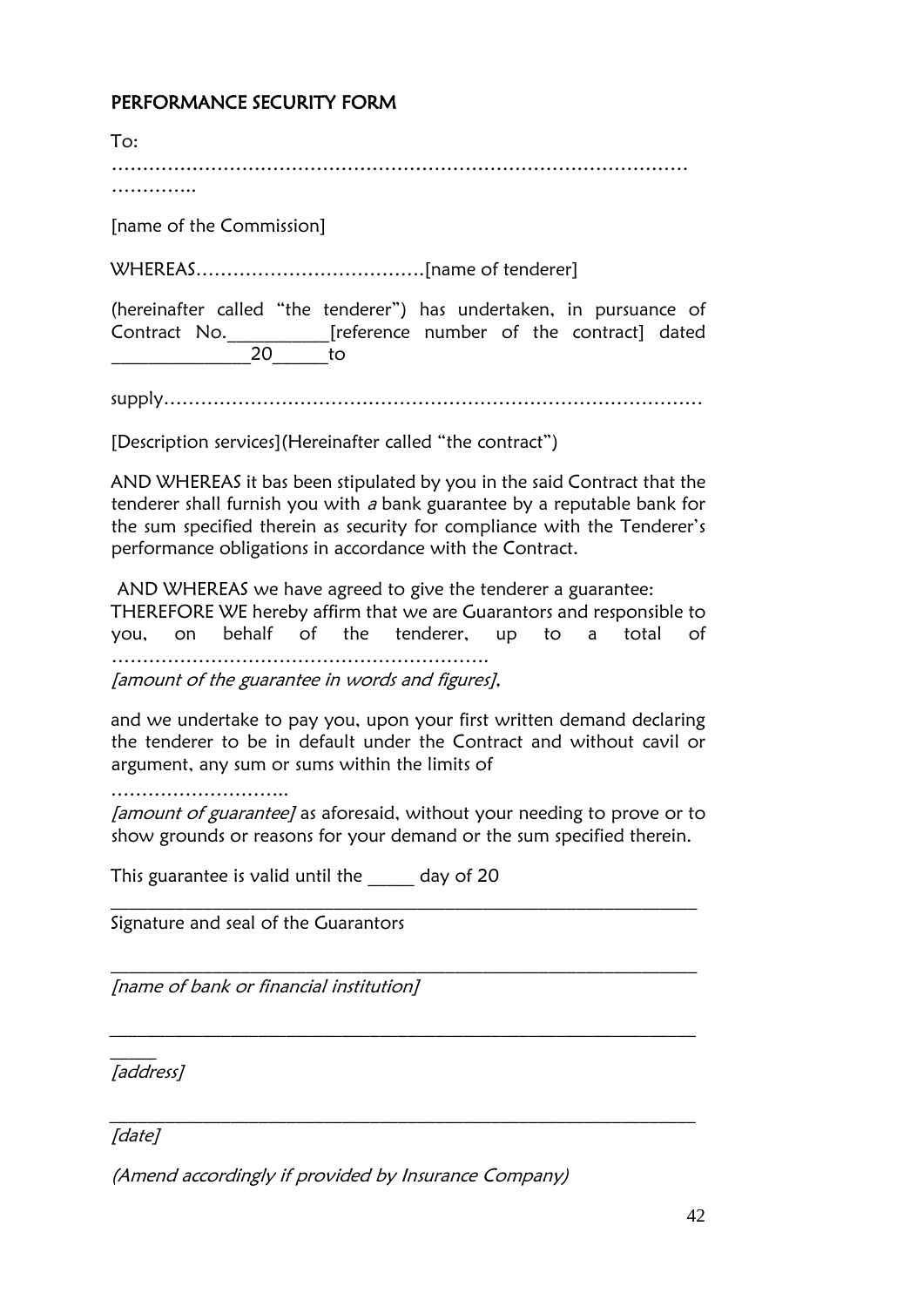### LETTER OF NOTIFICATION OF AWARD

Address of Commission

To:

<u> 1990 - Johann Barbara, martin a</u>

RE: Tender No.

Tender Name

This is to notify that the contract/s stated below under the above mentioned tender have been awarded to you.

- 1. Please acknowledge receipt of this letter of notification signifying your acceptance.
- 2. The contract/contracts shall be signed by the parties within 30 days of the date of this letter but not earlier than 14 days from the date of the letter.
- 3. You may contact the officer(s) whose particulars appear below on the subject matter of this letter of notification of award.

(FULL PARTICULARS)

SIGNED FOR EXECUTIVE DIRECTOR

 $\mathcal{L}_\text{max} = \frac{1}{2} \sum_{i=1}^{n} \frac{1}{2} \sum_{i=1}^{n} \frac{1}{2} \sum_{i=1}^{n} \frac{1}{2} \sum_{i=1}^{n} \frac{1}{2} \sum_{i=1}^{n} \frac{1}{2} \sum_{i=1}^{n} \frac{1}{2} \sum_{i=1}^{n} \frac{1}{2} \sum_{i=1}^{n} \frac{1}{2} \sum_{i=1}^{n} \frac{1}{2} \sum_{i=1}^{n} \frac{1}{2} \sum_{i=1}^{n} \frac{1}{2} \sum_{i=1}^{n} \frac{1$  $\mathcal{L}_\text{max} = \frac{1}{2} \sum_{i=1}^{n} \frac{1}{2} \sum_{i=1}^{n} \frac{1}{2} \sum_{i=1}^{n} \frac{1}{2} \sum_{i=1}^{n} \frac{1}{2} \sum_{i=1}^{n} \frac{1}{2} \sum_{i=1}^{n} \frac{1}{2} \sum_{i=1}^{n} \frac{1}{2} \sum_{i=1}^{n} \frac{1}{2} \sum_{i=1}^{n} \frac{1}{2} \sum_{i=1}^{n} \frac{1}{2} \sum_{i=1}^{n} \frac{1}{2} \sum_{i=1}^{n} \frac{1$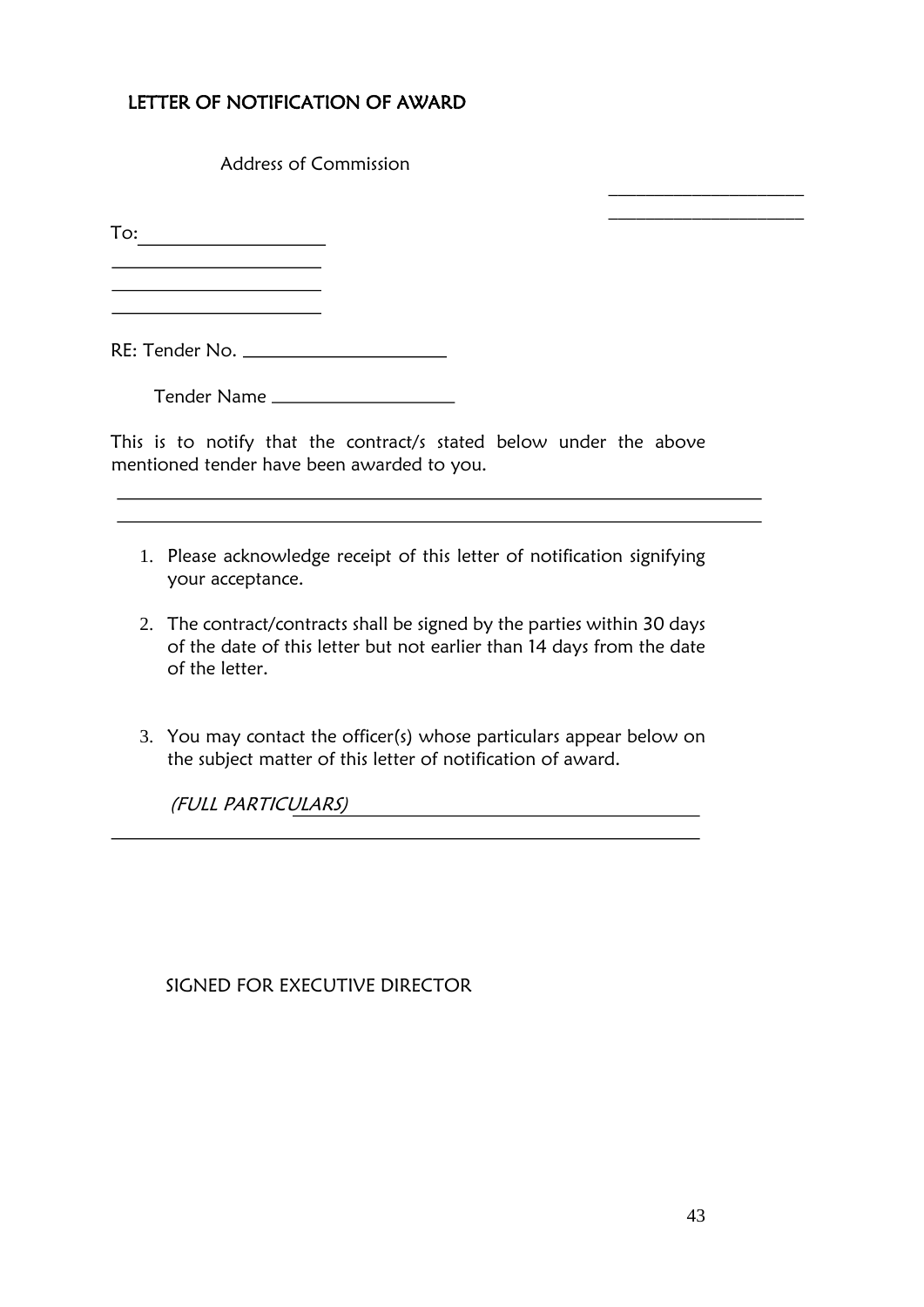#### FORM RB 1 REPUBLIC OF KENYA PUBLIC PROCUREMENT ADMINISTRATIVE REVIEW BOARD

APPLICATION NO…………….OF……….….20……...

BETWEEN

……………………………………………. APPLICANT

AND

…………………………………RESPONDENT (Commission)

Request for review of the decision of the…………… (Name of the Commission) of

……………dated the…day of ………….20……….in the matter of Tender No………..…of

………….20…